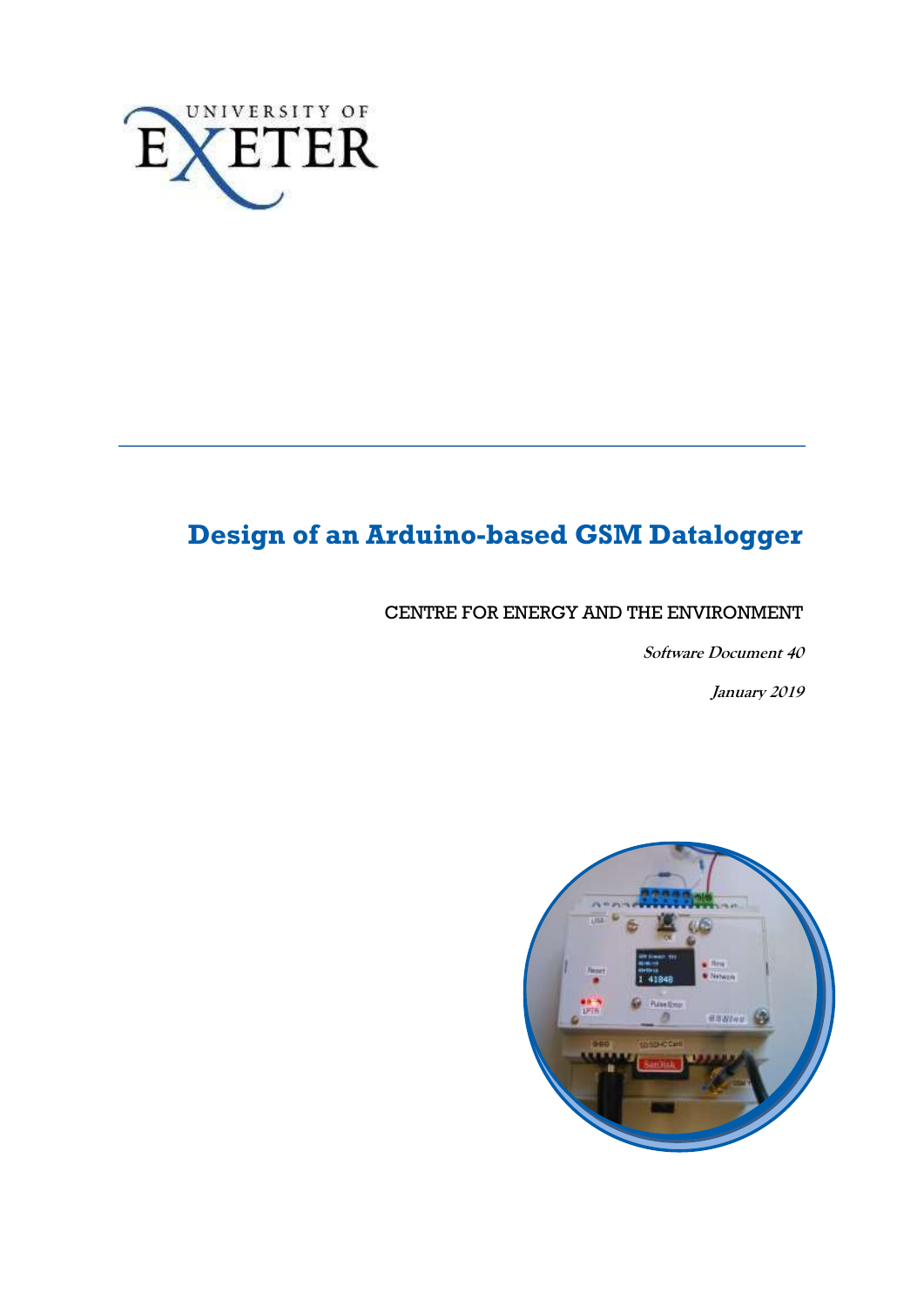

| Report Name:      | Design of an Arduino-based GSM Datalogger |  |  |  |  |
|-------------------|-------------------------------------------|--|--|--|--|
| Author(s):        | T.A. Mitchell                             |  |  |  |  |
| Report Number:    | Software Document 40                      |  |  |  |  |
| Publication Date: | January 2019                              |  |  |  |  |

## CENTRE FOR ENERGY AND THE ENVIRONMENT

UNIVERSITY OF EXETER, HOPE HALL, PRINCE OF WALES ROAD, EXETER, EX4 4PL

T: 01392 724143 W: www.exeter.ac.uk/cee E: t.a.mitchel@exeter.ac.uk

| Rev. No. | Comments    | Approved By | Date |
|----------|-------------|-------------|------|
|          | Final Draft | ۔           | ٠    |
|          |             |             |      |
|          |             |             |      |
|          |             |             |      |
|          |             |             |      |
|          |             |             |      |
|          |             |             |      |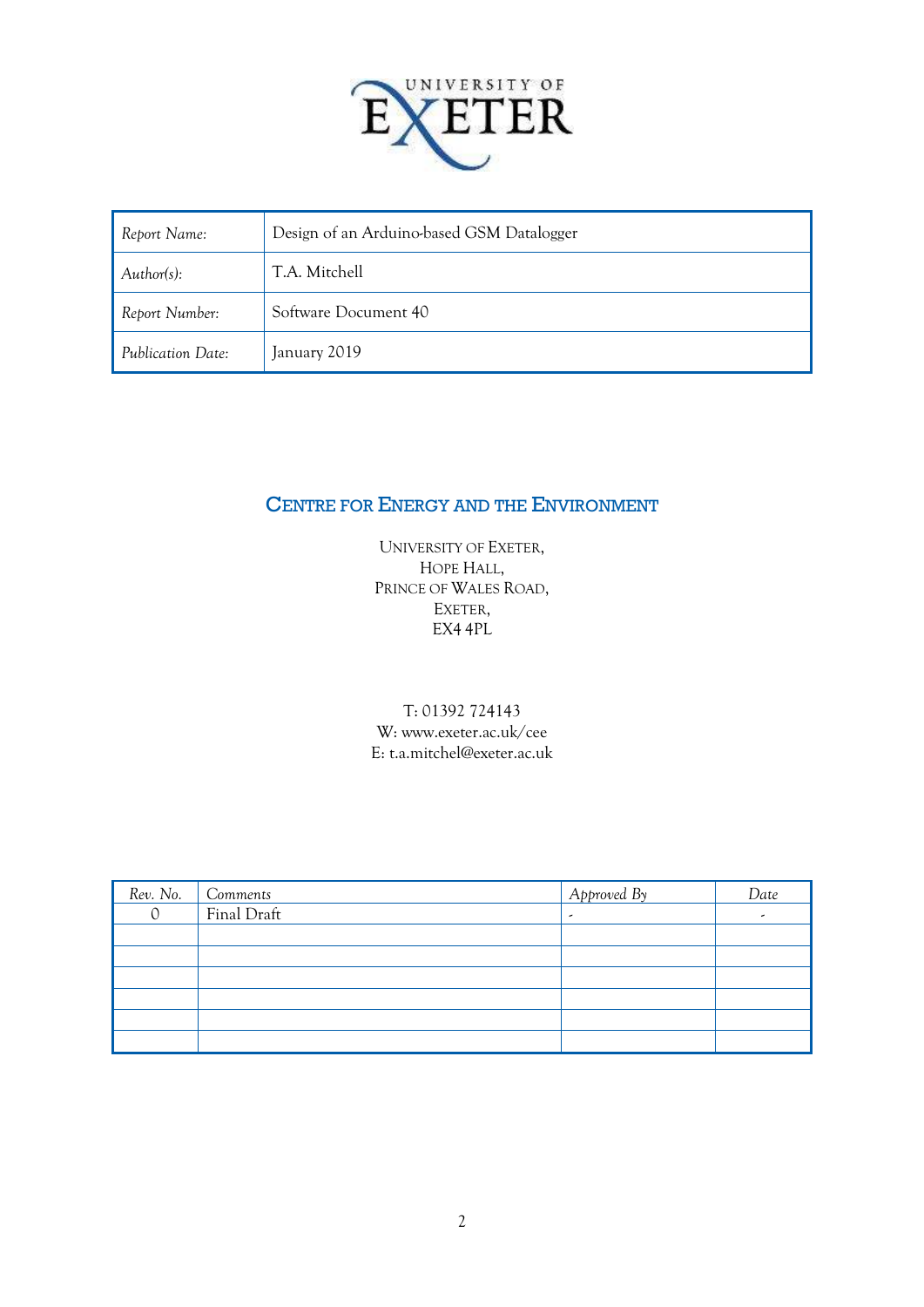## **CONTENTS**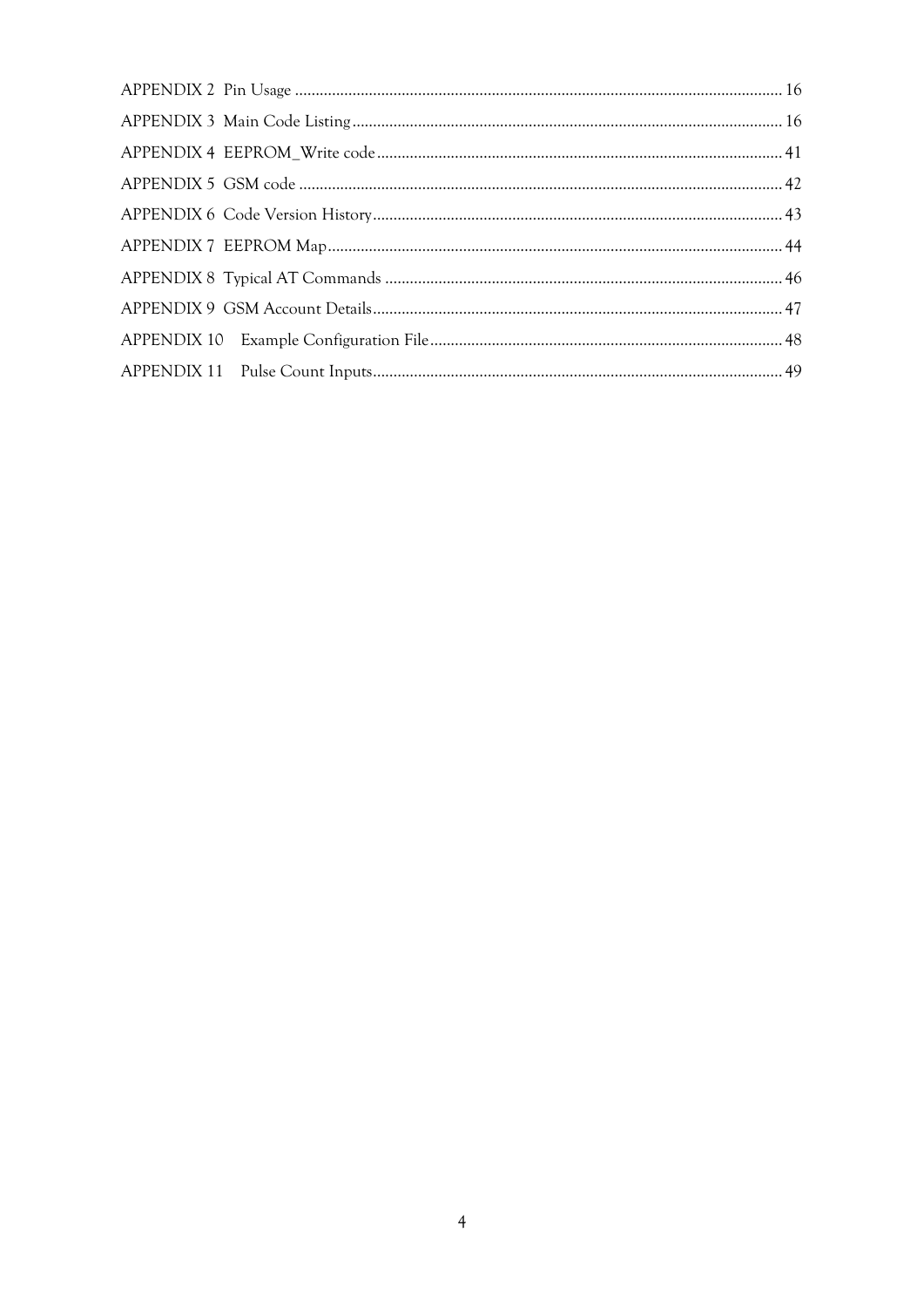## <span id="page-4-0"></span>**MANAGEMENT SUMMARY**

This report documents the design and construction of a low-cost datalogger that transmits logged data to a fileserver over a mobile telephone network. It is a development of an earlier MODBUS datalogger based around an Arduino Nano microcontroller, to which a mobile telephone modem module has been added.

The design allows the logging of up to four pulse inputs instead of MODBUS data. Development of a datalogger that combines the MODBUS and mobile communication functionality would be possible, but owing to memory limitations of the microcontroller would either require optimisation of the current code or replacement of the Arduino Nano with the closely compatible Arduino Mega, which has more memory for both code and data.

The design offers potential for very low cost implementation of datalogging with remote retrieval capability. Proprietary dataloggers most typically connect to wireless internet networks. Security settings on networks such as those found in offices and schools, and the complexity of these networks, can complicate the use of such devices. The Centre's existing solution for remote data retrieval is a multi-channel datalogger costing about £500. GSM modules are available from about £7; the parts cost of a complete datalogger is about £65.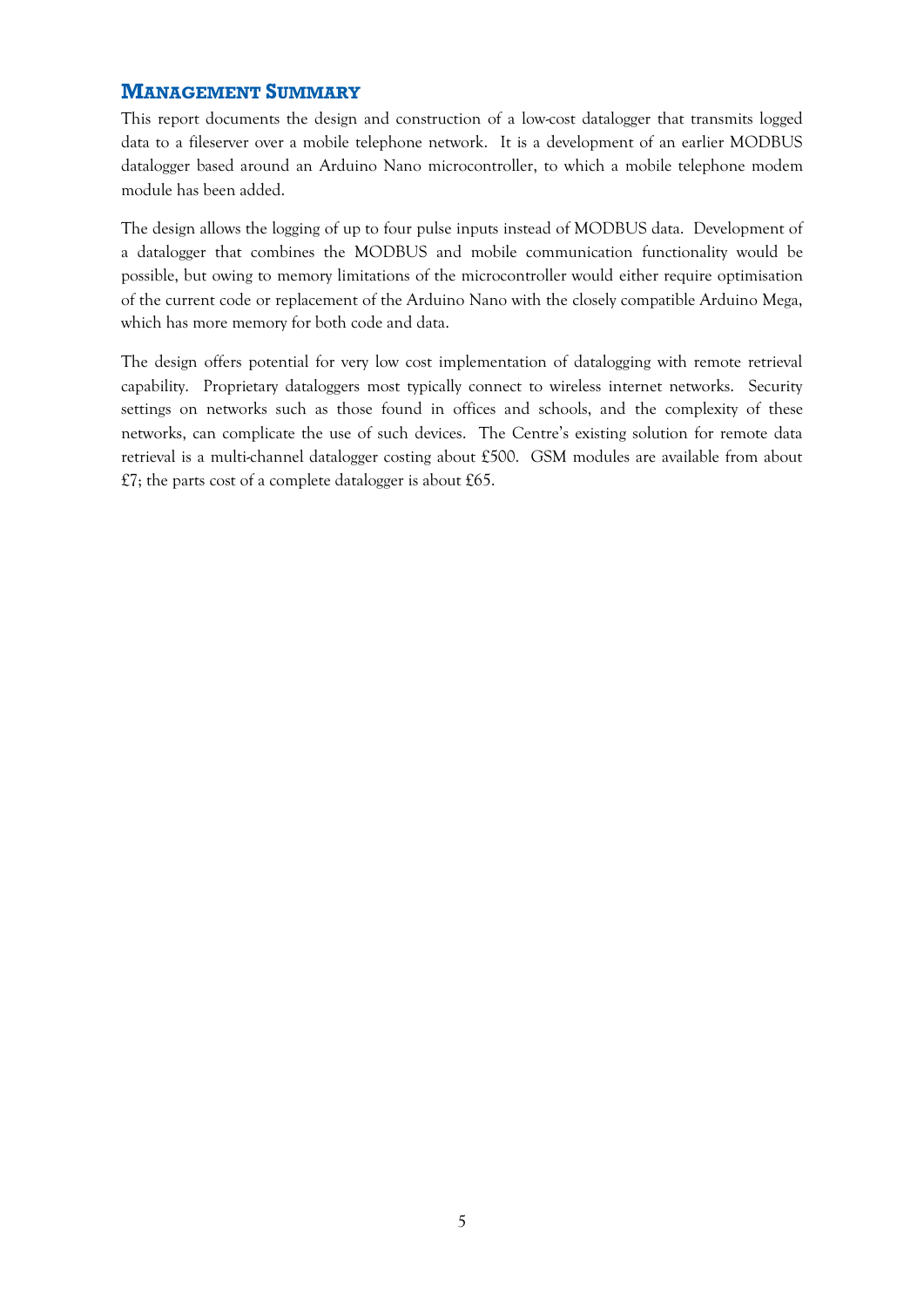## <span id="page-5-0"></span>**1. INTRODUCTION**

This report documents the design and construction of a low-cost datalogger that transmits data to a fileserver. It has been developed from the MODBUS datalogger described in Software Document 39<sup>[1]</sup>. A Global System for Mobile communications (GSM) communications module has been added, which allows communications over a "2G" mobile phone network. Both designs are based around the Arduino Nano microcontroller.

The prototype was designed for a specific installation, and other modifications from the previous design include the logging of up to four pulse inputs instead of MODBUS data, provision of a DIN rail mounted enclosure and replacement of the liquid crystal display (LCD) with a more compact organic LED (OLED) display. Code relating to MODBUS has been commented out to allow relatively easy reinstatement. However, the 31.5 kB of flash memory available on the Arduino Nano for the compiled program is almost fully utilised, as are the 1 kB EEPROM used for data storage and the 2 kB SRAM used for declared variables. Development of a MODBUS GSM datalogger would either require significant optimisation of the current code, or (perhaps simpler) replacement of the Arduino Nano with the closely compatible Arduino Mega, which expands the available flash memory to 248kB, EEPROM to 4 kB and SRAM to 8 kB.

The design offers potential for very low cost implementation of datalogging with remote retrieval capability. Proprietary dataloggers most typically connect to wireless internet networks<sup>[2]</sup>. Security settings on networks such as those found in offices and schools, and the complexity of these networks (e.g. multiple subnets), can complicate the use of such devices. The Centre's existing solution for remote data retrieval is the Controlord Gigalog  $S<sup>[3]</sup>$  with the optional GSM modem module fitted. This 16-channel datalogger retails at about £500 and although low cost compared to other comparable devices such as products by Datataker and Campbell Scientific, still represents a significant outlay—particularly for applications where monitoring locations are dispersed and sensors cannot be wired back to a central point. GSM modules compatible with Transistor-transistor logic (TTL) level serial communications (such as that available on the Arduino's digital pins) are available from about £7; the parts cost of a complete datalogger is about £65.

## <span id="page-5-1"></span>**2. HARDWARE**

<u>.</u>

The design uses the following components (further details are provided in Appendix 1): -

- 1. *Arduino Nano*: The *Arduino* is an open-source design and the product used is a clone. It uses the CH340G USB driver chip, which differs from an original Arduino and requires a suitable driver to be installed<sup>1</sup>.
- 2. *Real-Time Clock (RTC)*: Whilst the *Arduino* provides timer functions, for a datalogger a reliable real-time clock that will maintain timekeeping even if the device is reset or loses power is required. The RTC circuit incorporates a CR1220 backup battery and connects to the I2C port on the Arduino<sup>2</sup>.
- 3. *SD Card interface:* The limited non-volatile EEPROM memory on the Arduino is insufficient to store a long term archive of logged data. The SD card interface enables an SD card to be used for storage, the card can subsequently be removed and the file copied to a PC. Configuration settings for the logger are read from a file on the card. The card interface connects to the SPI interface on the *Arduino*.

<sup>&</sup>lt;sup>1</sup> CHG SEP 2017.zip, available from rebrand.ly/b35d (last accessed  $26/2/2018$ ).

<sup>&</sup>lt;sup>2</sup> A further unused pin provides a square wave reference. The device also contains 56 bytes of flash memory storage, which is not used.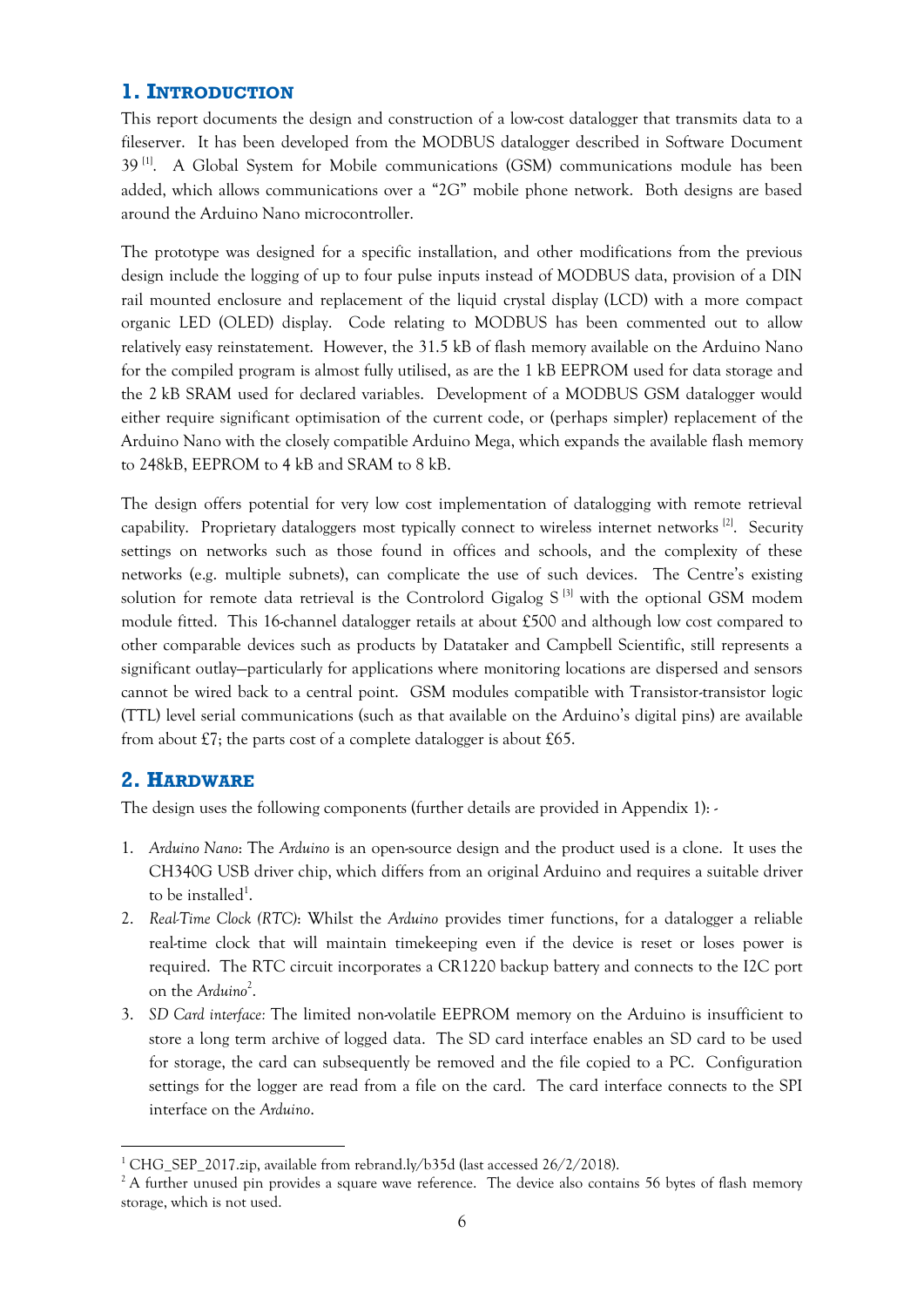- 4. *OLED Screen*: A display screen is useful both for debugging during development, and also to provide confirmation messages and information to the user. During normal datalogging operation, the GSM signal strength, current date and time and value of a selected pulse input are displayed. The OLED screen used is a monochrome 128 x 64 pixel display and connects to the I2C port on the *Arduino*. Most function libraries for this type of display allow pixel-level control, but utilise over one-half of the available RAM on the Arduino Nano as a graphics buffer. A textonly function library has been utilised that has far more modest memory requirements.
- 5. *GSM Module*: The SIM800L EVB V.2.0 module utilised is based around the SIMcom SIM800L surface mount GSM module<sup>3</sup>. It provides peripheral circuitry, connections to power, TTL serial data and reset functions, a micro SIM card holder and U.FL antennae connector.
- 6. *LM2596 Voltage Converters*: The GSM module requires a well-regulated and stable power supply of 4.6 to 5.2 V able to supply a peak current of 2 A. Whilst peak current draw is transitory and occurs under certain conditions only, if the power supply cannot meet the requirement, operation will not be reliable. Power to the GSM module is provided via an LM2596-based voltage converter adjusted to provide a voltage of 4.85 V, from an in-line power supply rated 9 V DC, 2.5A. The Arduino Nano was initially powered directly from the 9 V supply, but operation was found to be unstable and at one point the OLED overheated. A second LM2596-based voltage converter was added to supply 9 volts to the Arduino.
- 7. *Pushbutton*: A single pushbutton has been provided to allow user-acknowledgment of prompts (e.g. to set the clock and start logging), and to select which of the pulse inputs is displayed on screen. The Arduino can be reset using the on-board reset button accessible through a hole in the case.
- 8. *Indicator LED*: A single bi-colour LED is provided to indicate error conditions (red), awaiting user acknowledgment (yellow) and to indicate that a pulse has been received at the input currently displayed on screen (green).

Connections to each component are described in Appendix 2.

The pulse inputs were originally wired between the digital input pin and ground, with the input configured to use the internal pullup resistor. This registered contact closures, but did not work with open collector transistorised meter output circuits. To resolve this, the inputs were re-configuredas floating, with additional terminals providing 9 V (Arduino power supply) and 5 V (Arduino voltage) allowing more flexible configuration of the inputs, as described in Appendix 11.

## <span id="page-6-0"></span>**3. SOFTWARE**

The software was developed in the Windows *Arduino* programming environment, which provides a rudimentary library manager, compile-time debugging messages and facilities for uploading code to the *Arduino* and receiving diagnostic output written by the *Arduino* to the serial (USB) port during program execution.

Each section of the program is described below. A program listing is provided in Appendix 3. A version history is given in Appendix 6.

## <span id="page-6-1"></span>3.1 HEADER

<u>.</u>

This section includes references to libraries and global variable declarations

<sup>&</sup>lt;sup>3</sup> The "L" variant has FM radio functionality (although the evaluation board ("EVB") implementation does not break out any audio connections, precluding voice calls or the FM radio). A "C" variant is available that provides Bluetooth in place of FM radio.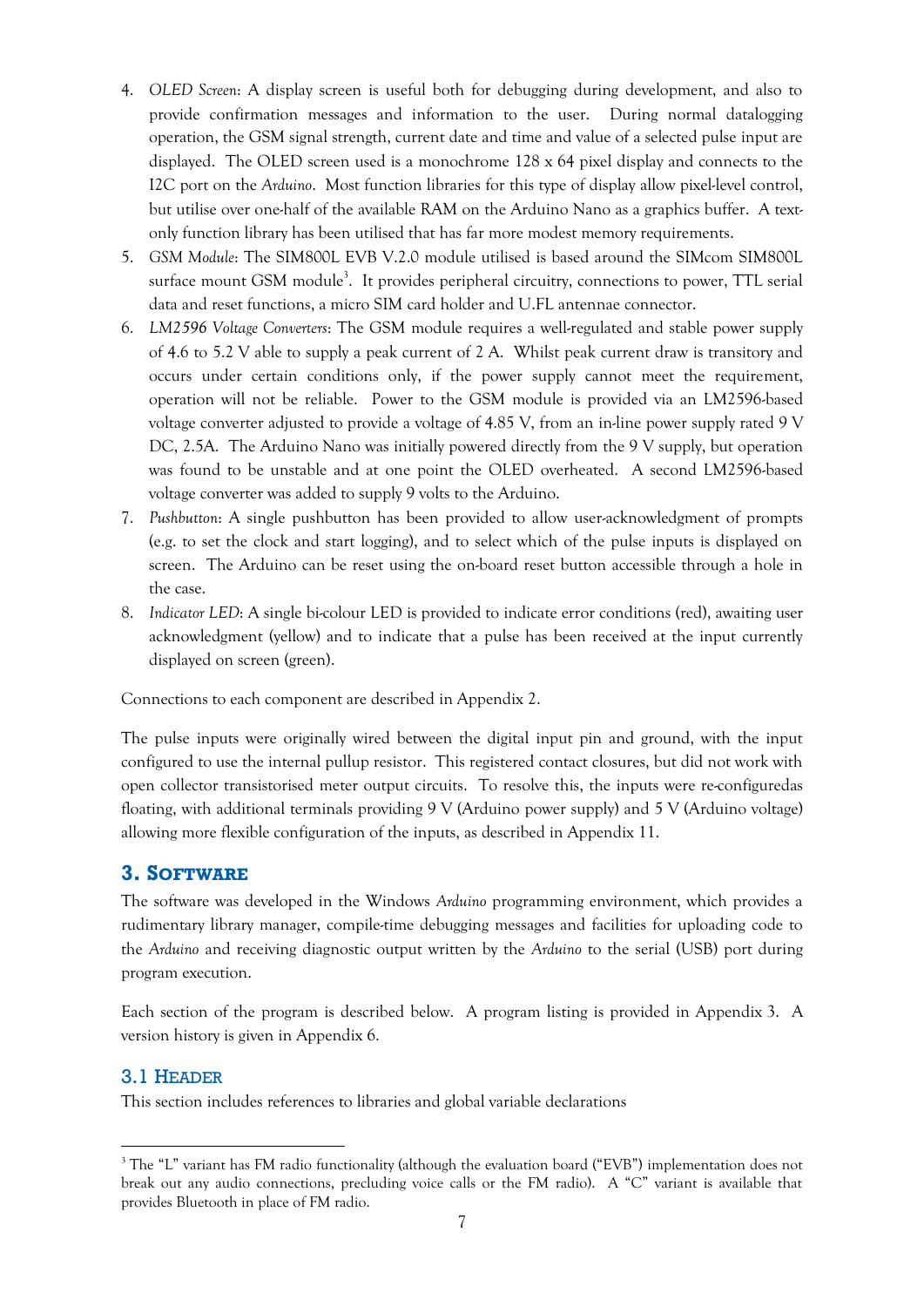### <span id="page-7-0"></span>3.1.1 LIBRARIES

Publicly available libraries were used to accomplish "low level" tasks without reinventing the wheel:

- *EEPROM.h* Standard Arduino library for accessing the EEPROM memory.
- *SPI.h* Standard Arduino library for communications on the SPI port (used by the SD card);
- *SD.h* Standard Arduino library for reading and writing from and to an SD card;
- *Wire.h* Standard Arduino library for communications on the I2C port (used by the RTC and OLED display);
- SSD1306Ascii.h<sup>[4]</sup> Contributed library for text-only use of the OLED;
- *SSD1306AsciiWire.h [*4] Contributed library adding support to *SSD1306Ascii.h* for displays equipped with an SPI interface;
- HCRTC.h<sup>[5]</sup> Contributed library for reading and setting the RTC;
- *SoftwareSerial.h* Standard Arduino library for r serial communications using any digital pins (standard Serial communications are only available on pins D0 and D1).

Documentation of some libraries is poor and compatibility with pre-built modules (which are frequently supplied with no documentation) is to some extent a matter of trial-and-error. Several alternative libraries were tested for both the RTC and OLED before a suitable library was identified.

## <span id="page-7-1"></span>3.1.2 DEFINITIONS AND GLOBAL VARIABLE DECLARATION

One way of specifying what is effectively a global constant is to use the #define construct. This simply specifies a *name* and a string that the compiler replaces any instances of *name* with at compile time. Given the very limited data memory on the *Arduino*, this is advantageous as the information is them held in program memory rather than data memory.

Global variables are declared, i.e. those which may need to be accessed during both setup and the main program loop. These include digital pins used by the various components, timeouts and array sizing, also the addresses of key information held in the EEPROM memory.

The OLED, RTC and software serial libraries are also initialised.

## <span id="page-7-2"></span>3.2 SETUP

setup() is a standard *Arduino* function that runs once following the processing of any header information. For the datalogger, it includes the following:

- 1. Declaration of local variables only used within the setup function, mainly to parse data read from the configuration file and to set the RTC.
- 2. Further initialise the OLED (setting its pixel dimensions and communications address), SD card and RTC interfaces, initialise serial communications to the GSM and initialise LED and button pins.
- 3. Attempt to read the configuration file *gsmlog.cfg* from the SD card. Return an error if the card cannot be read. If the file is missing, create an example file for the user to edit and do not proceed further. This example file is composed from information held in EEPROM. The first, general, part of the file is taken from an image written to EEPROM using the program *EEPROM\_Write\_V1.ino* (this simply copies an incomplete *gsmlog.cfg* file from the SD card to the EEPROM, and is listed in Appendix 4). The second part of the file, containing the commands required for GSM operation, is written using values held in EEPROM that were previously read from a complete *gsmlog.cfg* file.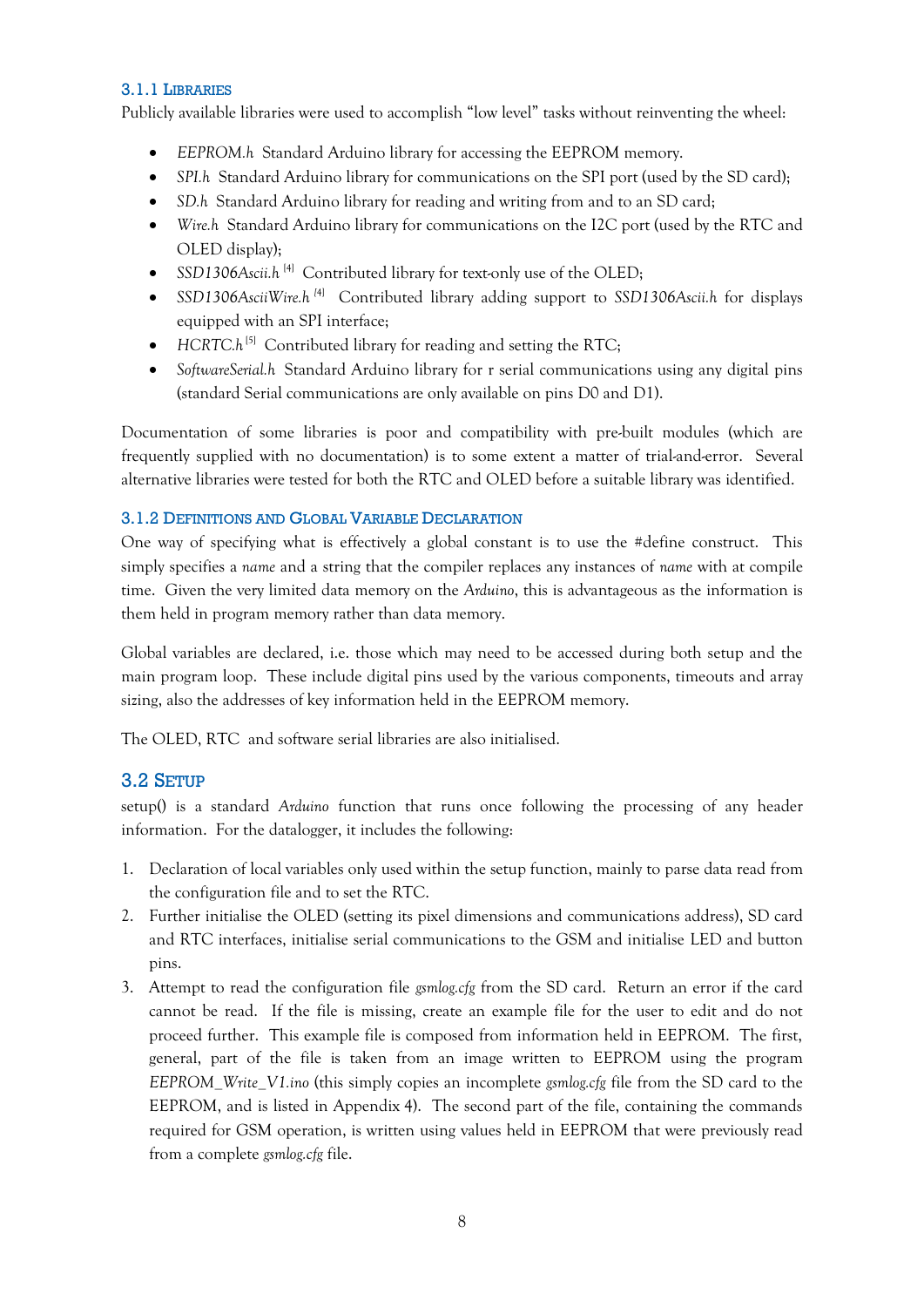- 4. Read parameters from the configuration file into variables or EEPROM. These include an option to set the clock, datalogger parameters (logging rate, file format, number of pulse inputs, pulse input weightings and names, file upload frequency, starting readings, and option to start on keypress). Further parameters specify all of the commands used by the GSM modem to upload data. Note error checking is minimal; this could cause unexpected behaviour if numerical values in the file are out of range. All of the GSM modem commands and the last saved meter readings are stored in  $EEPROM^4$ ; the former so they can be used as the starting readings following a power outage, and the latter because lengthy text data would not fit in available SRAM memory.
- 5. Checks are performed that the data read from the *gsmlog.cfg* file will fit in the EEPROM memory. If not, an error message is displayed ("EEPROM Overflow!")
- 6. If the option to set the clock was specified in the configuration file, a prompt is displayed on the LCD and the clock is reset when a button is pressed.
- 7. If the option to start on the press of the button was specified in the configuration file, a prompt is displayed on the LCD and the program resumes when the button is pressed (this option is intended to allow the datalogger to be synchronised with the meter.
- 8. If the clock set or start on button press options were specified, modify the configuration file so these options are not implemented on subsequent resets.
- 9. Display an information message confirming the baud rate, parity, stop bit, logging rate and new file creation options.
- 10. Initialise timers used to read the RTC.

## <span id="page-8-0"></span>3.3 MAIN LOOP

loop() is a standard *Arduino* function that runs continuously as a loop once the setup() function has been completed. For the datalogger, it includes:

- 1. Only run any code in the loop if no errors occurred during setup (i.e. a *gsmlog.cfg* file was successfully read).
- 2. Read the RTC. Note if the seconds or minutes have incremented.
- 3. If the time has incremented by at least the logging interval, read the RTC, determine the data filename, and write data to the file.
- 4. If the hour or day has incremented, or previous transmission was unsuccessful, transmit the previous datafile to the FTP server. Update the meter reads held on EEPROM which are restored after a power outage<sup>5</sup>.
- 5. Read the current GSM signal strength, read the pulse inputs and pushbutton state and update the information on the OLED<sup>6</sup>.

## <span id="page-8-1"></span>3.4 OTHER FUNCTIONS

These are functions that are called from the setup() or loop() functions.

## <span id="page-8-2"></span>3.4.1 DATE TIME

<u>.</u>

By default, when new files are written to the SD card, the datestamp is set to 1/1/2000 01:00. Modified files retain their previous datestamp. To set the datestamp correctly, this function is called

<sup>4</sup> Appendix 7 lists the data held at each EEPROM address

<sup>&</sup>lt;sup>5</sup> The readings are only stored at the file upload interval, as the EEPROM is limited to a life of about 100,000 write cycles.

<sup>&</sup>lt;sup>6</sup> Note: all of these actions apart from reading the signal strength are also performed periodically during potentially long operations such as uploading data to the FTP server, to ensure the display is kept up to date and input pulses are not missed.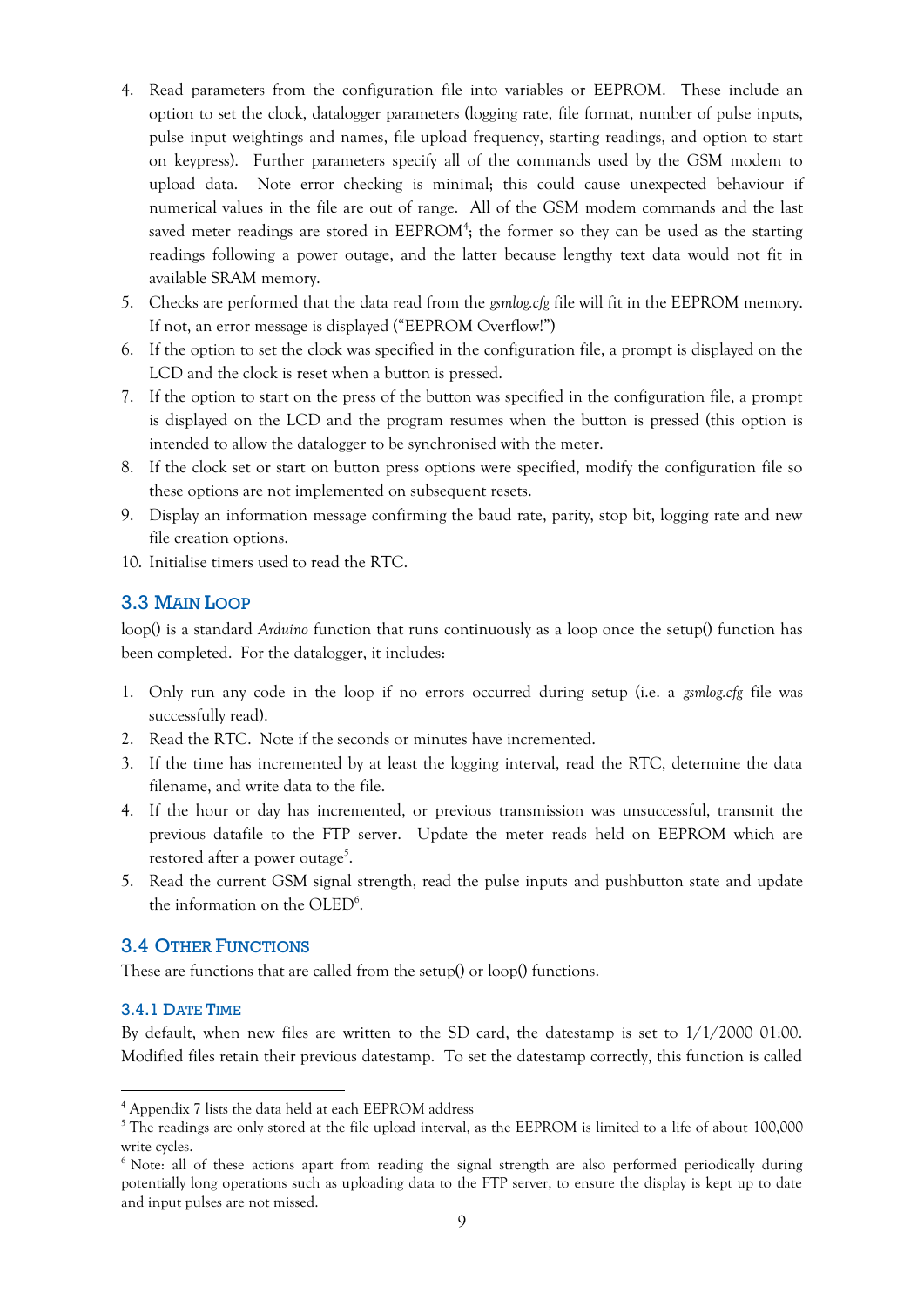to set the datestamp to the current value of the RTC. Note: if the configuration file is altered by the program, the datestamp is not updated so it still indicates when the file was last edited by the user.

## <span id="page-9-0"></span>3.4.2 EEPROMTOFILE

Copies the number of bytes specified by the second parameter starting at the address stated in the first parameter to the currently open datafile on the SD card (referred to by the object *DataFile*)

### <span id="page-9-1"></span>3.4.3 EEPROMTOGSM

Copies the number of bytes specified by the second parameter starting at the address stated in the first parameter to the GSM modem. A third parameter, if true, sends carriage return (ASCII 13) plus linefeed (ASCII 10) characters after the data have been sent.

## <span id="page-9-2"></span>3.4.4 EEPROMREADUINT16

Reads and returns a 16-bit unsigned integer ("unsigned int" datatype) from the specified EEPROM address and the subsequent address.

### <span id="page-9-3"></span>3.4.5 EEPROMREADUINT32

Reads and returns a 32-bit unsigned integer ("unsigned long" datatype) from the specified EEPROM address and three subsequent addresses.

### <span id="page-9-4"></span>3.4.6 EEPROMWRITEUINT8

Writes an 8-bit integer ("byte" datatype) specified in the second parameter to the EEPROM address specified in the first parameter. Creates an error condition if the address extends outside of the available EEPROM space.

### <span id="page-9-5"></span>3.4.7 EEPROMWRITEUINT16

Writes an 16-bit integer ("unsigned int" datatype) specified in the second parameter to EEPROM, starting at the address specified in the first parameter. Creates an error condition if the address extends outside of the available EEPROM space.

#### <span id="page-9-6"></span>3.4.8 EEPROMWRITEUINT32

Writes a 32-bit integer ("unsigned long" datatype) specified in the second parameter to EEPROM, starting at the address specified in the first parameter. Creates an error condition if the address extends outside of the available EEPROM space.

#### <span id="page-9-7"></span>3.4.9 FILETOEEPROM

Copies the number of bytes specified by the second parameter from the currently open datafile on the SD card (referred to by the object *DataFile*) to EEPROM, starting at the address stated in the first parameter. Creates an error condition if the address extends outside of the available EEPROM space.

## <span id="page-9-8"></span>3.4.10 FIND NEXT

Accepts a reference to an open file and the ASCII code of a character to search for. Returns the next instance of this character forward from the current position in the file. Used to skip over comments when reading the configuration file.

#### <span id="page-9-9"></span>3.4.11 FTPSEND

Creates a new file on the FTP server, requests the maximum length of a data packet and copies bytes from the file on the SD card to the FTP server until the entire file has been transmitted. Closes the active FTP session.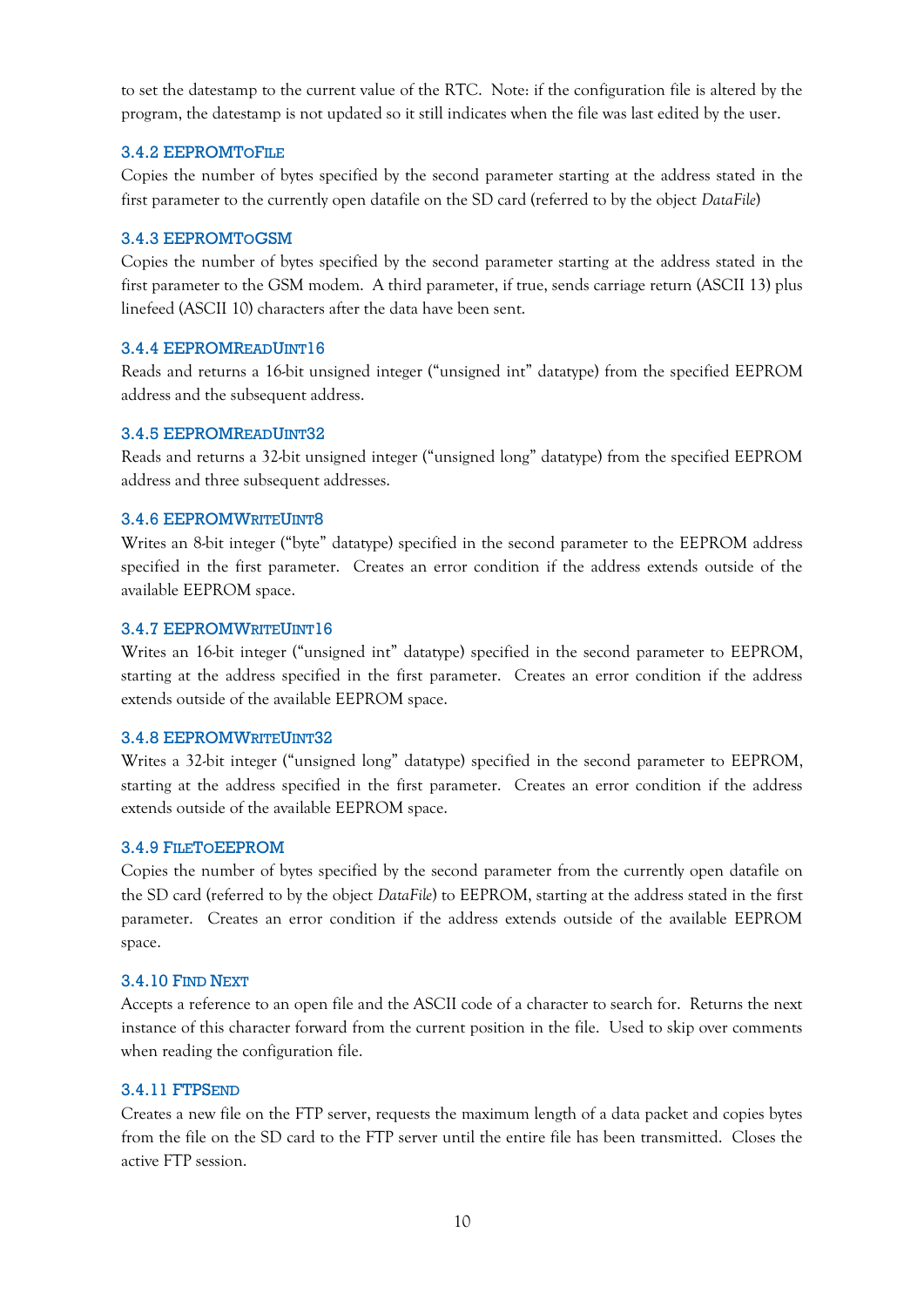#### <span id="page-10-0"></span>3.4.12 FTPTEST

Obtains current signal strength. If signal strength exceeds 10%, send GSM test commands to the GSM modem and await a valid response each time. If any response is invalid, the GSM modem is reset by holding the reset pin low for 1 s; after a 30 s delay the signal strength is requested, if greater than 10% command echo is disabled and GSM initialisation commands are sent.

If the GSM test or initialisation commands above are successful, FTP initialisation commands are sent in preparation for the transmission of data. Further information on GSM modem commands is included in Appendix 8.

#### <span id="page-10-1"></span>3.4.13 GSMREAD

Read a single byte response from the GSM modem with the specified response timeout (in ms).

#### <span id="page-10-2"></span>3.4.14 INTERVAL CHECK

Accepts a time datum and interval, compares to the current timer value (milliseconds since board booted up, as an unsigned long value), and returns 1 if the interval has been exceeded or zero otherwise. Accounts for the case where the timer has exceeded 65,535 and restarted counting from zero.

#### <span id="page-10-3"></span>3.4.15 READBUTTON

Checks a minimum interval (500 ms) has elapsed since a button press last triggered actions, this stops multiple actions due to the button being held down longer than it takes to increment around the loop() function once. If this condition is met, return 1 indicating the button was pressed.

#### <span id="page-10-4"></span>3.4.16 READCHARFROMFILE

Read a single character from the open file on the SD card to a temporary string variable.

#### <span id="page-10-5"></span>3.4.17 READGSMRESPONSE

Read the specified number of characters from the GSM modem (using the GSMRead function) and compare them to data in EEPROM starting at the specified address. GSM responses start with carriage return (ASCII 13) plus linefeed (ASCII 10) and these are read in addition to the specified number of characters. If the response matches the EEPROM data, 1 is returned.

#### <span id="page-10-6"></span>3.4.18 READNUMBERFROMFILE

Reads a numerical value from the open file on the SD card into a string array. The maximum number of digits to read is specified.

#### <span id="page-10-7"></span>3.4.19 READPULSEINPUTS

Checks the state of each of the pulse inputs and increments the meter reading for the input if state has changed to low and the debounce period has been exceeded. Flashes the LED green if the input being checked is that currently displayed on the OLED. Call ReadButton and update the text on the OLED.

#### <span id="page-10-8"></span>3.4.20 RESETGSM

Reset the GSM by setting the GSM module's Reset pin low for 1 second; wait 30 s to re-negotiate communications to the network.

#### <span id="page-10-9"></span>3.4.21 UPDATEGSMSIGSTR

Request the signal strength from the GSM modem and read the response. Valid responses are 0-31; these are multiplied by 3 to give an approximate percentage scale, the value of which is returned by the function. Other values are forced to 0.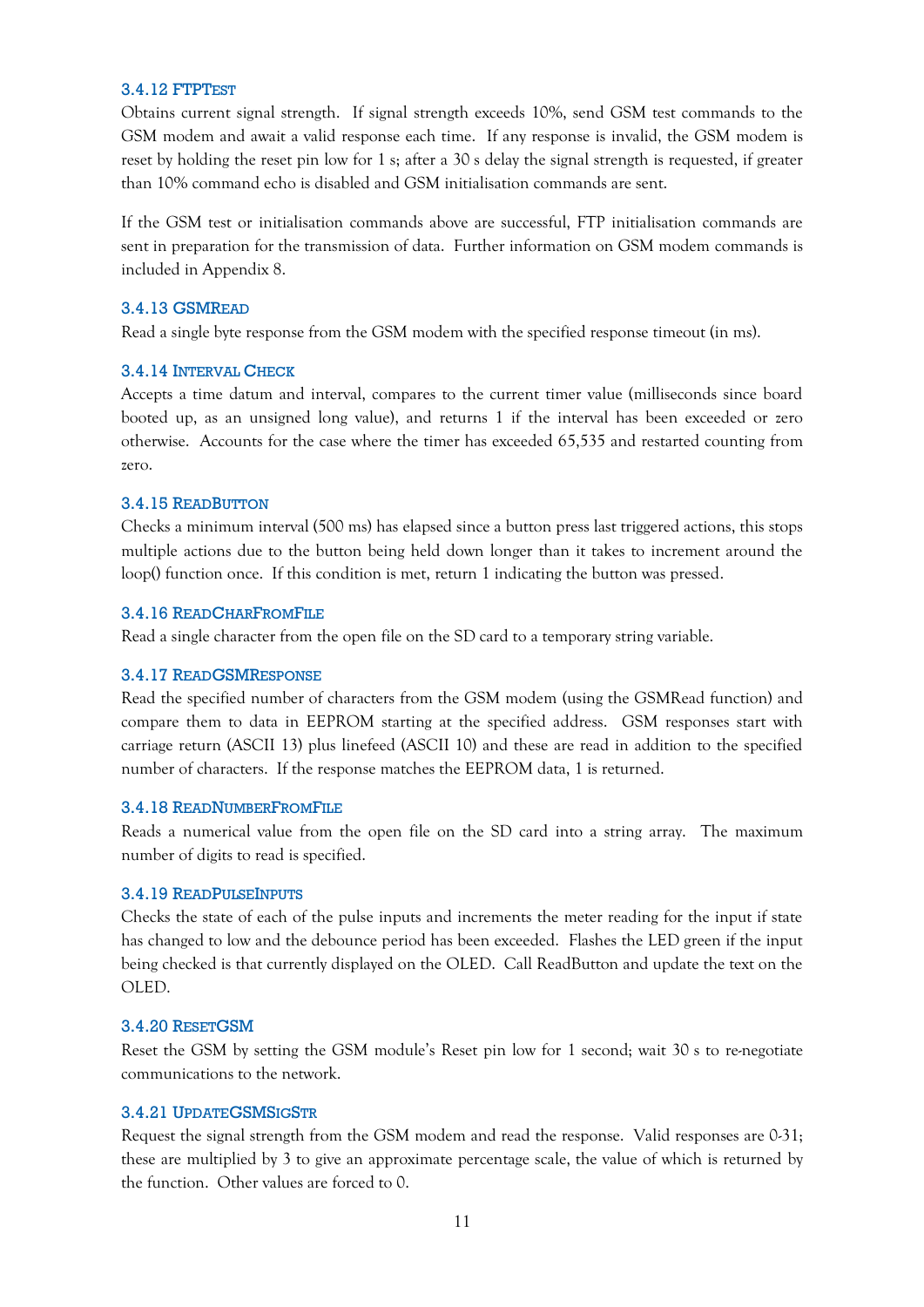#### <span id="page-11-0"></span>3.4.22 WRITEREADSTOEEPROM

Writes the current value of each input to EEPROM.

#### <span id="page-11-1"></span>3.5 RECOMMENDATIONS FOR FUTURE IMPROVEMENTS

Issues not fully resolved or implemented include:

- 1. A lack of exhaustive error checking (for invalid values entered by the user) when reading the configuration file. This could significantly complicate reading data from the file and would only be possible with an Arduino with more flash memory.
- 2. No checking for a full SD card. Again this would only be possible using a more low level and complicated SD card library.

## <span id="page-11-2"></span>**4. USER GUIDE**

<u>.</u>

- 1. *Connect the datalogger to the pulse outputs of meters to be monitored*: Connect each meter to the +9V terminal, and to one of the inputs via a 470 $\Omega$  resistor; also connect the input to the ground( $\pm$ ) terminal via another  $470\Omega$  resistor. This will present a voltage of 9 V to the pulse output switch, and current of 10 mA through the switch. See Appendix 11 for further information.
- 2. *Insert a SIM card*: Obtain a SIM card from an operator offering GSM (2G) communication (at the time of writing all except "3" in Great Britain. Register the SIM card and insert it into the GSM module.
- 3. *Prepare FTP server*: Obtain server space on an FTP server offering plain FTP (not SFTP). The University of Exeter FTP officially disallows plain FTP and it was blocked for a while, but is now working again. Create a new folder to receive the data (transmission will fail if the filename to be used already exists on the server, so it is recommended that each datalogger uploads to its own folder).
- 4. *Connect GSM aerial*: Connect the aerial to the SMA connector. NB: Do not turn the datalogger on without an aerial connected as the GSM module can be damaged<sup>7</sup>.
- 5. *Arrange power supply to datalogger:* Connect the 2.1 mm DC power socket. to the 9 volt, 2.5 amp DC power supply.
- 6. *Prepare a gsmlog*.cfg file to configure the datalogger (an example file is listed in Appendix 10):

**The first line in the file is Update Time (N/Y):** Setting to Y enables the real-time clock on the datalogger to be set when the logger is started. Set to N (also the default for any other character) if the clock is already correct. Note: the clock is only set the first time the file is read (when the datalogger is powered on or reset); the file is then modified so that the clock is not set if the datalogger is subsequently reset or power is lost and restored.

**The second line is New Time (YYMMDDHHMMSS):** This is the date and time that will be set if the option to set the clock is specified, starting with the two last digits of the year, then two digits indicating the month and so on for day, hour, minute and seconds. Set it a little while into the future, you will be prompted to press a button to set the clock to this value when the datalogger is started. If the clock is not being set, this line must still be included in the file, but the value is ignored.

<sup>7</sup> If the Arduino is powered via the USB connector, all components except the GSM modem are powered, and an aerial is not necessary. This is useful for testing and development.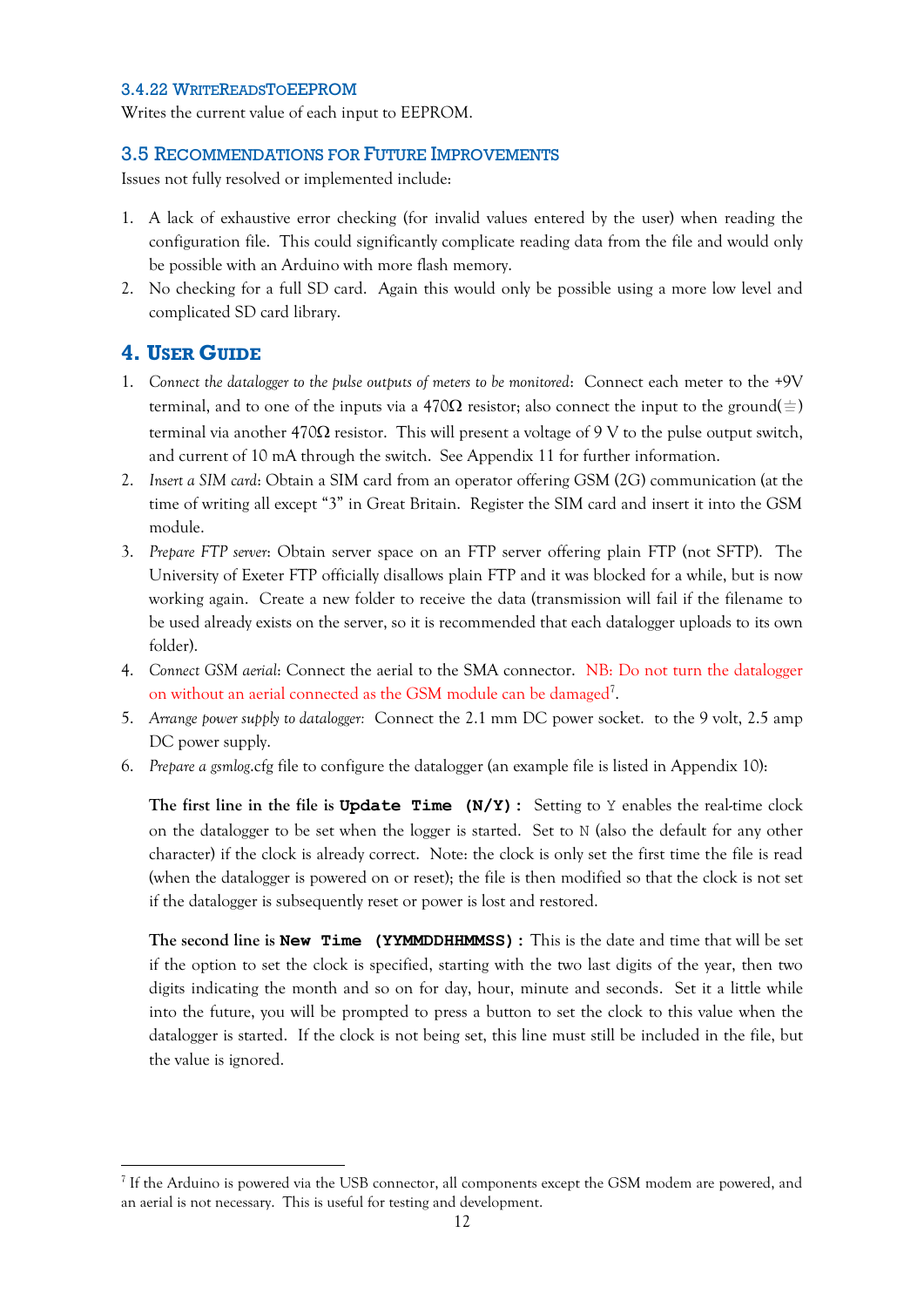The next line is **Wait for keypress to start**  $(N/Y)$ **:**, set to N to start immediately, or to Y to wait for a keypress (e.g. to wait for a meter reading to match that set later in the configuration file).

**The next line is Max Pulse Input No (1/2/3/4):**. Set the highest number input to be used, to avoid logging superfluous data from unused inputs.

**For each pulse input, there is then a line Pulse Weight # (1-65535 units per pulse):**. Enter 1 to increment the reading by 1 for each contact closure, or by more than 1 to increment in larger steps (e.g. if a meter issues a pulse every 5 litres or 2 kWh). Since the current reading is stored as a long integer, it is not possible to require multiple pulses per unit of consumption, such scaling must be done manually.

**For each pulse input, there is then a line Pulse Input 1 Name (1 to 8 characters):**. Enter a name of 1 to 8 characters which will identify the input in the data files.

The next parameter is **Pulse Debounce (1-255ms):**. Specify the minimum time for which the state must change to log a pulse (in milliseconds). Note: very short pulses may be missed due to the size of the main code loop, tests should be carried out when commissioning the logger.

The next parameter is **Log Rate (1-65535 s):**. Specify how often the meter reading is to be recorded to file. It is also the retry interval for FTP transmission. Typical rates might be 60, 300 or 1800 seconds.

The next parameter is **Upload Rate (H/D):**. This is the frequency at which files are uploaded to the FTP server, either H for hourly or D for daily. It is also the frequency at which meter readings are saved to EEPROM for restoration after a power outage. It is recommended that the Log Rate is set to a significantly smaller interval to allow the FTP operation to retry several times if it is unsuccessful.

The next parameter is **Multi Column Format (N/Y):**. This sets the datafile format. If N is specified, there is one meter reading per line, preceded by the input name and the date and time (in the form DD-MM-YY HH:MM:SS). This format is most suitable for reading into database system (it is compatible with the TEAM energy management system's Satchwell Schneider BMS importer). If  $Y$  is specified, a header line lists the input names, there is then one line per logging interval with the date and time (in the form DD/MM/YY HH:MM:SS) followed by the meter reading(s). This is most suited to import into a spreadsheet. Both formats are comma delimited.

**The parameter is Specify Starting Readings (N/Y):**. Set to Y to specify specific starting meter readings, e.g. when initially synchronising the datalogger to the meters. Note: the readings are only set the first time the file is read (when the datalogger is powered on or reset); the file is then modified so that the readings are not reset if the datalogger is subsequently reset or power is lost and restored.

**There follows one line (Meter Reading Input 1 (0-999999):)** for each input in use, specifying each starting reading. These must always be present, but are ignored if  ${\rm Speci}f$ y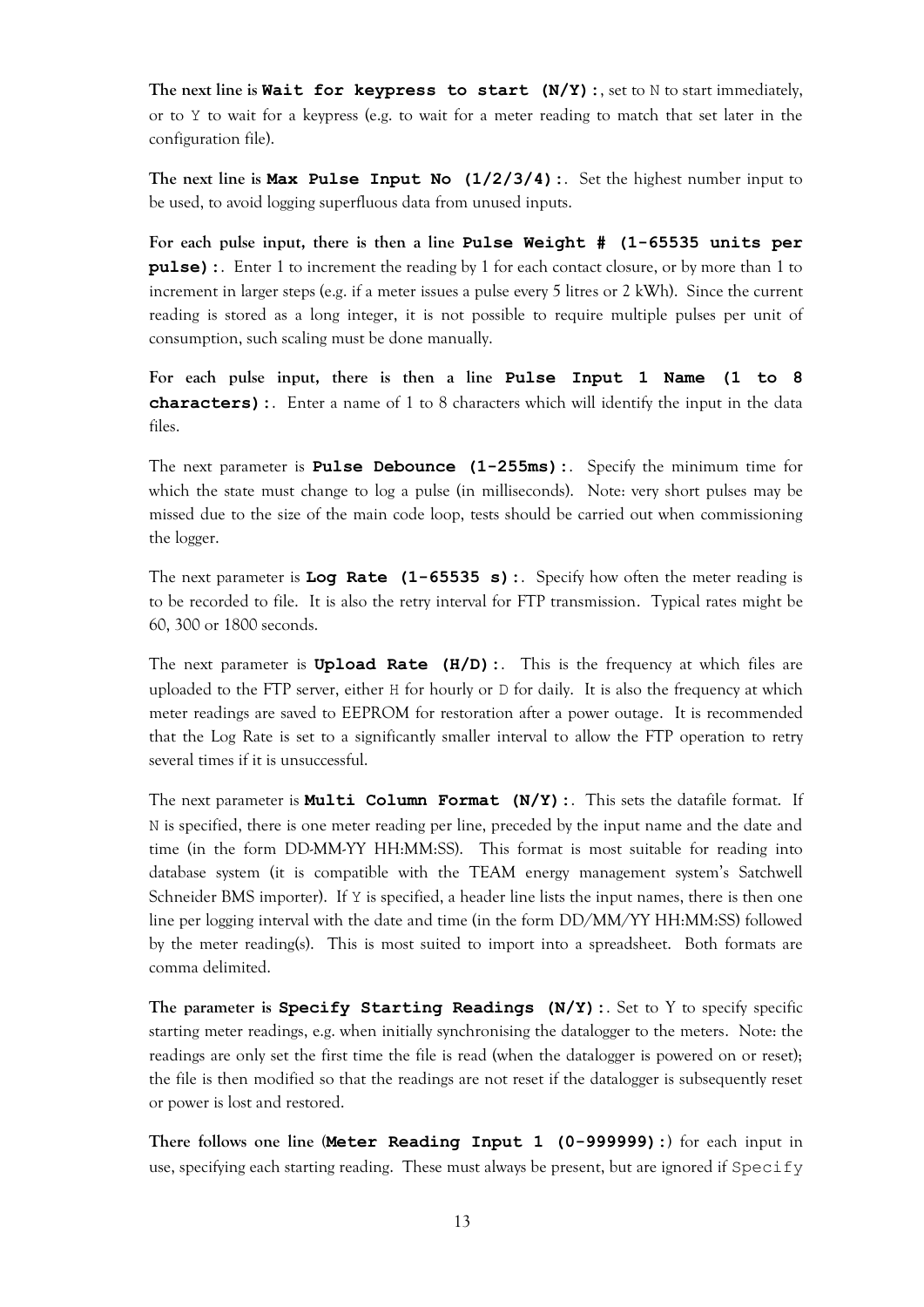Starting Readings is set to N. If when logging the reading exceeds 999,999, it resets to zero.

There are then additional lines specifying each of the GSM modem commands, as follows:

- Commands to retrieve current signal strength
- Communications test commands (if any of these fail to return the specified response, the modem is reset)
- GSM initialisation commands (e.g. the Access Point (APN) information) for the mobile phone network
- FTP initialisation commands (e.g. the FTP server login details and file path)
- A series of commands to open a file on the FTP server, write data and close the connection.

Further details of these commands are provided in Appendix 8.

- 7. *Switch the datalogger on:* Insert the SD card prepared in step 6 and provide power as in step 5. The datalogger is initialised as follows:
	- a. *The SD card is checked.* If the SD card cannot be read, an error message SD Card Error is displayed and the red LED lights. Datalogging is not possible. Check that the card is formatted as FAT16 or FAT32.
	- b. *The gsmlog.cfg file is read.* If the file is not found but an example file could be written, the error message Config file not found, created is displayed. If the file is not found and an example file could not be written, the error message Config file not found, failed is displayed. If the file is present but could not be read, the error message Config file won't open is displayed. In any of these cases the red LED lights and datalogging is not possible.
	- c. If the option to set the clock was specified in the *gsmlog.cfg* file, the message Press OK to set clock is displayed along with a yellow LED. Wait until the current time is that specified in the file, then press the  $\overline{\text{OK}}$  button momentarily. A confirmation message is shown briefly: Clock set to *DD*/*MM/YY HH*:*MM*:*SS* (showing the date and time).
	- d. If the option to require a keypress to start was specified in the gsmlog.cfg file, the message Press OK to start is displayed along with a yellow LED. Wait until the meter reading matches that specified in the file, then press the OK button momentarily.
- 8. The datalogger enters its normal running mode. The display shows the following:

| GSM Signal 54%        | (GSM signal strength)     |
|-----------------------|---------------------------|
| 12/12/2018            | (Date)                    |
| 12:00:03              | (Time)                    |
| 54254<br>$\mathbf{1}$ | (Value of selected input) |

- 9. Test to ensure that pulses are recorded accurately. See Appendix 11 for troubleshooting experience.
- 10. If the signal strength is below 10%, FTP transmission will not be attempted. Try relocating the aerial, adding an extension cable if necessary (note: there will be a trade-off between signal loss in the cable and the improved aerial position). The Network LED flashes quickly when searching for a network, and slowly when connected to a network. The Ring LED is normally lit.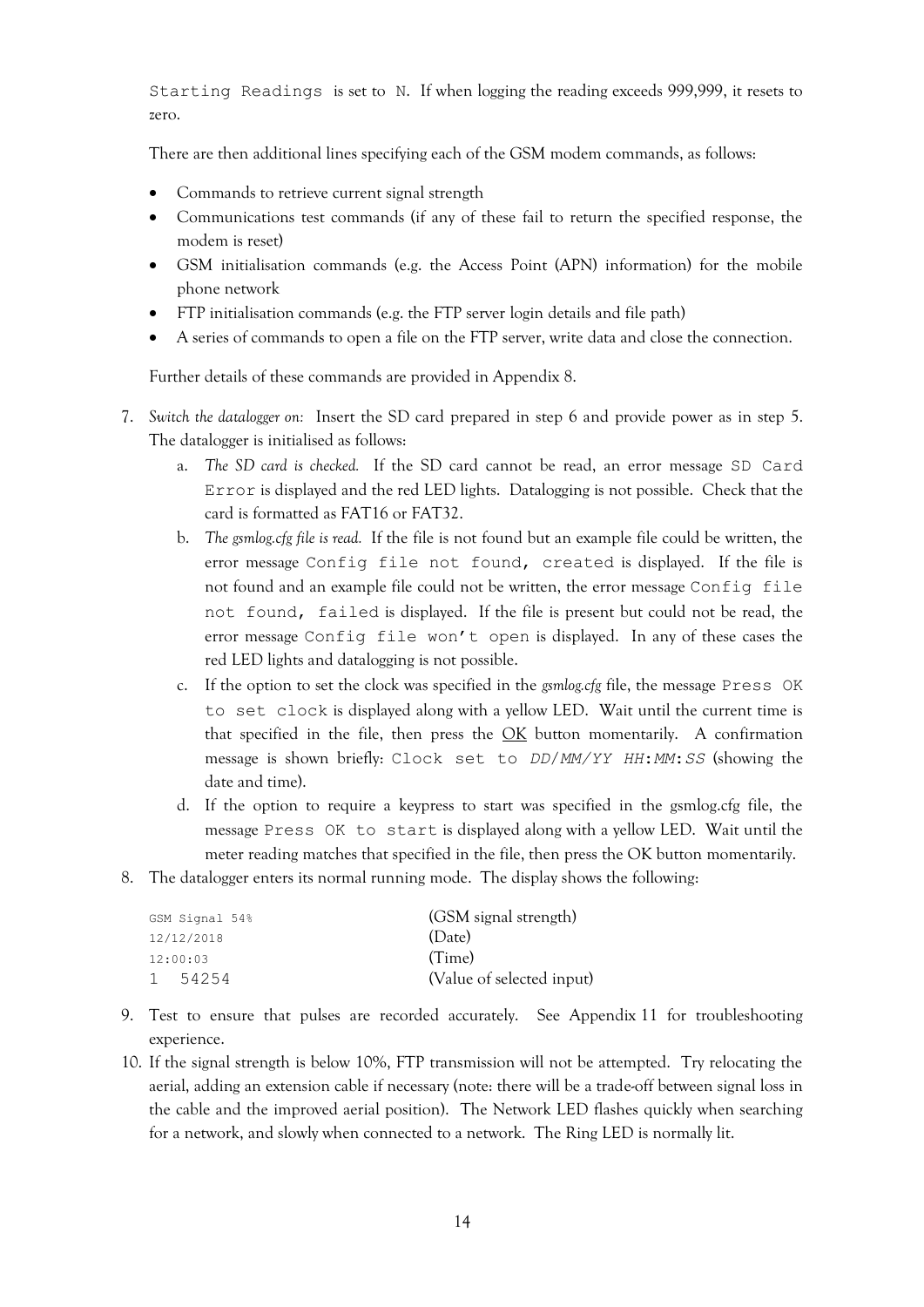- 11. While the datalogger is running, the pushbutton steps through the available pulse input that is displayed on screen (if only one input is specified, the button has no effect). If a pulse occurs on the input currently displayed on screen the LED flashes green.
- 12. To retrieve data manually, power down the datalogger , remove the SD card and copy the files to a PC.

## **REFERENCES**

<u>.</u>

- 1. **Design of a Datalogger for MODBUS.** SWEEG Software Document 39. 2018, T.A.Mitchell.
- 2. **Options for Wireless Temperature Logging at the University of Exeter.** SWEEG Briefing Paper 108. 2016, A.T.Rowson & T.A.Mitchell.
- 3. **Gigalog S Datalogger.** Controlord. <http://www.controlord.fr/en/home.htm> . Accessed 18/12/2018.
- 4. **Text only Arduino Library for SSD1306 OLED displays.** [https://github.com/greiman/SSD1306Ascii.](https://github.com/greiman/SSD1306Ascii) Accessed 3/5/18.
- 5. **Real Time Clock RTC library.** [https://github.com/dtu-mekatronik/HCRTC,](https://github.com/dtu-mekatronik/HCRTC) last accessed 26/2/2018.
- 6. **Serial Monitor Deluxe.** [https://www.idogendel.com/en/products/serial-monitor-deluxe,](https://www.idogendel.com/en/products/serial-monitor-deluxe) last accessed 19/12/2018.

## <span id="page-14-0"></span>**APPENDIX 1 COMPONENT LISTING**

| Item                          | Detail                                    | Source                       | <b>Approximate Cost</b> |
|-------------------------------|-------------------------------------------|------------------------------|-------------------------|
| Arduino Nano                  | Arduino Nano v3.0<br>(ATMEGA 328P) CH340G | eBay (scooterboy101)         | £2.75                   |
| GSM Module                    | <b>SIM800L EVB V.2.0</b>                  | eBay (cayin 35)              | £6.49                   |
| Real Time Clock               | DS1307 I2C RTC Real Time<br>Clock Module  | eBay (abaxus_uk)             | £1.62                   |
| SD Card Interface             | Arduino compatible SD Card<br>Module      | eBay (hobbycomponents)       | £2.99                   |
| OLED Module                   | I2C OLED display 128 x 64<br>white        | eBay (majikthi5e)            | £4.95                   |
| Power Stabiliser              | LM2596 DC-DC Buck<br>Converter            | eBay (umtmedia)              | 2 @ £4.35               |
| <b>Bicolour LEDs</b>          | 3 mm, Red/Green common<br>anode           | Onecall SC07621 <sup>8</sup> | £0.30                   |
| Series Resistors <sup>9</sup> | 470 $\Omega$ ¼ W                          | Onecall RE03756              | 2 @ £0.06               |
| Power Supply                  | 9V DC 2.5A                                | Onecall PW04187              | £16.78                  |
| Power Socket                  | 2.1 mm DC Power Socket                    | Onecall AV15144              | £0.45                   |
| <b>Input Terminals</b>        | 5 way PCB mounting                        | Onecall CN15851              | 2 @ £0.76               |
| Pushbutton                    | Momentary pushbutton                      | Onecall SW04408              | £0.13                   |
| Aerial                        | <b>GSM</b> Antennae                       | Onecall RF00692              | £9.30                   |
| Enclosure                     | 90x58x88mm ventilated DIN<br>mounting     | Onecall EN82496              | £7.39                   |
| Battery                       | <b>GP CR2032</b>                          | Onecall BT00125              | £1.63                   |
| Total                         |                                           |                              | £65.12                  |

*Table A1.1 Component listing.*

<sup>8</sup> This device is common cathode, so would require slight code and wiring modification

<sup>&</sup>lt;sup>9</sup> Further resistors of this type are required to connect the meter to the input terminals.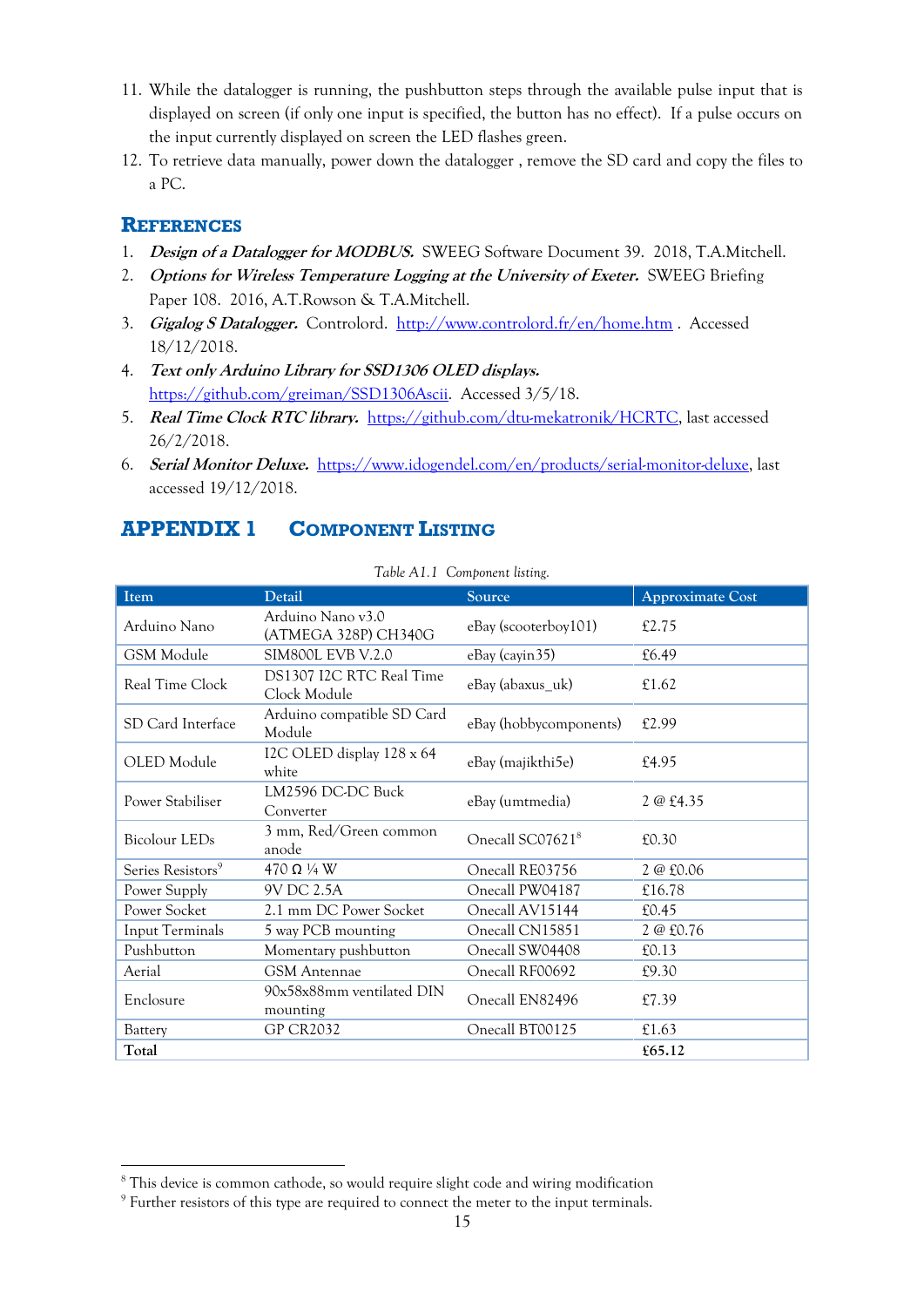## <span id="page-15-0"></span>**APPENDIX 2 PIN USAGE**

*Table A2.1 Pin usage on the Arduino.*

| Pin                   | Allocation                                    | Note                                                                                                                        |
|-----------------------|-----------------------------------------------|-----------------------------------------------------------------------------------------------------------------------------|
| DO(RX)                | Spare                                         | Used for built-in USB interface for echoing data to computer<br>during testing; potential future use for RS485 MODBUS       |
| D1(TX)                | Spare                                         | Used for built-in USB interface for echoing data to computer<br>during testing; potential future use for RS485 MODBUS       |
| D2                    | RX from GSM                                   | Receives data from GSM                                                                                                      |
| D <sub>3</sub>        | TX to GSM                                     | Transmits data to GSM                                                                                                       |
| D <sub>4</sub>        | <b>GSM</b> Reset                              | Hold Low to reset GSM module                                                                                                |
| D5                    | Button                                        | Pushbutton, connect between D5 and Ground                                                                                   |
| D <sub>6</sub>        | Pulse input 1                                 |                                                                                                                             |
| D7                    | Pulse Input 2                                 |                                                                                                                             |
| D <sub>8</sub>        | Pulse Input 3                                 |                                                                                                                             |
| D <sub>9</sub>        | Pulse Input 4                                 |                                                                                                                             |
| D <sub>10</sub> (SPI) | SD Card (CS)                                  | Can use other digital pins, but SD.h always reserves pin D10<br>anyhow                                                      |
| D <sub>11</sub> (SPI) | SD Card (MOSI)                                |                                                                                                                             |
| D <sub>12</sub> (SPI) | SD Card (MISO)                                |                                                                                                                             |
| D13 (SPI)             | SD Card (SCK)                                 |                                                                                                                             |
| A0 (D14)              | LED Common Anode                              | Set permanently high (could wire to +5V instead, or to ground<br>for a common cathode LED)                                  |
| A1 (D15)              | Green LED Cathode                             | $470\Omega$ resistor. For common cathode LED, reverse output state<br>in code.                                              |
| A2(D16)               | Red LED cathode                               | $470\Omega$ resistor. For common cathode LED, reverse output state<br>in code.                                              |
| A3 (D17)              | Spare                                         |                                                                                                                             |
| A4 (I2C)              | RTC & OLED (SDA)                              | RTC address is 0x68 and OLED is 0x3C                                                                                        |
| A5 (I2C)              | RTC & OLED (SCL)                              | Addresses may vary between similar modules                                                                                  |
| A6                    | Spare                                         | Analogue input only on this pin                                                                                             |
| A7                    | Spare                                         | Analogue input only on this pin                                                                                             |
| Vin                   | 7-12 V DC Supply +ve                          | Power supply to device (to power socket centre pin), and<br>available on a terminal for use to power meter pulse circuitry. |
| 5V                    | 5 V supply from Arduino                       | Power to RTC, SD, OLED display, and available on a terminal<br>for use to power meter pulse circuitry.                      |
| 3.3V                  | 3.3 V supply from Arduino                     | Not Used                                                                                                                    |
| <b>RST</b>            | Not used                                      |                                                                                                                             |
| AREF                  | Not used                                      |                                                                                                                             |
| <b>GND</b>            | To RTC, SD, OLED, power supply -ve<br>contact | Availabkle on a terminal for use to power meter pulse circuitry.                                                            |

## <span id="page-15-1"></span>**APPENDIX 3 MAIN CODE LISTING**

This is the code used to provide datalogger and GSM functionality.

```
//T.A.Mitchell May 2018
//Modified for new hardware
//Modbus commands have been commented out for now
//LIBRARIES<br>#include <EEPROM.h> //EEPROM I/O<br>#include <SPI.h> //SPI Bus for SD Card<br>#include <SD.h> //Simple SD card library<br>#include <Wire.h> //IC COmms for RTC on A4 and A5<br>#include <SSD1306Ascii.h> //OLED Display minima
```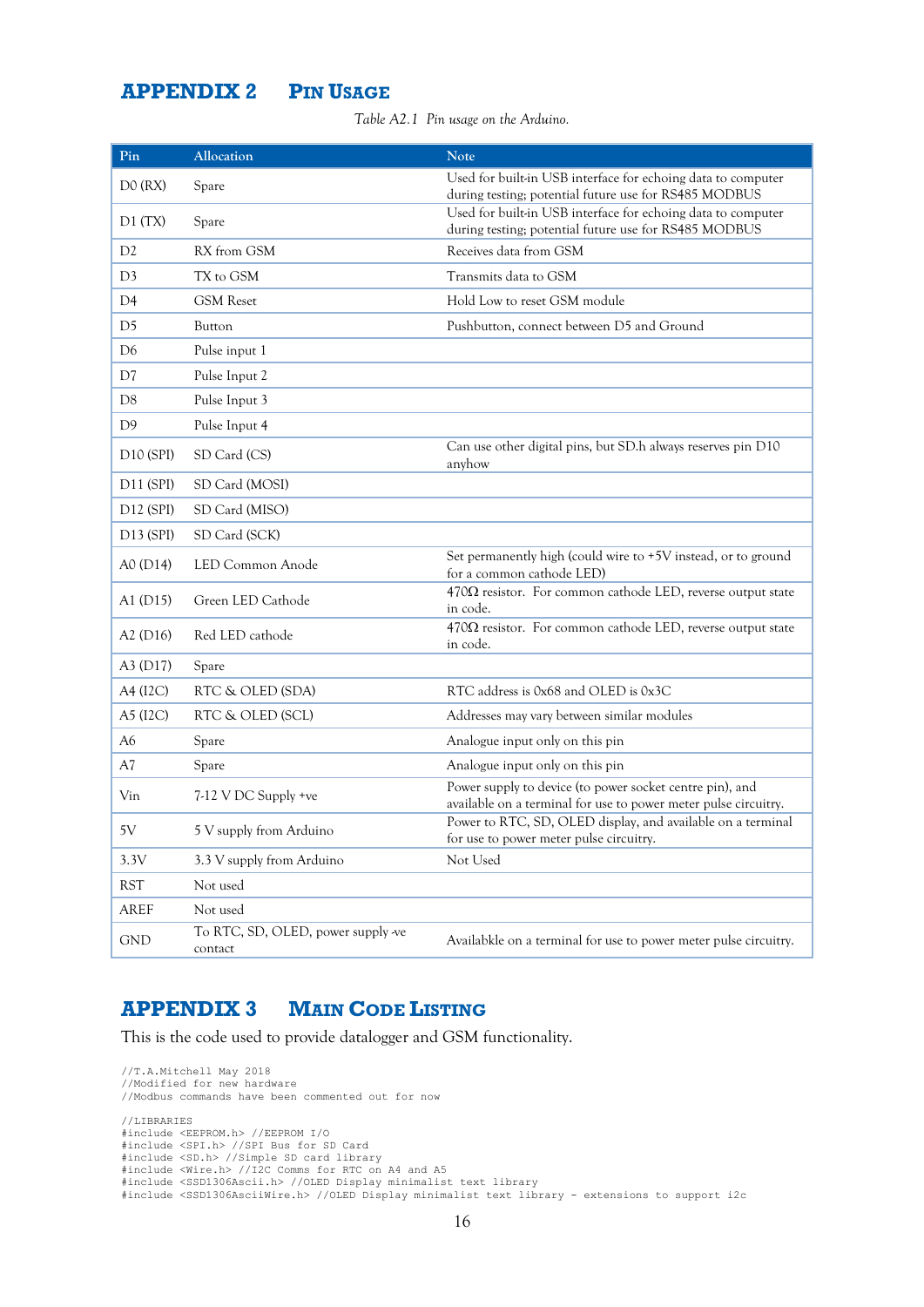#include <HCRTC.h> //RTC #include <SoftwareSerial.h> //Software serial for comms on any digital pins //#include <SimpleModbusMaster.h> //Modbus RTU //DEFINITIONS to insert into code at compile time (so end up in flash memory not RAM) #define I2CDS1307Add 0x68 //I2C address for the RTC #define I2COLedAdd 0x3C //I2C address for OLED display //Indicator LED Pins #define PinLEDG 16 //Green LED cathode on pin 15 (= A1) - Flash on pulse on input channel 1 #define PinLEDR 15 //Red LED cathode on pin 17 (= A2) - Initalisation Error LED (ON), Set Clock (Flash) #define PinLEDAnode 14 //Anode pin, could just use permanent +5V //GSM Pins #define GsmRST 4 //GSM reset pin, pull low to reset the GSM #define GsmTx 2 //GSM Tx pin, receive pin on Arduino #define GsmRx 3 //GSM Rx pin, transmit pin on Arduino //SD Card Select (SPI bus) #define SdCS 10 //Set ChipSelect Pin - use 10 as SD.h reserves this pin anyhow //Pushbutton #define PinButton 5 //Digital pin connected to button //Modbus //#define Timeout 1000 //Maximum time for slave to respond (ms) //#define Polling 200 //Maximum scan rate of master to allow slave to return to idle (ms) //#define RetryCount 10 //Maximum retries if slave returns response Timeout or error //#define TxEnablePin 4 //Pin to set RS485 interface to transmit or receive (set pin high to Transmit, sets DE and RE on RS485 PCB high. DE must be high to transmit and RE low to receive) //Misc #define LongIntMax 4294967295 //Maximum value of an unsigned long integer, used in timer check in case value has reset to zero in the interval #define ClockInt 100 //Interval to check RTC (ms) to trigger next log to file. Should happen several times a second #define LcdUdInt 2000 //LCD Update Interval (ms). Should happen just over once a second so clock seconds increment nicely #define ButInt 500 //Maximum button press interval (ms), stops multiple triggering of button command actions due to fast running of code. 500ms is suitable, short enough not to be noticeable by user, but long enough to debounce #define MsgDelay 5000 //Delay (ms) after certain LCD messages before proceeding to next action that might write to the LCD, e.g. 5,000ms #define LEDPulseTime 200 //Time to light LED for to indicate a pulse (note: could light continuously if this is longer than debounce #define EEPROMCFGDataStart 16 //Address of start of sample config file data, first two bytes are length of remaining data (bytes 0-15 are 4 x 4 byte meter reads) //AT Commands //Read commands from eeprom and write straight to port, the only variables are the output filename and number of bytes to write. //Maximum number of setup commands, used to size arrays. The number of commands is less than or equal to this number and is read from the config file #define MaxGSMTestCmds 5 //Number of GSM Modem test commands #define MaxGSMInitCmds 10 //Number of GSM Modem initialisation commands #define MaxFTPInitCmds 10 //Number of FTP initialisation commands //GLOBAL VARIABLES char LoggerStatus = 'H'; //Logger status, initially H meaning wait to synch to full hour before writing to file (including after reboot), G = Go (logging) unsigned int LogInterval = 1; //Logging interval in seconds (overwritten with value from config file) //byte QtyRegs = 0; //Number of registers defined in config file to be read byte DispReg = 0; //Input to display on LCD (zero based) - changeable using button byte UploadRate = 1; //How often to upload data: 1 = Hourly, 2 = Daily byte NewSave = 1; //Whether an attempt has previoisly been made to FTP the data (used to only save readings to EEPROM on first attempt and set appropriate file for save when next new file available, and to trigger ftp retry of previous file) char MultiCol; //Multicolumn format for text files (Y/N) byte SetupError = 0; //1 if error occurred during setup, logging will not start File DataFile; //Reference to file char TempStr10[11]; //Temporary string read from file char OldFileName[13]; //Filename for previous log write to file char FileName[13]; //Name of current logging file char FTPFile[13]; //Filename for previous logging period: file to FTP unsigned int GsmSig = 0; //GSM Signal Strength % unsigned int GSMTimeout = 100; //Timeout for GSM response in ms (individual characters) unsigned int GSMLongTimeout = 5000; //Timeout for GSM response in ms (initial response, may be delayed by modem action) unsigned int GSMVeryLongTimeout = 65535; //Timeout for GSM response in ms (after write operation) (max value is 65,535ms) byte FirstModemCall = 1; //Ensures initialisation of modem and access point profile on first call to ftptest or if tests return an error //EEPROM Addresses unsigned int CFGFileLen; //Length of sample config file data in bytes byte SigStrCmdLen; //Length of signal Strength Command byte SigStrRespLen; //Length of signal strength response (exc. signal strength parameter) byte NGSMTestCmds; //Number of GSM test commands byte GSMTestCmdLen[MaxGSMTestCmds]; //Length of each GSM Test Command byte GSMTestRespLen[MaxGSMTestCmds]; //Length of each GSM Test Response byte NGSMInitCmds; //Number of GSM Initialisation commands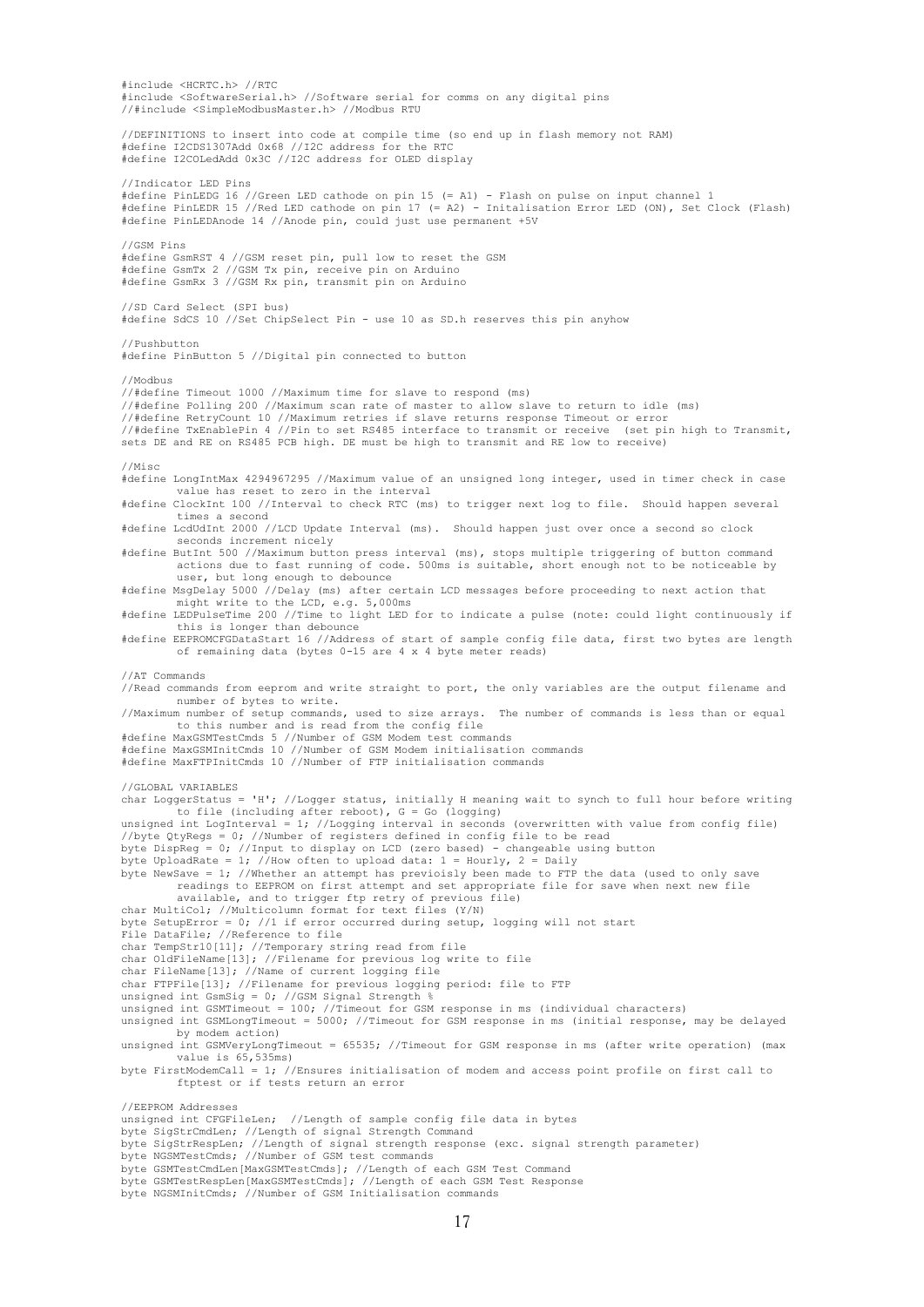byte GSMInitCmdLen[MaxGSMInitCmds]; //Length of each GSM Initialisation Command byte GSMInitRespLen[MaxGSMInitCmds]; //Length of each GSM Initialisation Response byte NFTPInitCmds; //Number of FTP Initialisation commands byte FTPInitCmdLen[MaxFTPInitCmds]; //Length of each FTP Initialisation Command byte FTPInitRespLen[MaxFTPInitCmds]; //Length of each FTP Initialisation Response unsigned int SigStrStartAddr; //Signal Strength command data start address unsigned int TestCmdStartAddr; //GSM test command data start address unsigned int GSMInitStartAddr; //GSM Initialisation command data start address unsigned int FTPInitStartAddr; //FTP Initialisation command data start address unsigned int FTPSendStartAddr; //FTP Send Commands start address byte GSMFileCmdLen; //Length of GSM Set Filename command byte GSMFileRespLen; //Length of GSM Set Filename command response byte GSMFTPStartCmdLen; //Length of GSM Start FTP command byte GSMFTPStartRespLen; //Length of GSM Start FTP command response byte GSMFTPReqCmdLen; //Length of GSM Request FTP Data send command byte GSMFTPReqRespLen; //Length of GSM Request FTP Data send command response byte GSMFTPEndCmdLen; // Length of GSM End FTP Data send command byte GSMFTPEndRespLen; // Length of GSM End FTP Data send command response byte GSMFTPEndSessLen; // Length of GSM End FTP Session command byte GSMFTPEndSessRespLen; // Length of GSM End FTP Session command response //Pulse Inputs byte PinIn<sup>[4]</sup> = {6, 7, 8, 9}; //Input pins for the pulse inputs byte OldInputState[4] = {0, 0, 0, 0}; //Old Input states when last read, so only triggers count on leading edge,  $0 =$  high (open) byte NPulseInputs = 1; //Number of pulse inputs in use - overwritten from config file byte PulseDebounce = 50; //Pulse Input debounce - overwritten from config file. Applied to both contact<br>closed time and contact open time: conctact must be closed for at least this time. At least<br>this time must also elapse unsigned int PulseWeight[4]; //Pulse weighting, e.g. 10 = 10 units per pulse, possibly not much point for electricity and gas, usually fraction of unit per pulse and the readings are integers unsigned long PulseReading[4] = {0, 0, 0, 0}; //Meter readings, defaults are used if readings file doesn't exist char PulseName[4][9]; //Pulse input names, first subscript is the number of array elements, the second is the size of each element (including null termination) unsigned long PrevPulseTime  $[4] = \{0, 0, 0, 0\}$ ; //Timer of previous input state change used for debounce byte NewPulse [4] = {0, 0, 0, 0}; //Set 1 if new pulse detected and not yet reached debounce time //Timer Variables unsigned long PreviousMillis; //Old timer value used to trigger RTC check unsigned long PrevLcdUd = 0; //Timer at last LCD update unsigned int Secs = 65534; //Elapsed seconds (read from RTC) since values last logged, large value ensures logging starts immediately byte OldSecs; //Previous seconds value read from RTC - to detect change in RTC seconds to trigger logging on an interval defined in seconds byte OldMinute; //Previous minutess value read from RTC - to detect change in RTC minutes to keep seconds counter accurate during lengthy FTP byte OldHour; //Used for synch to midnight start - only start logging when hour increments and to trigger FTP upload when hour changes byte OldDay; //Used to trigger FTP upload when day changes //Previous button Press unsigned long OldButTime =  $0$ ; //Time of last button press //Modbus Error Flags //byte MErrorMin = 1; //MODBUS error condition, set to zero (no error) whenever modbus reading successful for all registers and reset to 1 (error) after each write to file //MODBUS data structures //#define TotalNoOfRegisters 10 //Max number of registers to log, used to allocate memory, same as total packets as all packets are sized for one register // Create an array of Packets to be configured //Packet Packets[TotalNoOfRegisters]; //Create an array to hold returned data in its raw form of unsigned integers //unsigned int HoldingRegs[TotalNoOfRegisters]; //byte RegOffset = 0; //Bugfix for values being returned in wrong array subscript in HoldingRegs. Determined by testing for each baud and parity setting. 0 if no adjustment, 1 adds one to subscript and highest number becomes zero //INITIALISE DEVICES through Function declarations HCRTC HCRTC; //Initialise RTC library first as it includes a Wire.begin(); statement SSD1306AsciiWire oled; //Initialise OLED display SoftwareSerial gsm(GsmTx, GsmRx); //Comms to GSM //\_ //Setup Function reads or creates a config file //Sets up the serial port as modbus slave //Updates the RTC if the config file requests this (then writes to config file to stop future RTC update on reset) void setup() { ////Local variables for config //unsigned long SerBaud; //Baud Rate //byte SerParity; //Parity N/O/E = None/Odd/Even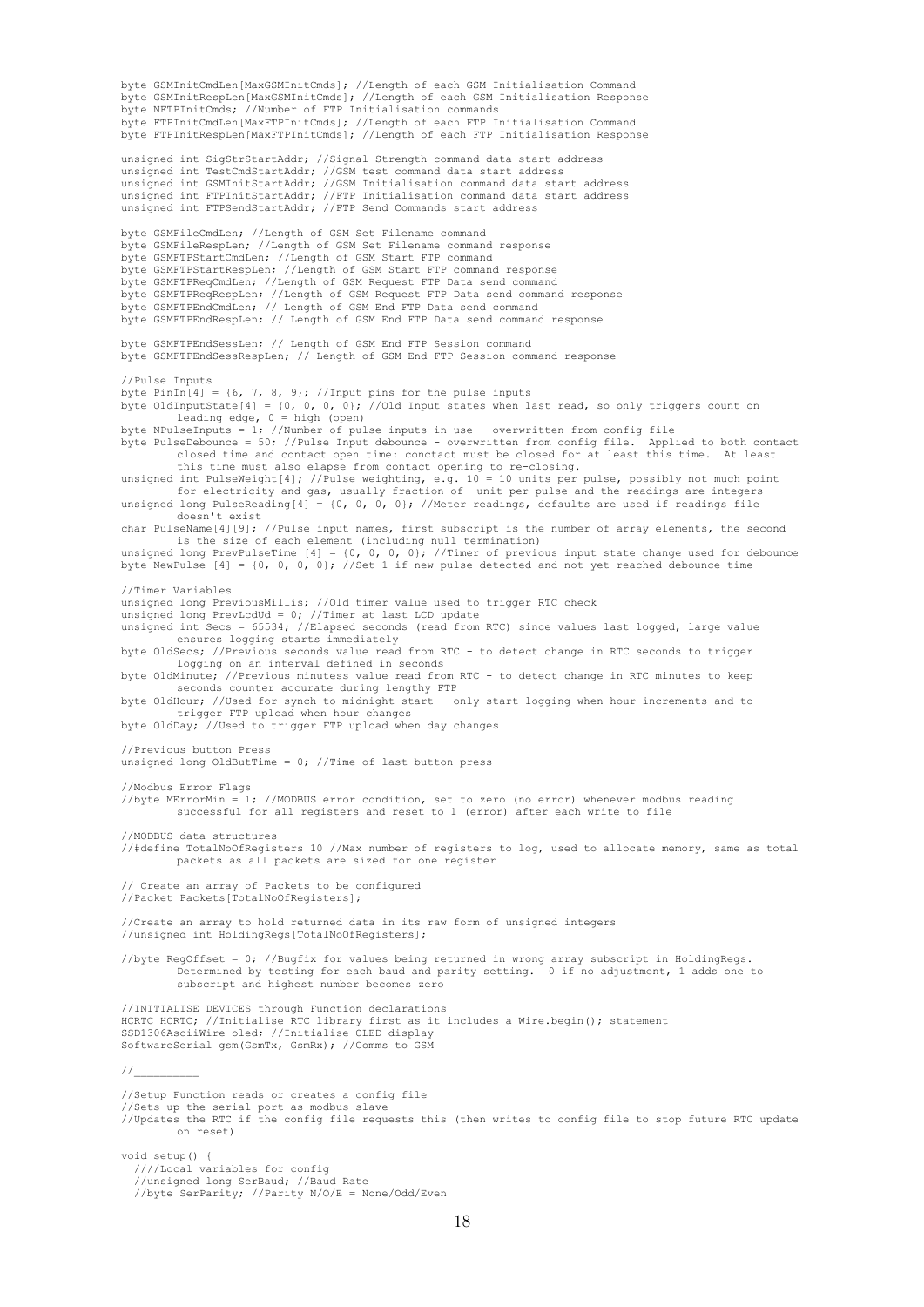//byte SerStop; //1 or 2 //byte SerConfig; //Value to set Data bits, parity and stop bits byte DataRead; //Raw data from file //unsigned int SlaveId, SlaveReg, LineStartPos,  $x = 0$ ; //Parameters to read slave ID and registers from file //byte Func, InvalidEntry = 0, CommaCount = 0; //Various variables used to read register parameters from file byte RtcData[6]; //Store elements of date and time to write to RTC to set it byte i; //Counter to loop over characters //Initialise RTC //Note the RTC libraries for RTC and OLED issue wire.beginTransmission(Address) , wire.send , wire.endTransmission() as required HCRTC.RTCRead(I2CDS1307Add); //Initialise GSM serial comms gsm.begin(4800); //##Try faster baud rate, gsm should autodetect //Serial.begin(9600); //for testing, e.g. Serial.println(F("Test")); writes out to serial monitor //OLED Display oled.begin(&Adafruit128x64, I2COLedAdd); // set up the OLED's number of columns and rows oled.setFont(System5x7); //Standard font, at x2, 11 characters per line oled.clear(); oled.set2X(); //Double font size oled.setCursor(0,2); //column pixel, row in 8 pixel blocks. For larger font, there are 4 lines of text. 2 centres error messages vertically //Initialise LED Pins pinMode(PinLEDAnode, OUTPUT); pinMode(PinLEDG, OUTPUT); pinMode(PinLEDR, OUTPUT); digitalWrite(PinLEDAnode, HIGH); //+5V supply digitalWrite(PinLEDG, HIGH); //Cathode high = off digitalWrite(PinLEDR, HIGH); //Cathode high = off //Initialise Button Pin pinMode(PinButton, INPUT PULLUP); //Initialise Pulse Input Pins //Wire 10k resistor between each input and ground //Wire the meter between +5V and input pinMode(PinIn[0], INPUT); pinMode(PinIn[1], INPUT); pinMode(PinIn[2], INPUT); pinMode(PinIn[3], INPUT); //Initialise RS485 Pin //pinMode(TxEnablePin, OUTPUT); //digitalWrite(TxEnablePin,LOW);//Receive 485 //Initialise SD card pin pinMode(SdCS, OUTPUT); digitalWrite(SdCS, HIGH); //Initialise GSM reset pin pinMode(GsmRST, OUTPUT); digitalWrite(GsmRST, HIGH); //Retrieve length of sample config file from EEPROM CFGFileLen = EEPROMReadUint16(EEPROMCFGDataStart); //Open the SD Card if (!SD.begin(SdCS)) //If fail to initialise SD comms trigger error condition and message { oled.println(F(" SD card"));<br>oled.println(F(" error"));  $oled.println(F("$  digitalWrite(PinLEDR, LOW); //RED LED ON  $SetubError = 1;$  //Exit setup return; } else //card is present  $\qquad \qquad$  //Does the config file exist? if (!SD.exists(F("gsmlog.cfg"))) //If config file missing create an example and trigger error condition and message  $\left\{\begin{array}{ccc} \end{array}\right\}$  //If no config file, create an example //from the data on the EEPROM SdFile::dateTimeCallback(DateTime); //Set datestamp for file DataFile = SD.open(F("gsmlog.cfg"), FILE WRITE); //create example file if (DataFile) { //Create example //First part of file (above GSM commands) EEPROMToFile(EEPROMCFGDataStart + 2, CFGFileLen); //First two bytes are length of remaining data so not transferred //Second Part of file (GSM Commands) //Signal Strength Check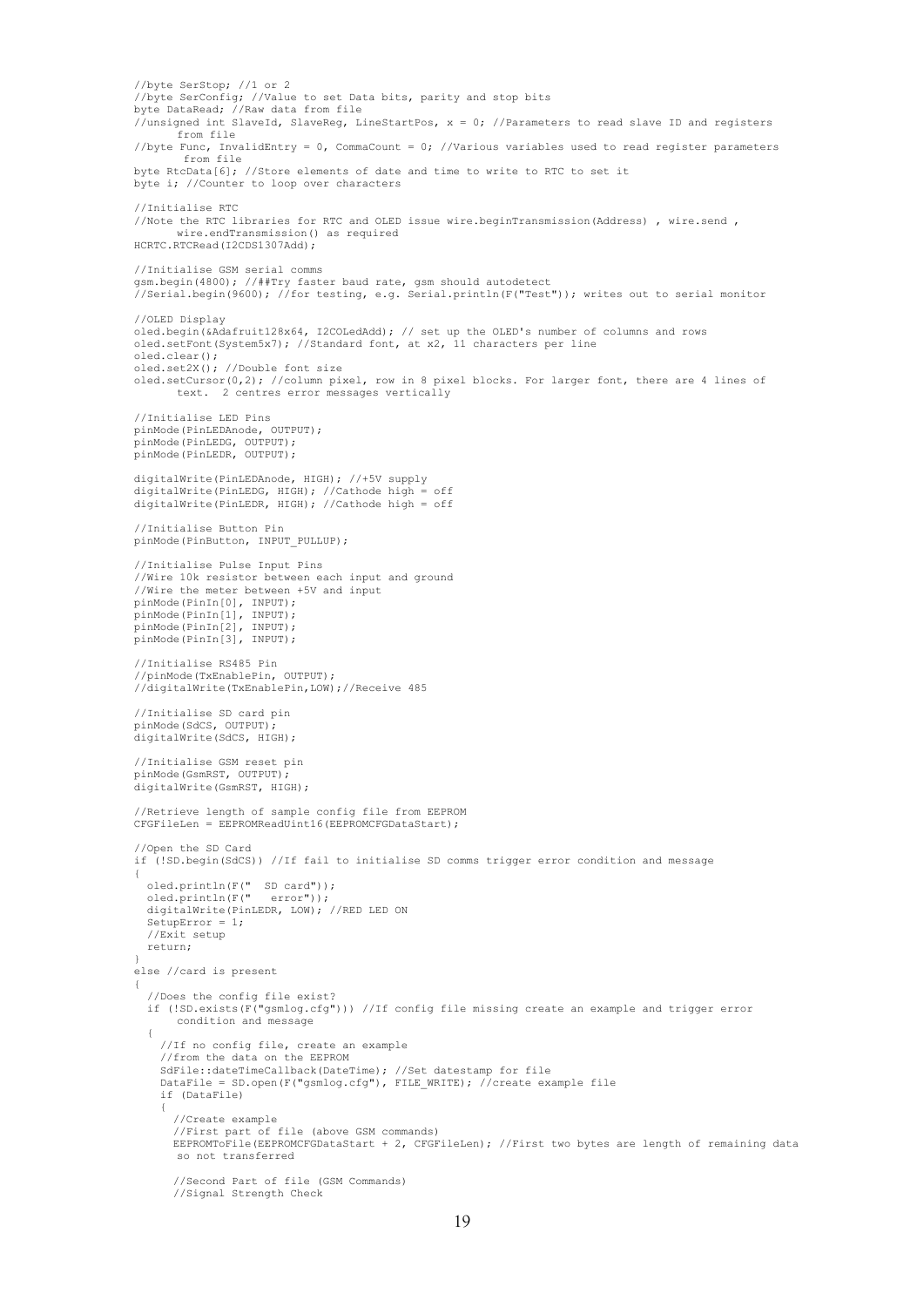```
unsigned int NextAddress = EEPROMCFGDataStart + 2 + CFGFileLen: //Next EEPROM Address = CFG File
          template start address + 2 bytes for length of that data plus the data itself
SigStrStartAddr = NextAddress;
          DataFile.print(F("Sig Str L: "));
         SigStrCmdLen = EEPROM.read(NextAddress);
          DataFile.println(SigStrCmdLen);
          NextAddress ++;
          DataFile.print(F("Sig Str C: "));
         EEPROMToFile(NextAddress, SigStrCmdLen);
          DataFile.println(); //New line at end of data
          NextAddress += SigStrCmdLen;
         DataFile.print(F("Sig Str R D: "));
         EEPROMToFile(NextAddress, 1);
         DataFile.println(); //New line at end of data
          NextAddress ++;
 DataFile.print(F("Sig Str R L: "));
 SigStrRespLen = EEPROM.read(NextAddress);
         DataFile.println(SigStrRespLen);
          NextAddress ++;
          //Comms Tests
          TestCmdStartAddr = NextAddress;
          NGSMTestCmds = EEPROM.read(NextAddress);
         DataFile.print(F("N Comms Test Cmds (<7): "));
          DataFile.println(NGSMTestCmds);
          NextAddress ++;
          for(byte GSMTestCmdNo = 1; GSMTestCmdNo <= NGSMTestCmds; GSMTestCmdNo++)
\left\{ \begin{array}{ccc} 0 & 0 & 0 \\ 0 & 0 & 0 \\ 0 & 0 & 0 \\ 0 & 0 & 0 \\ 0 & 0 & 0 \\ 0 & 0 & 0 \\ 0 & 0 & 0 \\ 0 & 0 & 0 \\ 0 & 0 & 0 \\ 0 & 0 & 0 \\ 0 & 0 & 0 \\ 0 & 0 & 0 \\ 0 & 0 & 0 \\ 0 & 0 & 0 & 0 \\ 0 & 0 & 0 & 0 \\ 0 & 0 & 0 & 0 \\ 0 & 0 & 0 & 0 \\ 0 & 0 & 0 & 0 & 0 \\ 0 & 0 & 0 & 0 & 0 \\ 0 & 0 & 0 & 0 & 0 DataFile.print(F("L Comms Test C "));
            DataFile.print(GSMTestCmdNo);
            DataFile.print(F(": "));
           GSMTestCmdLen[GSMTestCmdNo - 1] = ERPROM read(NextAddress); DataFile.println(GSMTestCmdLen[GSMTestCmdNo - 1]);
            NextAddress ++;
            DataFile.print(F("Comms Test C "));
            DataFile.print(GSMTestCmdNo);
           DataFile.print(F(": "));
           EEPROMToFile(NextAddress, GSMTestCmdLen[GSMTestCmdNo - 1]);
            DataFile.println(); //New line at end of data
            NextAddress += GSMTestCmdLen[GSMTestCmdNo - 1];
            DataFile.print(F("L Comms Test C "));
           DataFile.print(GSMTestCmdNo);
 DataFile.print(F(" Valid Resp: "));
 GSMTestRespLen[GSMTestCmdNo - 1] = EEPROM.read(NextAddress);
           DataFile.println(GSMTestRespLen[GSMTestCmdNo - 1]);
            NextAddress ++;
            DataFile.print(F("Comms Test C "));
           DataFile.print(GSMTestCmdNo);
            DataFile.print(F(" Valid Resp: "));
 EEPROMToFile(NextAddress, GSMTestRespLen[GSMTestCmdNo - 1]);
 DataFile.println(); //New line at end of data
            NextAddress += GSMTestRespLen[GSMTestCmdNo - 1];
 }
          //GSM Initialisation
          GSMInitStartAddr = NextAddress;
          NGSMInitCmds = EEPROM.read(NextAddress);
         DataFile.print(F("N GSM Init Cmds (<11): "));
          DataFile.println(NGSMInitCmds);
          NextAddress ++;
          for(byte GSMInitCmdNo = 1; GSMInitCmdNo <= NGSMInitCmds; GSMInitCmdNo++)
\left\{ \begin{array}{cc} 0 & 0 \\ 0 & 0 \end{array} \right\} DataFile.print(F("L GSM Init C "));
            DataFile.print(GSMInitCmdNo);
            DataFile.print(F(": "));
           GSMInitCmdLen[GSMInitCmdNo - 1] = EEPROM.read(NextAddress);
           DataFile.println(GSMInitCmdLen[GSMInitCmdNo - 1]);
            NextAddress ++;
            DataFile.print(F("GSM Init C "));
            DataFile.print(GSMInitCmdNo);
           DataFile.print(F(": "));
           EEPROMToFile(NextAddress, GSMInitCmdLen[GSMInitCmdNo - 1]);
            DataFile.println(); //New line at end of data
           NextAddress += GSMInitCmdLen[GSMInitCmdNo - 1];
            DataFile.print(F("L GSM Init C "));
            DataFile.print(GSMInitCmdNo);
 DataFile.print(F(" R: "));
 GSMInitRespLen[GSMInitCmdNo - 1] = EEPROM.read(NextAddress);
           DataFile.println(GSMInitRespLen[GSMInitCmdNo - 1]);
            NextAddress ++;
```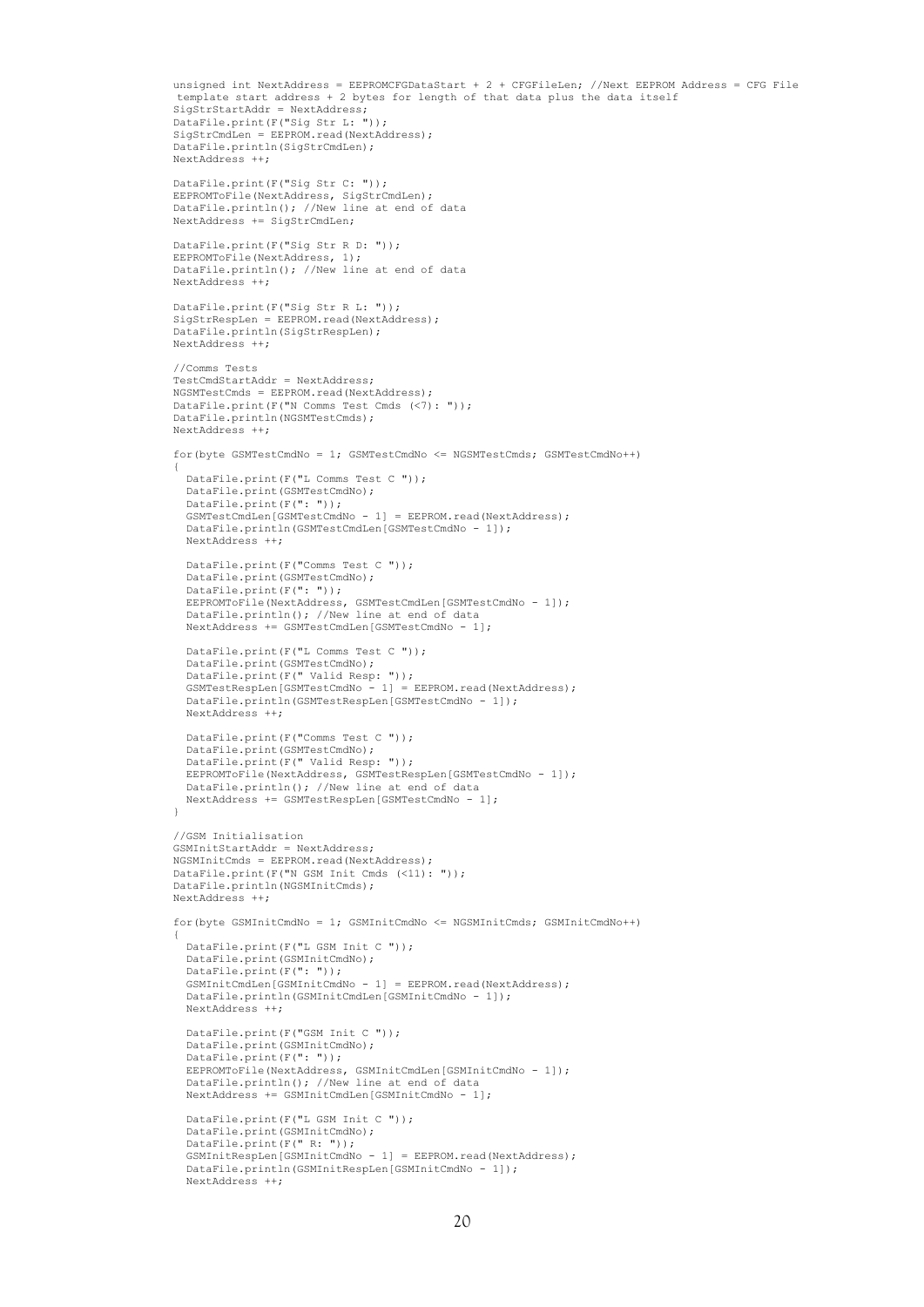```
 DataFile.print(F("GSM Init C "));
           DataFile.print(GSMInitCmdNo);
          DataFile.print(F(" R: "));
 EEPROMToFile(NextAddress, GSMInitRespLen[GSMInitCmdNo - 1]);
 DataFile.println(); //New line at end of data
           NextAddress += GSMInitRespLen[GSMInitCmdNo - 1];
         }
         //FTP Initialisation
         FTPInitStartAddr = NextAddress;
         NFTPInitCmds = EEPROM.read(NextAddress);
        DataFile.print(F("N FTP Init Cmds (\leq 11): "));
         DataFile.println(NFTPInitCmds);
         NextAddress ++;
         for(byte FTPInitCmdNo = 1; FTPInitCmdNo <= NFTPInitCmds; FTPInitCmdNo++)
\left\{ \begin{array}{cc} 0 & 0 \\ 0 & 0 \end{array} \right\} DataFile.print(F("L FTP Init C "));
 DataFile.print(FTPInitCmdNo);
 DataFile.print(F(": "));
           FTPInitCmdLen[FTPInitCmdNo - 1] = EEPROM.read(NextAddress);
           DataFile.println(FTPInitCmdLen[FTPInitCmdNo - 1]);
           NextAddress ++;
           DataFile.print(F("FTP Init C "));
           DataFile.print(FTPInitCmdNo);
          DataFile.print(F(": "));
          EEPROMToFile(NextAddress, FTPInitCmdLen[FTPInitCmdNo - 1]);
           DataFile.println(); //New line at end of data
          NextAddress += FTPInitCmdLen[FTPInitCmdNo - 1];
           DataFile.print(F("L FTP Init C "));
           DataFile.print(FTPInitCmdNo);
           DataFile.print(F(" R: "));
           FTPInitRespLen[FTPInitCmdNo - 1] = EEPROM.read(NextAddress);
          DataFile.println(FTPInitRespLen[FTPInitCmdNo - 1]);
           NextAddress ++;
           DataFile.print(F("FTP Init C "));
           DataFile.print(FTPInitCmdNo);
           DataFile.print(F(" R: "));
 EEPROMToFile(NextAddress, FTPInitRespLen[FTPInitCmdNo - 1]);
 DataFile.println(); //New line at end of data
          NextAddress += FTPInitRespLen[FTPInitCmdNo - 1];
 }
         //FTP Send Commands
         FTPSendStartAddr = NextAddress;
         DataFile.print(F("L GSM Set Filename C (to start of filename): "));
        GSMFileCmdLen = EEPROM.read(NextAddress);
         DataFile.println(GSMFileCmdLen);
         NextAddress++; 
         DataFile.print(F("GSM Set Filename C (to start of filename): "));
         EEPROMToFile(NextAddress, GSMFileCmdLen);
         DataFile.println(); //New line at end of data
         NextAddress += GSMFileCmdLen;
         DataFile.print(F("L GSM Set Filename C R: "));
         GSMFileRespLen = EEPROM.read(NextAddress);
         DataFile.println(GSMFileRespLen);
         NextAddress++; 
         DataFile.print(F("GSM Set Filename CR: "));
 EEPROMToFile(NextAddress, GSMFileRespLen);
 DataFile.println(); //New line at end of data
         NextAddress += GSMFileRespLen;
         DataFile.print(F("L GSM Start FTP C: "));
         GSMFTPStartCmdLen = EEPROM.read(NextAddress);
        DataFile.println(GSMFTPStartCmdLen);
         NextAddress++; 
         DataFile.print(F("GSM Start FTP C: "));
         EEPROMToFile(NextAddress, GSMFTPStartCmdLen);
        DataFile.println(); //New line at end of data
         NextAddress += GSMFTPStartCmdLen;
         DataFile.print(F("L GSM Start FTP CR: "));
         GSMFTPStartRespLen = EEPROM.read(NextAddress);
         DataFile.println(GSMFTPStartRespLen);
         NextAddress++; 
         DataFile.print(F("GSM Start FTP CR: "));
         EEPROMToFile(NextAddress, GSMFTPStartRespLen);
 DataFile.println(); //New line at end of data
 NextAddress += GSMFTPStartRespLen;
```
 DataFile.print(F("L GSM Req FTP Data send C: ")); GSMFTPReqCmdLen = EEPROM.read(NextAddress);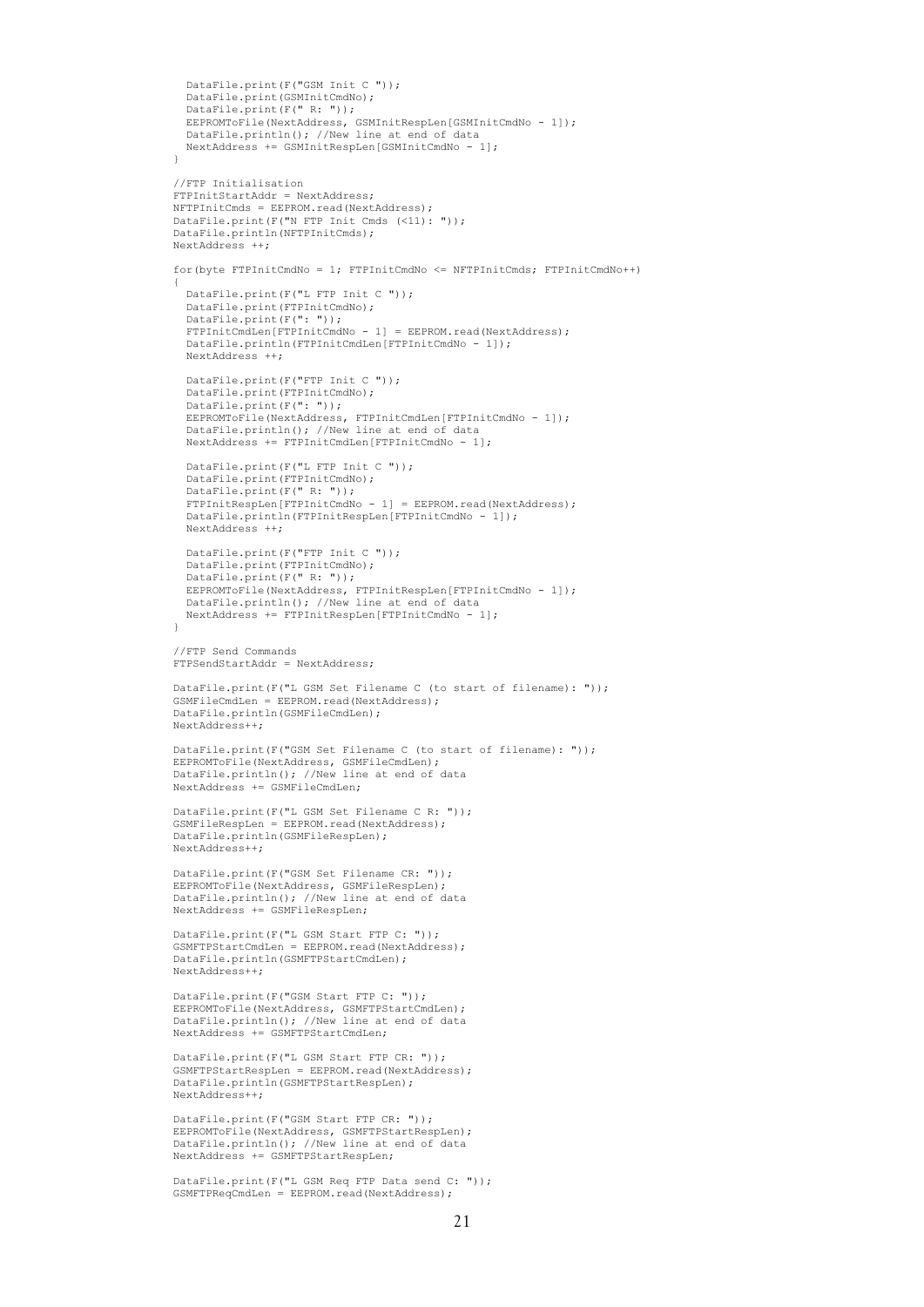DataFile.println(GSMFTPReqCmdLen); NextAddress++;

 DataFile.print(F("GSM Req FTP Data send C (exc. Data L): ")); EEPROMToFile(NextAddress, GSMFTPReqCmdLen); DataFile.println(); //New line at end of data NextAddress += GSMFTPReqCmdLen;

> DataFile.print(F("L GSM Req FTP Data Send CR: ")); GSMFTPReqRespLen = EEPROM.read(NextAddress); DataFile.println(GSMFTPReqRespLen);  $Next Add  $...$$

```
DataFile.print(F("GSM Req FTP Data Send CR: "));
 EEPROMToFile(NextAddress, GSMFTPReqRespLen);
       DataFile.println(); //New line at end of data
        NextAddress += GSMFTPReqRespLen;
```

```
 DataFile.print(F("L GSM End FTP Data send C: "));
 GSMFTPEndCmdLen = EEPROM.read(NextAddress);
DataFile.println(GSMFTPEndCmdLen);
 NextAddress++;
```

```
DataFile print(F("GSM End FTP Data send C: "1));
 EEPROMToFile(NextAddress, GSMFTPEndCmdLen);
 DataFile.println(); //New line at end of data
           NextAddress += GSMFTPEndCmdLen;
```

```
 DataFile.print(F("L GSM End FTP Data Send CR: "));
 GSMFTPEndRespLen = EEPROM.read(NextAddress);
DataFile.println(GSMFTPEndRespLen);
 NextAddress++;
```

```
 DataFile.print(F("GSM End FTP Data Send CR: "));
 EEPROMToFile(NextAddress, GSMFTPEndRespLen);
 DataFile.println(); //New line at end of data
          NextAddress += GSMFTPEndRespLen;
```

```
DataFile.print(F("L GSM End FTP Sess C: "));
 GSMFTPEndSessLen = EEPROM.read(NextAddress);
 DataFile.println(GSMFTPEndSessLen);
          NextAddress++;
```

```
 DataFile.print(F("GSM End FTP Sess C: "));
 EEPROMToFile(NextAddress, GSMFTPEndSessLen);
 DataFile.println(); //New line at end of data
 NextAddress += GSMFTPEndSessLen;
```

```
 DataFile.print(F("L GSM End FTP Sess CR: "));
 GSMFTPEndSessRespLen = EEPROM.read(NextAddress);
 DataFile.println(GSMFTPEndSessRespLen);
 NextAddress++;
```

```
 DataFile.print(F("GSM End FTP Sess CR: "));
EEPROMToFile(NextAddress, GSMFTPEndSessRespLen);
DataFile.println(); //New line at end of data
 NextAddress += GSMFTPEndSessRespLen;
```

```
 //Close file
         DataFile.close(); 
         oled.println(F("Config file"));
         oled.println(F(" created"));
         digitalWrite(PinLEDR, LOW); //RED LED ON
         SetupError = 1;
         //Exit setup
         return;
 } 
       else //Failed to create a config file 
 {
         oled.println(F("Config file"));
 oled.println(F("write fail"));
 digitalWrite(PinLEDR, LOW); //RED LED ON
         SetupError = 1;
         //Exit setup
      return;
 } 
 }
     else //Config file is present, read it
\left\{\begin{array}{ccc} \end{array}\right\} DataFile = SD.open(F("gsmlog.cfg"), FILE_WRITE); //open file, leave datestamp as is
       if (DataFile) 
 {
 DataFile.seek(0);//go to start of file
 DataFile.seek(FindNext(DataFile,':') + 1);//Find the first parameter
         if (DataFile.peek() == 'Y') //Update RTC specified (Peek reads without changing current position 
         in file)
         {
            DataFile.write('N'); //Change to N so clock not set again on next reset
           DataFile.seek(FindNext(DataFile,':') + 1);
```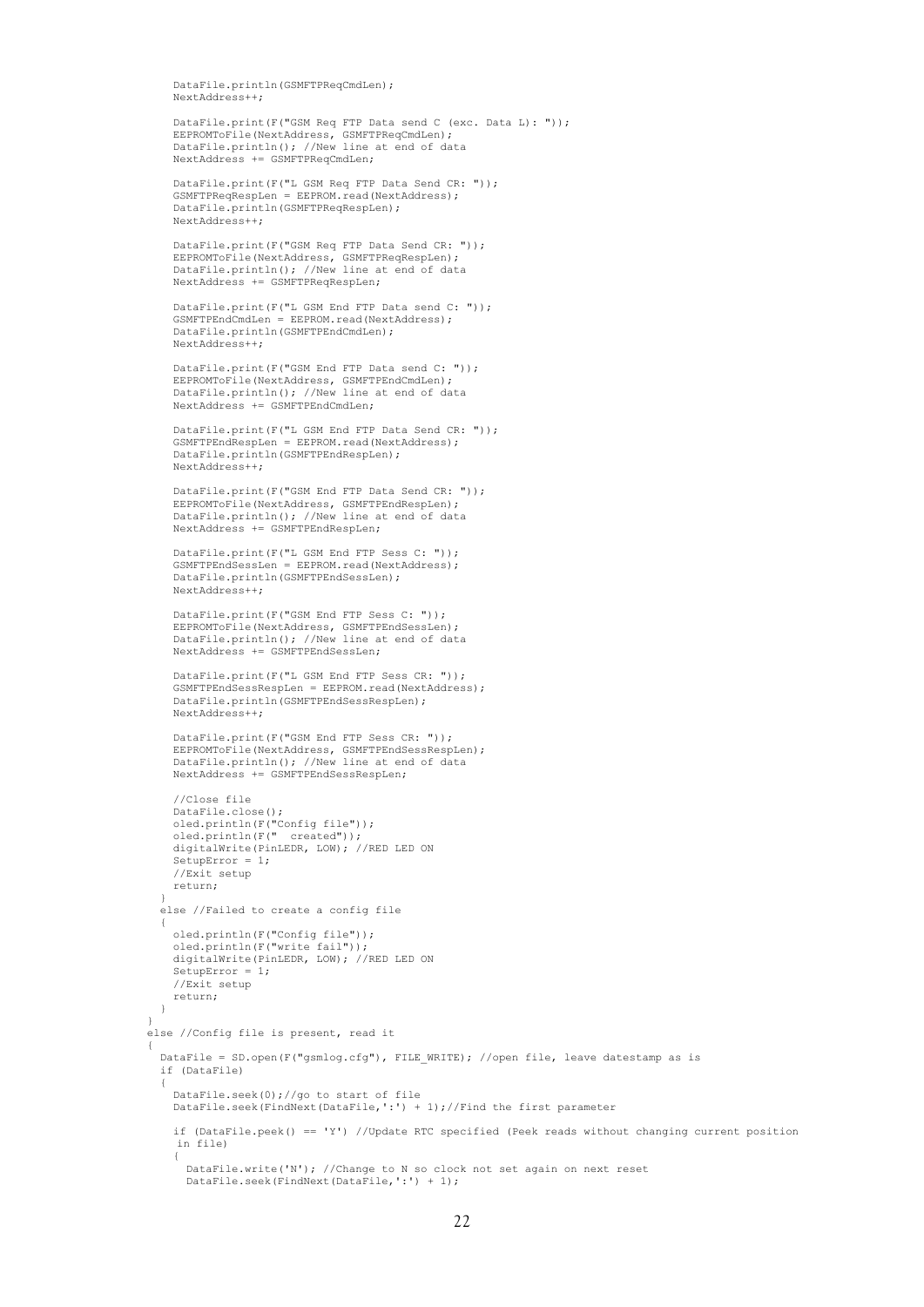```
 //Loop over Year (5), Month (4),Date (3), Hour (2), Minute (1), Second (0)
                for(i = 5; i < 255; i--)
\{ memset(TempStr10, 0, sizeof(TempStr10)); //Clear the temporary string
                   TempStr10[0] = DataFile.read();
 TempStr10[1] = DataFile.read();
 RtcData[i] = atoi(TempStr10);
 }
                 .<br>//Set RTC
                  //Display message to press button to set clock
 oled.setCursor(0,1);
 oled.println(F(" Press OK"));
 oled.println(F(" to set"));
 oled.println(F(" clock"));
                  //Show a yellow LED
                 digitalWrite(PinLEDR, LOW);
                 digitalWrite(PinLEDG, LOW);
                  //Wait for keypress
                 do
\{\frac{1}{k} while (digitalRead(PinButton) == HIGH); //Keep looping until button pressed
                  //Set clock
 HCRTC.RTCWrite(I2CDS1307Add, RtcData[5], RtcData[4], RtcData[3], RtcData[2], RtcData[1], 
RtcData[0], 1); //Set Clock, last parameter is weekday and not used
 delay(100); //Delay to let the clock be set
                  //Turn Yellow LED off
                digitalWrite(PinLEDR, HIGH);
                 digitalWrite(PinLEDG, HIGH);
 //Message displaying new time
 HCRTC.RTCRead(I2CDS1307Add); //Read RTC
                 oled.clear();
                 oled.setCursor(0,1); //column pixel, row in 8 pixel blocks.
                 oled.println(F("Clock set:"));
                 oled.println(HCRTC.GetDateString()); //Display date
                 oled.println(HCRTC.GetTimeString()); //Display time 
                 delay(MsgDelay); //Pause so can read LCD diagnostic message
 }
              else //don't need to update time
\left\{ \begin{array}{ccc} 0 & 0 & 0 \\ 0 & 0 & 0 \\ 0 & 0 & 0 \\ 0 & 0 & 0 \\ 0 & 0 & 0 \\ 0 & 0 & 0 \\ 0 & 0 & 0 \\ 0 & 0 & 0 \\ 0 & 0 & 0 \\ 0 & 0 & 0 \\ 0 & 0 & 0 \\ 0 & 0 & 0 \\ 0 & 0 & 0 \\ 0 & 0 & 0 & 0 \\ 0 & 0 & 0 & 0 \\ 0 & 0 & 0 & 0 \\ 0 & 0 & 0 & 0 \\ 0 & 0 & 0 & 0 & 0 \\ 0 & 0 & 0 & 0 & 0 \\ 0 & 0 & 0 & 0 & 0 DataFile.seek(FindNext(DataFile,':') + 1); //Move to clock set value, but will not be used
 }
 //Wait for keypress to start (to allow user to synch reading with meter)?
 DataFile.seek(FindNext(DataFile,':') + 1); //Find parameter
              if (DataFile.peek() == 'Y') //Wait for keypress specified
\left\{ \begin{array}{ccc} 0 & 0 & 0 \\ 0 & 0 & 0 \\ 0 & 0 & 0 \\ 0 & 0 & 0 \\ 0 & 0 & 0 \\ 0 & 0 & 0 \\ 0 & 0 & 0 \\ 0 & 0 & 0 \\ 0 & 0 & 0 \\ 0 & 0 & 0 \\ 0 & 0 & 0 \\ 0 & 0 & 0 \\ 0 & 0 & 0 \\ 0 & 0 & 0 & 0 \\ 0 & 0 & 0 & 0 \\ 0 & 0 & 0 & 0 \\ 0 & 0 & 0 & 0 \\ 0 & 0 & 0 & 0 & 0 \\ 0 & 0 & 0 & 0 & 0 \\ 0 & 0 & 0 & 0 & 0DataFile.write('N'); //Change to N so no wait for keypress on next reboot
                 //Display Message
                 oled.clear();
                 oled.setCursor(0,2);
 oled.println(F(" Press OK"));
 oled.println(F(" to start"));
                  //Show a yellow LED
                digitalWrite(PinLEDR, LOW);
                 digitalWrite(PinLEDG, LOW);
                 //Wait for keypress
                 do
\{ } while (digitalRead(PinButton) == HIGH); //Keep looping until button pressed
                 //Turn Yellow LED off
                 digitalWrite(PinLEDR, HIGH); 
                 digitalWrite(PinLEDG, HIGH);
                 //Clear message
                oled.clear();
 }
              //Number of pulse inputs
              ReadCharFromFile();
              NPulseInputs = atoi(TempStr10);
 //Pulse Weights (only read for pulse inputs that exist)
 for (byte InputNo = 0; InputNo < NPulseInputs; InputNo++)
\left\{ \begin{array}{ccc} 0 & 0 & 0 \\ 0 & 0 & 0 \\ 0 & 0 & 0 \\ 0 & 0 & 0 \\ 0 & 0 & 0 \\ 0 & 0 & 0 \\ 0 & 0 & 0 \\ 0 & 0 & 0 \\ 0 & 0 & 0 \\ 0 & 0 & 0 \\ 0 & 0 & 0 \\ 0 & 0 & 0 \\ 0 & 0 & 0 \\ 0 & 0 & 0 & 0 \\ 0 & 0 & 0 & 0 \\ 0 & 0 & 0 & 0 \\ 0 & 0 & 0 & 0 \\ 0 & 0 & 0 & 0 & 0 \\ 0 & 0 & 0 & 0 & 0 \\ 0 & 0 & 0 & 0 & 0 ReadNumberFromFile(5);
                PulseWeight[InputNo] = atoi(TempStr10);\overline{1} //Pulse Input Names (only read for pulse inputs that exist)
              for (byte InputNo=0; InputNo<NPulseInputs; InputNo++)
\left\{ \begin{array}{ccc} 0 & 0 & 0 \\ 0 & 0 & 0 \\ 0 & 0 & 0 \\ 0 & 0 & 0 \\ 0 & 0 & 0 \\ 0 & 0 & 0 \\ 0 & 0 & 0 \\ 0 & 0 & 0 \\ 0 & 0 & 0 \\ 0 & 0 & 0 \\ 0 & 0 & 0 \\ 0 & 0 & 0 \\ 0 & 0 & 0 \\ 0 & 0 & 0 & 0 \\ 0 & 0 & 0 & 0 \\ 0 & 0 & 0 & 0 \\ 0 & 0 & 0 & 0 \\ 0 & 0 & 0 & 0 & 0 \\ 0 & 0 & 0 & 0 & 0 \\ 0 & 0 & 0 & 0 & 0
```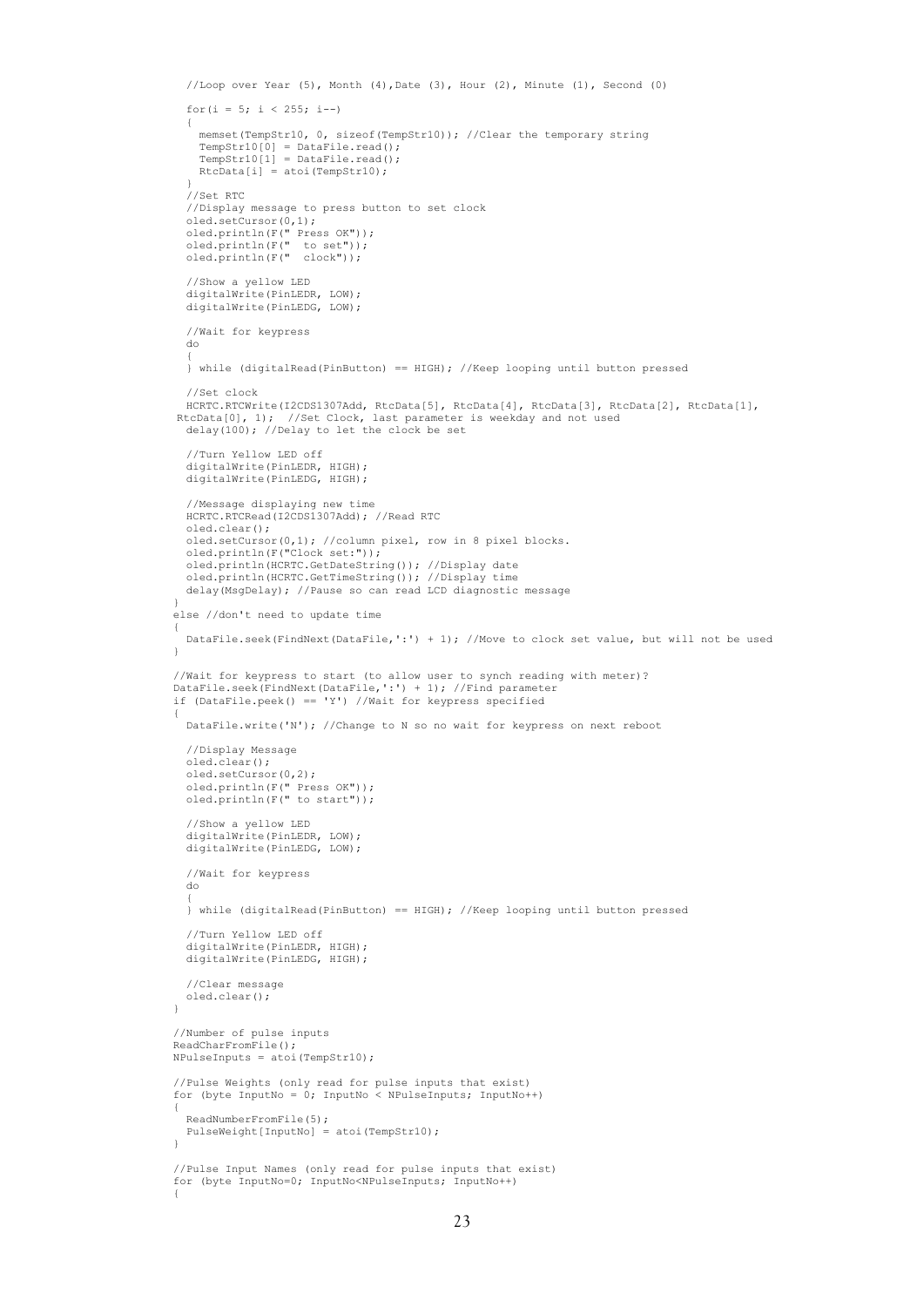```
 DataFile.seek(FindNext(DataFile,':') + 1);
            i = 0; do
             {
               DataRead = DataFile.read();
               if(DataRead != 13) //Dont add CR
\left\{ \begin{array}{cc} 0 & 0 & 0 \\ 0 & 0 & 0 \\ 0 & 0 & 0 \\ 0 & 0 & 0 \\ 0 & 0 & 0 \\ 0 & 0 & 0 \\ 0 & 0 & 0 \\ 0 & 0 & 0 \\ 0 & 0 & 0 \\ 0 & 0 & 0 \\ 0 & 0 & 0 \\ 0 & 0 & 0 \\ 0 & 0 & 0 & 0 \\ 0 & 0 & 0 & 0 \\ 0 & 0 & 0 & 0 \\ 0 & 0 & 0 & 0 & 0 \\ 0 & 0 & 0 & 0 & 0 \\ 0 & 0 & 0 & 0 & 0 \\ 0 & 0 & 0 & 0 & 0 \\ 0 & 0.<br>PulseName[InputNo][i] = DataRead;
                i++; }
          } while ((DataRead != 13) && (i < 9)); //Stop reading after CR or 9 characters
 }
           //Pulse Input Debounce
         ReadNumberFromFile(3);
         PulseDebounce = atoi(TempStr10);
           //Log Rate (read as multiple chars)
 ReadNumberFromFile(5); 
 LogInterval = atoi(TempStr10);
           //Upload Rate
          DataFile.seek(FindNext(DataFile,':') + 1);
         switch (DataFile read())
\left\{ \begin{array}{cc} 0 & 0 \\ 0 & 0 \end{array} \right\} case 'D': //Daily
              UploadRate = 2;
             break;
             default: //Hourly
               UploadRate = 1;
              break;
 }
          //Column Format
          DataFile.seek(FindNext(DataFile,':') + 1);
         MultiCo1 = DataFrameFile read();
           //Starting Meter Reads
         DataFile.seek(FindNext(DataFile,':') + 1);
          if (DataFile.peek() == 'Y') //Meter readings will be read from file
\left\{ \begin{array}{cc} 0 & 0 \\ 0 & 0 \end{array} \right\} DataFile.write('N'); //Change to N so EEPROM values used on subsequent reboot
             //Read values from file for each input
             //Uses long integers so values up to 4,294,967,295 possible
 //But will rollover at 999,999,999
 for (byte InputNo = 0; InputNo < NPulseInputs; InputNo++)
\{ ReadNumberFromFile(10); 
 //If ten digits long, discard first digit as rolls over at 999,999,999
 if ((TempStr10[9] >= 48) && (TempStr10[9] <= 57)) //10th character is a numeric digit
\{for (byte j = 0; j < 10; j++)All Contracts Example 1
                   TempStr10[j] = TempStr10[j + 1];
 }
 }
                 .<br>PulseReading[InputNo] = atol(TempStr10);
 }
                //The reads are written to EEPROM at end of setup
          }
          else
\left\{ \begin{array}{cc} 0 & 0 \\ 0 & 0 \end{array} \right\} //Skip lines in file
             for (byte InputNo = 0; InputNo < NPulseInputs; InputNo++)
\{ DataFile.seek(FindNext(DataFile,':') + 1);
 }
             //Read values from EEPROM
             for (byte InputNo = 0; InputNo < NPulseInputs; InputNo++)
\{.<br>PulseReading[InputNo] = EEPROMReadUint32(4 * InputNo);
 }
 }
           //GSM parameters - these are saved to EEPROM not RAM
 //There are checks in the Write functions that total datalength does not exceed eeprom size
 unsigned int NextAddress = EEPROMCFGDataStart + 2 + CFGFileLen;
           //Signal Strength Request
         SigStrStartAddr = NextAddress;
          //Length of signal strength command
          ReadCharFromFile();
         SigStrCmdLen = atoi(TempStr10);
         EEPROMWriteUint8(NextAddress, SigStrCmdLen);
          NextAddress++;
 //Signal Strength Command
 DataFile.seek(FindNext(DataFile,':') + 1);
          FileToEEPROM(NextAddress,SigStrCmdLen);
          NextAddress += SigStrCmdLen;
```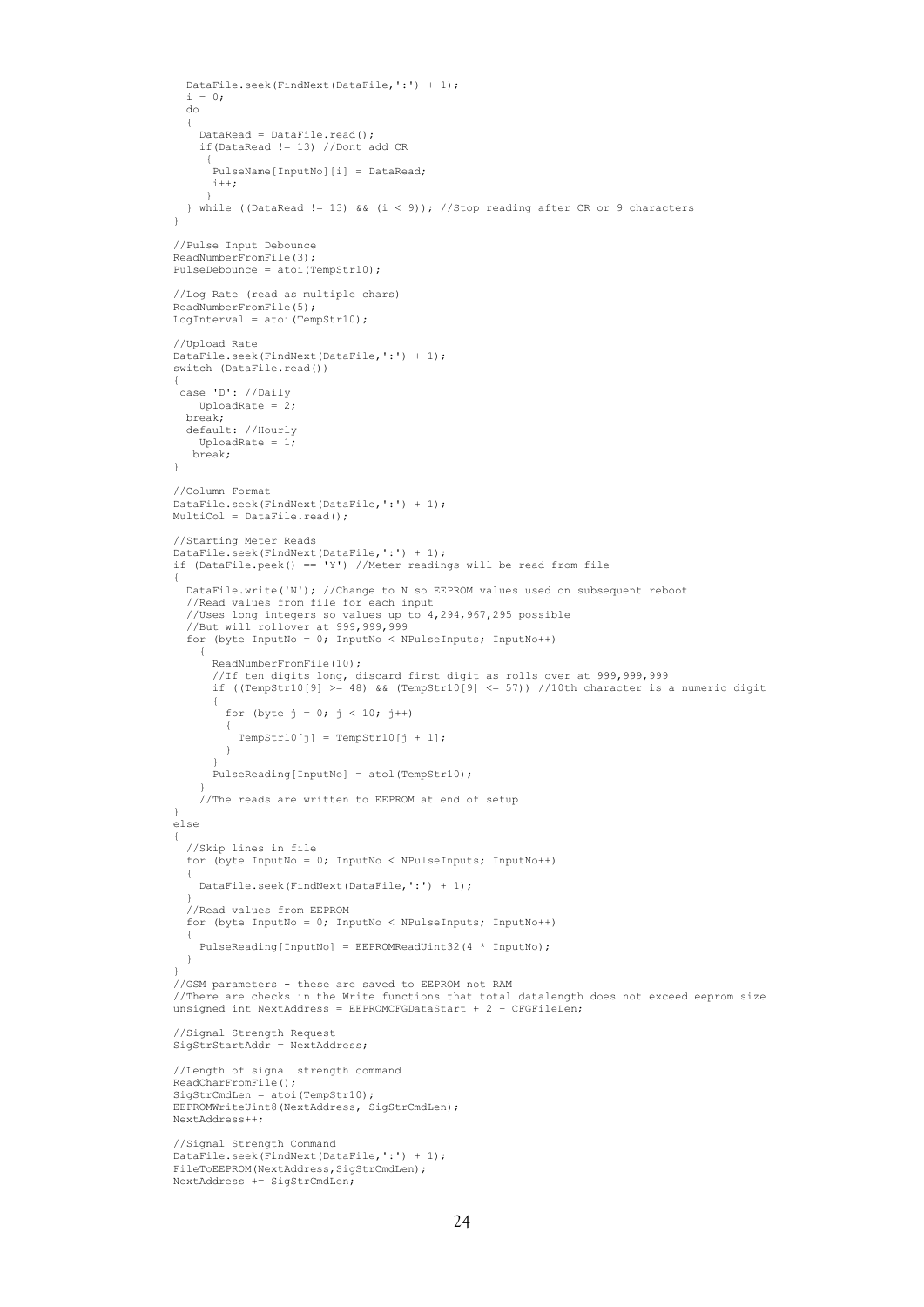```
 //Signal Strength Response Delimeter
          DataFile.seek(FindNext(DataFile,':') + 1);
          FileToEEPROM(NextAddress,1);
          NextAddress ++;
          //Signal Strength Response length
         ReadNumberFromFile(3);
         SiaStrResolen = atoi(TemoStr10): EEPROMWriteUint8(NextAddress, SigStrRespLen);
          NextAddress++;
          //Communication Test Commands
          TestCmdStartAddr = NextAddress;
          //Number of Test Commands
         ReadNumberFromFile(3);
         NGSMTestCmds = atoi(TempStr10);EEPROMWriteUint8(NextAddress, NGSMTestCmds);
          NextAddress++;
          //Parameters for each Test Command
          for(byte GSMTestCmdNo = 1; GSMTestCmdNo <= NGSMTestCmds; GSMTestCmdNo++)
\left\{ \begin{array}{cc} 0 & 0 \\ 0 & 0 \end{array} \right\} //Command Length
            ReadNumberFromFile(3);
           GSMTestCmdLen[GSMTestCmdNo - 1] = atoi(TempStr10);
           EEPROMWriteUint8(NextAddress, GSMTestCmdLen[GSMTestCmdNo - 1]);
            NextAddress++;
            //Command
            DataFile.seek(FindNext(DataFile,':') + 1);
           FileToEEPROM(NextAddress,GSMTestCmdLen[GSMTestCmdNo - 1]);
            NextAddress += GSMTestCmdLen[GSMTestCmdNo - 1];
            //Response Length
            ReadNumberFromFile(3);
           GSMTestResplement(GSMTestCmdNo - 1) = atoi(TempStr10);EEPROMWriteUint8(NextAddress, GSMTestRespLen[GSMTestCmdNo - 1]);
            NextAddress++;
            //Response
            DataFile.seek(FindNext(DataFile,':') + 1);
           FileToEEPROM(NextAddress,GSMTestRespLen[GSMTestCmdNo - 1]);
            NextAddress += GSMTestRespLen[GSMTestCmdNo - 1];
 }
          //GSM Initialisation Commands
          GSMInitStartAddr = NextAddress;
          //Number of Initialisation Commands
          ReadNumberFromFile(3);
 NGSMInitCmds = atoi(TempStr10); 
 EEPROMWriteUint8(NextAddress, NGSMInitCmds);
          NextAddress++;
          //Parameters for each Test Command
          for(byte GSMInitCmdNo = 1; GSMInitCmdNo <= NGSMInitCmds; GSMInitCmdNo++)
\left\{ \begin{array}{ccc} 0 & 0 & 0 \\ 0 & 0 & 0 \\ 0 & 0 & 0 \\ 0 & 0 & 0 \\ 0 & 0 & 0 \\ 0 & 0 & 0 \\ 0 & 0 & 0 \\ 0 & 0 & 0 \\ 0 & 0 & 0 \\ 0 & 0 & 0 \\ 0 & 0 & 0 \\ 0 & 0 & 0 \\ 0 & 0 & 0 \\ 0 & 0 & 0 & 0 \\ 0 & 0 & 0 & 0 \\ 0 & 0 & 0 & 0 \\ 0 & 0 & 0 & 0 \\ 0 & 0 & 0 & 0 & 0 \\ 0 & 0 & 0 & 0 & 0 \\ 0 & 0 & 0 & 0 & 0 //Command Length
            ReadNumberFromFile(3);
           GSMInitCmdLen[GSMInitCmdNo - 1] = atoi(TempStr10);
           EEPROMWriteUint8(NextAddress, GSMInitCmdLen[GSMInitCmdNo - 1]);
            NextAddress++;
            //Command
            DataFile.seek(FindNext(DataFile,':') + 1);
            FileToEEPROM(NextAddress,GSMInitCmdLen[GSMInitCmdNo - 1]);
            NextAddress += GSMInitCmdLen[GSMInitCmdNo - 1];
            //Response Length
            ReadNumberFromFile(3);
           GSMInitRespLen[GSMInitCmdNo - 1] = atoi(TempStr10);
           EEPROMWriteUint8(NextAddress, GSMInitRespLen[GSMInitCmdNo - 1]);
            NextAddress++;
            //Response
           DataFile.seek(FindNext(DataFile,':') + 1);
           FileToEEPROM(NextAddress,GSMInitRespLen[GSMInitCmdNo - 1]);
           NextAddress += GSMInitRespLen[GSMInitCmdNo - 1];
         \overline{1} //FTP Initialisation Commands
          FTPInitStartAddr = NextAddress;
          //Number of Initialisation Commands
          ReadNumberFromFile(3);
         NFTPInitCmds = atoi(TempStr10); EEPROMWriteUint8(NextAddress, NFTPInitCmds);
          NextAddress++;
```

```
 //Parameters for each Test Command
```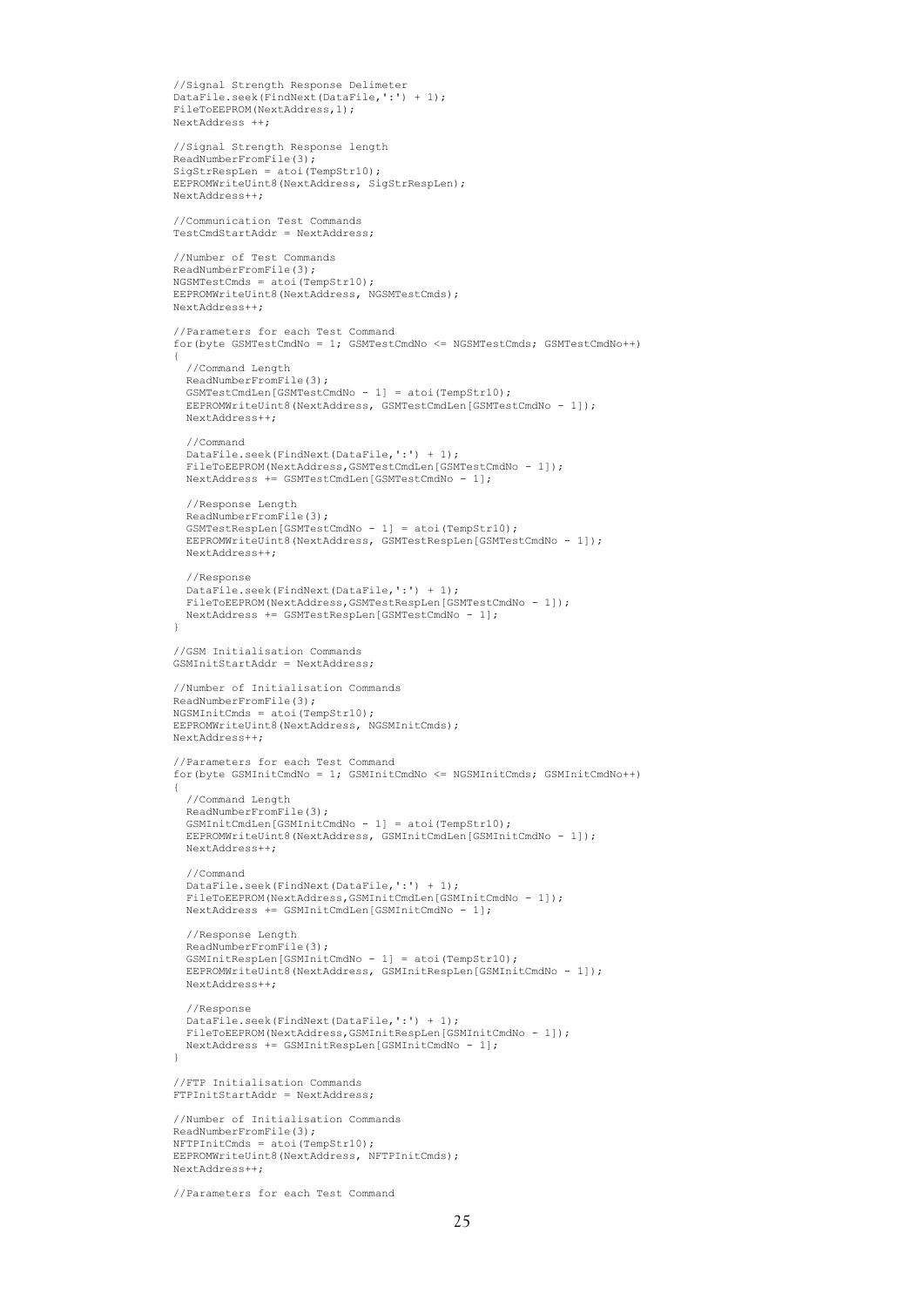```
 for(byte FTPInitCmdNo = 1; FTPInitCmdNo <= NFTPInitCmds; FTPInitCmdNo++)
\left\{ \begin{array}{ccc} 0 & 0 & 0 \\ 0 & 0 & 0 \\ 0 & 0 & 0 \\ 0 & 0 & 0 \\ 0 & 0 & 0 \\ 0 & 0 & 0 \\ 0 & 0 & 0 \\ 0 & 0 & 0 \\ 0 & 0 & 0 \\ 0 & 0 & 0 \\ 0 & 0 & 0 \\ 0 & 0 & 0 \\ 0 & 0 & 0 \\ 0 & 0 & 0 & 0 \\ 0 & 0 & 0 & 0 \\ 0 & 0 & 0 & 0 \\ 0 & 0 & 0 & 0 \\ 0 & 0 & 0 & 0 & 0 \\ 0 & 0 & 0 & 0 & 0 \\ 0 & 0 & 0 & 0 & 0 //Command Length
            ReadNumberFromFile(3);
            FTPInitCmdLen[FTPInitCmdNo - 1] = atoi(TempStr10);
           EEPROMWriteUint8(NextAddress, FTPInitCmdLen[FTPInitCmdNo - 1]);
            NextAddress++;
            //Command
           DataFile.seek(FindNext(DataFile,':') + 1);
           FileToEEPROM(NextAddress, FTPInitCmdLen[FTPInitCmdNo - 1]);
            NextAddress += FTPInitCmdLen[FTPInitCmdNo - 1];
            //Response Length
            ReadNumberFromFile(3);
 FTPInitRespLen[FTPInitCmdNo - 1] = atoi(TempStr10);
 EEPROMWriteUint8(NextAddress, FTPInitRespLen[FTPInitCmdNo - 1]);
            NextAddress++;
            //Response
            DataFile.seek(FindNext(DataFile,':') + 1);
           FileToEEPROM(NextAddress,FTPInitRespLen[FTPInitCmdNo - 1]);
         NextAddress += FTPInitRespLen[FTPInitCmdNo - 1];
 }
          //FTP Commands
          FTPSendStartAddr = NextAddress;
          //Command to set target filename (AT+FTPPUTNAME=)
          //Length
          ReadNumberFromFile(3);
          GSMFileCmdLen = atoi(TempStr10);
          EEPROMWriteUint8(NextAddress, GSMFileCmdLen);
         NextAddress++;
          //Command
          DataFile.seek(FindNext(DataFile,':') + 1);
         FileToEEPROM(NextAddress,GSMFileCmdLen);
          NextAddress += GSMFileCmdLen;
          //Response Length
        ReadNumberFromFile(3);
         GSMFileRespLen = atoi(TempStr10);
         EEPROMWriteUint8(NextAddress, GSMFileRespLen);
          NextAddress++;
          //Response
          DataFile.seek(FindNext(DataFile,':') + 1);
          FileToEEPROM(NextAddress,GSMFileRespLen);
          NextAddress += GSMFileRespLen;
          //Command to request write (AT+FTPPUT=1)
          //Length
         ReadNumberFromFile(3);
          GSMFTPStartCmdLen = atoi(TempStr10);
         EEPROMWriteUint8(NextAddress, GSMFTPStartCmdLen);
          NextAddress++;
          //Command
         DataFile.seek(FindNext(DataFile,':') + 1);
          FileToEEPROM(NextAddress,GSMFTPStartCmdLen);
          NextAddress += GSMFTPStartCmdLen;
          //Response Length
          ReadNumberFromFile(3);
         GSMFTPStartRespLen = atoi(TempStr10);
         EEPROMWriteUint8(NextAddress, GSMFTPStartRespLen);
         NextAddress++;
          //Response
          DataFile.seek(FindNext(DataFile,':') + 1); //response string includes cr-lf after OK,
         FileToEEPROM(NextAddress,GSMFTPStartRespLen);
        NextAddress += GSMFTPStartRespLen;
          //command to write data (AT+FTPPUT=2,) (last value is bytes to write, needs to match response
         above)
          //Length
          ReadNumberFromFile(3);
         GSMFTPRegCmdLen = atoi(TempStr10); EEPROMWriteUint8(NextAddress, GSMFTPReqCmdLen);
         NextAddress++;
          //Command
          DataFile.seek(FindNext(DataFile,':') + 1);
          FileToEEPROM(NextAddress,GSMFTPReqCmdLen);
          NextAddress += GSMFTPReqCmdLen;
          //Response Length
         ReadNumberFromFile(3);
          GSMFTPReqRespLen = atoi(TempStr10);
          EEPROMWriteUint8(NextAddress, GSMFTPReqRespLen);
```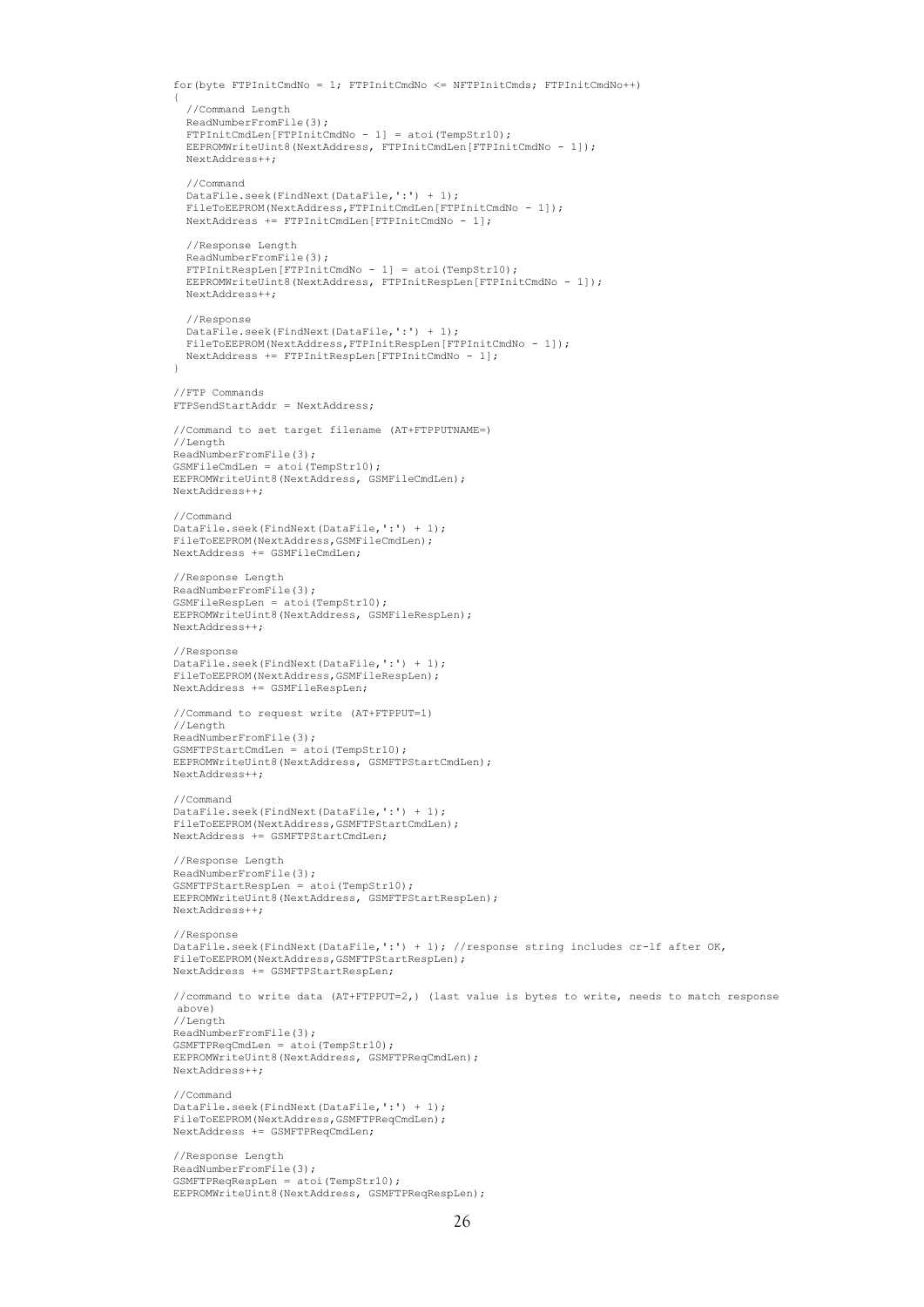NextAddress++;

```
 //Response
           DataFile.seek(FindNext(DataFile,':') + 1); 
           FileToEEPROM(NextAddress,GSMFTPReqRespLen);
           NextAddress += GSMFTPReqRespLen;
           //command to close transfer (AT+FTPPUT=2,0)
           //Length
          ReadNumberFromFile(3);
 GSMFTPEndCmdLen = atoi(TempStr10);
 EEPROMWriteUint8(NextAddress, GSMFTPEndCmdLen);
           NextAddress++;
           //Command
          DataFile.seek(FindNext(DataFile,':') + 1);
           FileToEEPROM(NextAddress,GSMFTPEndCmdLen);
          NextAddress += GSMFTPEndCmdLen:
           //Response Length
          ReadNumberFromFile(3);
           GSMFTPEndRespLen = atoi(TempStr10);
           EEPROMWriteUint8(NextAddress, GSMFTPEndRespLen);
           NextAddress++;
           //Response
          DataFile.seek(FindNext(DataFile,':') + 1);
          FileToEEPROM(NextAddress,GSMFTPEndRespLen);
           NextAddress += GSMFTPEndRespLen;
           //command to close FTP Session (AT+SAPBR=0,1)
           //Length
          ReadNumberFromFile(3);
           GSMFTPEndSessLen = atoi(TempStr10);
           EEPROMWriteUint8(NextAddress, GSMFTPEndSessLen);
           NextAddress++;
           //Command
          DataFile.seek(FindNext(DataFile,':') + 1);
           FileToEEPROM(NextAddress,GSMFTPEndSessLen);
           NextAddress += GSMFTPEndSessLen;
           //Response Length
          ReadNumberFromFile(3);
           GSMFTPEndSessRespLen = atoi(TempStr10);
           EEPROMWriteUint8(NextAddress, GSMFTPEndSessRespLen);
           NextAddress++;
           //Response
           DataFile.seek(FindNext(DataFile,':') + 1);
           FileToEEPROM(NextAddress,GSMFTPEndSessRespLen);
           NextAddress += GSMFTPEndSessRespLen;
           /*//MODBUS parameters
           //Baud rate (read as multiple chars)
          memset(TempStr10, 0, sizeof(TempStr10)); //Clear the temporary string
           DataFile.seek(FindNext(DataFile,':') + 1);
          i=0;
           do
\left\{ \begin{array}{ccc} 0 & 0 & 0 \\ 0 & 0 & 0 \\ 0 & 0 & 0 \\ 0 & 0 & 0 \\ 0 & 0 & 0 \\ 0 & 0 & 0 \\ 0 & 0 & 0 \\ 0 & 0 & 0 \\ 0 & 0 & 0 \\ 0 & 0 & 0 \\ 0 & 0 & 0 \\ 0 & 0 & 0 \\ 0 & 0 & 0 \\ 0 & 0 & 0 & 0 \\ 0 & 0 & 0 & 0 \\ 0 & 0 & 0 & 0 \\ 0 & 0 & 0 & 0 \\ 0 & 0 & 0 & 0 & 0 \\ 0 & 0 & 0 & 0 & 0 \\ 0 & 0 & 0 & 0 & 0 DataRead = DataFile.read();
             TempStr10[i] = DataRead;
            \frac{1}{1} } while ((DataRead != 13) && (i < 7)); //read up to 6 chars or carriage return
 SerBaud = atol(TempStr10); //can be over 65535 so use atol (ascii to long) instead of atoi
           (ascii to int)
           //Parity
           DataFile.seek(FindNext(DataFile,':') + 1);
           SerParity = DataFile.read();
           //Stop Bits
           DataFile.seek(FindNext(DataFile,':') + 1);
          SerStop = DataFile.read();
           //Set SerConfig from constants
           switch (SerParity)
\left\{ \begin{array}{ccc} 0 & 0 & 0 \\ 0 & 0 & 0 \\ 0 & 0 & 0 \\ 0 & 0 & 0 \\ 0 & 0 & 0 \\ 0 & 0 & 0 \\ 0 & 0 & 0 \\ 0 & 0 & 0 \\ 0 & 0 & 0 \\ 0 & 0 & 0 \\ 0 & 0 & 0 \\ 0 & 0 & 0 \\ 0 & 0 & 0 \\ 0 & 0 & 0 & 0 \\ 0 & 0 & 0 & 0 \\ 0 & 0 & 0 & 0 \\ 0 & 0 & 0 & 0 \\ 0 & 0 & 0 & 0 & 0 \\ 0 & 0 & 0 & 0 & 0 \\ 0 & 0 & 0 & 0 & 0 case 'N':
               if(SerStop == '1')\{SerConfig = SERIAL 8N1; //This breaks the MODBUS RTU standard but is used by some
           devices
 }
                else //2 stop bits by default
 {
                     SerConfig = SERIAL_8N2;
 }
              break;
             case 'E':
               if(SerStop == '2')
```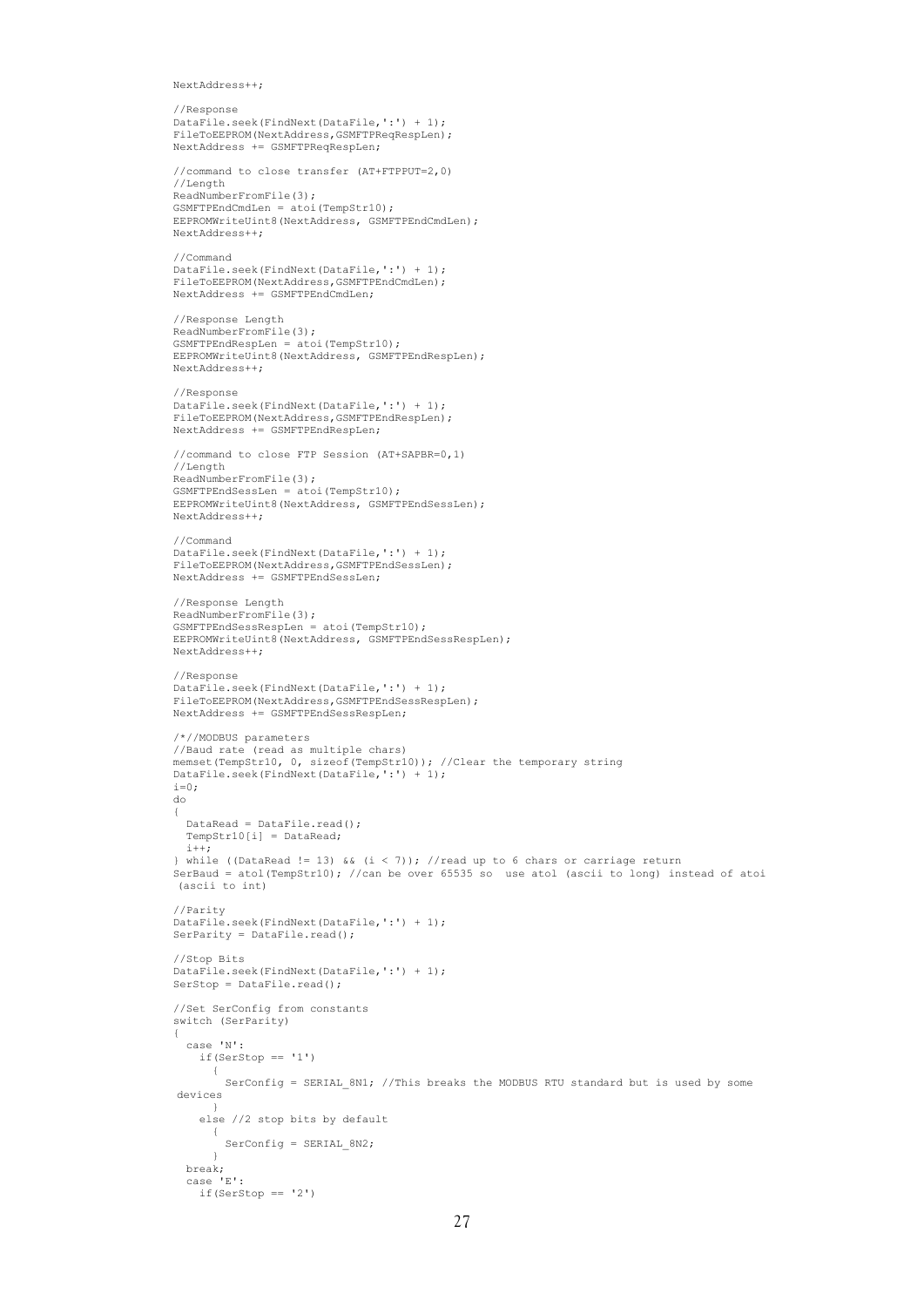```
 {
                         SerConfig = SERIAL 8E2; //This breaks the MODBUS RTU standard
 }
                   else //1 stop bit by default
\{ SerConfig = SERIAL_8E1;
 }
                break;
                default: //Odd Parity
                   if(SerStop == '2')\{ SerConfig = SERIAL_8O2; //This breaks the MODBUS RTU standard
 }
                   else //1 stop bit by default
\{SerConfig = SERIAL 801;
 }
                break;
             }
             //Set the RegOffset bugfix variable depending on selected comms parameters
             //Note: 8E2 not tested, no adjustment made
            if ((SerBaud == 19200) || (SerBaud == 115200) || (SerConfig == SERIAL 8N2) || (SerConfig ==
             SERIAL 8E1))
             {
            RegOffset = 1;
 }
             //Registers to log
             DataFile.seek(FindNext(DataFile,':') + 1);
             do //scan the remaining data in the file to see if there are 2 commas on each line
\left\{ \begin{array}{ccc} 0 & 0 & 0 \\ 0 & 0 & 0 \\ 0 & 0 & 0 \\ 0 & 0 & 0 \\ 0 & 0 & 0 \\ 0 & 0 & 0 \\ 0 & 0 & 0 \\ 0 & 0 & 0 \\ 0 & 0 & 0 \\ 0 & 0 & 0 \\ 0 & 0 & 0 \\ 0 & 0 & 0 \\ 0 & 0 & 0 \\ 0 & 0 & 0 & 0 \\ 0 & 0 & 0 & 0 \\ 0 & 0 & 0 & 0 \\ 0 & 0 & 0 & 0 \\ 0 & 0 & 0 & 0 & 0 \\ 0 & 0 & 0 & 0 & 0 \\ 0 & 0 & 0 & 0 & 0LineStartPos = DataFile.position(); //save this position, so can return here
               CommaCount = 0; //reset the count
                do
                {
                  DataRead = DataFile.read();
                  if (DataRead == ',')\left\{ \begin{array}{cc} 0 & 0 & 0 \\ 0 & 0 & 0 \\ 0 & 0 & 0 \\ 0 & 0 & 0 \\ 0 & 0 & 0 \\ 0 & 0 & 0 \\ 0 & 0 & 0 \\ 0 & 0 & 0 \\ 0 & 0 & 0 \\ 0 & 0 & 0 \\ 0 & 0 & 0 \\ 0 & 0 & 0 & 0 \\ 0 & 0 & 0 & 0 \\ 0 & 0 & 0 & 0 \\ 0 & 0 & 0 & 0 & 0 \\ 0 & 0 & 0 & 0 & 0 \\ 0 & 0 & 0 & 0 & 0 \\ 0 & 0 & 0 & 0 & 0 \\ 0 & 0 & 0 & 0 & 0 CommaCount++;//count up the commas
 }
                } while ((DataRead != 255) && (DataRead != 13)); //keep going until end of file or carriage 
             return
                if (CommaCount == 2) //if it's got 2 commas assume a valid slaveid, type and register
\{ DataFile.seek(LineStartPos);
                    i=0;
                   memset(TempStr10, 0, sizeof(TempStr10)); //Clear the temporary string
                   do
\{DataRead = DataFile.read();
                     TempStr10[i] = DataRead;
                     i++;
 } while ((DataRead != ',') && (i<7));
 SlaveId = atoi(TempStr10); //slave id
 DataRead = DataFile.read(); //this should be the register type
                   switch (DataRead)
\left\{ \begin{array}{ccc} 0 & 0 & 0 \\ 0 & 0 & 0 \\ 0 & 0 & 0 \\ 0 & 0 & 0 \\ 0 & 0 & 0 \\ 0 & 0 & 0 \\ 0 & 0 & 0 \\ 0 & 0 & 0 \\ 0 & 0 & 0 \\ 0 & 0 & 0 \\ 0 & 0 & 0 \\ 0 & 0 & 0 \\ 0 & 0 & 0 \\ 0 & 0 & 0 & 0 \\ 0 & 0 & 0 & 0 \\ 0 & 0 & 0 & 0 \\ 0 & 0 & 0 & 0 & 0 \\ 0 & 0 & 0 & 0 & 0 \\ 0 & 0 & 0 & 0 & 0 \\ 0 & 0 & 0 & 0 case 'C':
                       Func = READ COIL STATUS;
 break;
 case 'S':
                       Func = READ_INPUT_STATUS;
                      break;
                      case 'I':
                        Func = READ_INPUT_REGISTERS;
                      break;
 default: //H - Holding registers
 Func = READ_HOLDING_REGISTERS;
                      break;
 }
                   DataFile.read(); //move to the next char
                  i=0:
                  memset(TempStr10, 0, sizeof(TempStr10)); //Clear the temporary string
                   do
\left\{ \begin{array}{ccc} 0 & 0 & 0 \\ 0 & 0 & 0 \\ 0 & 0 & 0 \\ 0 & 0 & 0 \\ 0 & 0 & 0 \\ 0 & 0 & 0 \\ 0 & 0 & 0 \\ 0 & 0 & 0 \\ 0 & 0 & 0 \\ 0 & 0 & 0 \\ 0 & 0 & 0 \\ 0 & 0 & 0 \\ 0 & 0 & 0 \\ 0 & 0 & 0 & 0 \\ 0 & 0 & 0 & 0 \\ 0 & 0 & 0 & 0 \\ 0 & 0 & 0 & 0 & 0 \\ 0 & 0 & 0 & 0 & 0 \\ 0 & 0 & 0 & 0 & 0 \\ 0 & 0 & 0 & 0DataRead = DataFile.read();
                      TempStr10[i] = DataRead;
                     i++;
                    } while ((DataRead != 13) && (i<7));
                    DataFile.read(); //move to the next char
                  SlaveReg = atoi(TempStr10); //get the register number
 // Initialize packets (pointer to packet, slave device ID, Function code constant, address 
to read (zero based),number of registers to read,subscript of first returned value in 
             HoldingRegs array
```
 //x is the zero based subscript value modbus\_construct(&Packets[x], SlaveId, Func, SlaveReg, 1, x);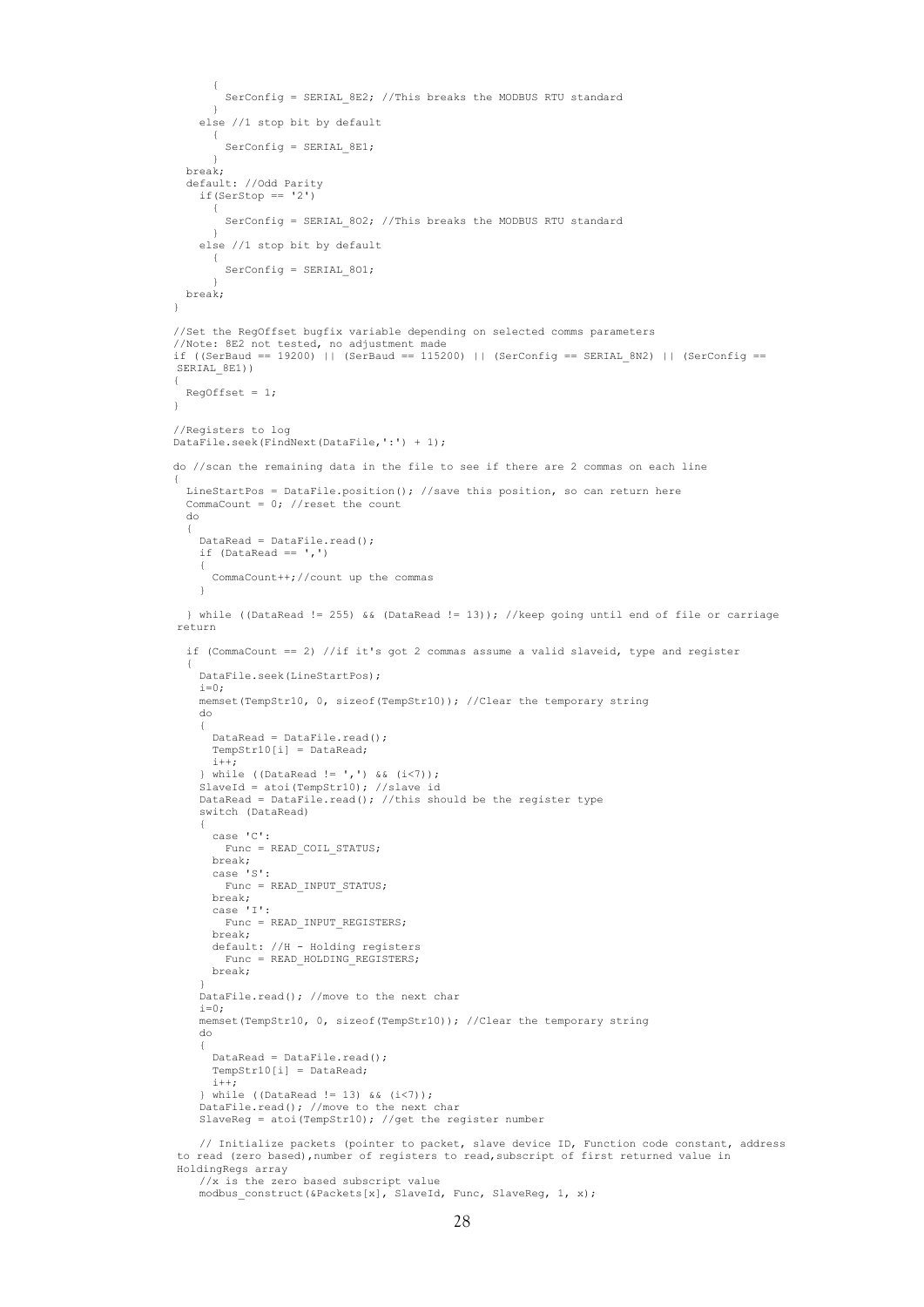```
x++; }
           else //not two commas on line, assume end of file
           {
          InvalidEntry = 1;
 }
         } while((!InvalidEntry) && (x<TotalNoOfRegisters)); //keep reading in master packets until there 
        are no more
         //Store actual number of registers to read - x was incremented after final value so is the total 
         number of registers
        OtyReqs = x; // Initialize the Modbus comms using the default hardware serial port (Pins D0 and D1) and 
        parameters read in from file, packet definitions and array to hold data locally
        modbus_configure(&Serial, SerBaud, SerConfig, Timeout, Polling, RetryCount, TxEnablePin,
        Packets, x , HoldingRegs); //Changed from max allowable registers (TotalNoOfRegisters) to actual
(\mathbf{x}) //close the config file 
         DataFile.close();
         //Write Meter reads to eeprom memory for future use
        WriteReadsToEEPROM();
         //Initialise Old Times to trigger first log
         HCRTC.RTCRead(I2CDS1307Add); //Update RTC data
        O1dSecs = HCRTC.GetSecond();
        oldHour = HCRTC.GetHour();
        OldDay = HCRTC.GetDay();
 }
       else //couldn't open the config file
 {
         oled.println(F("Config file"));
 oled.println(F("won't open"));
 digitalWrite(PinLEDR, LOW); //RED LED ON
        SetupError = 1; //Exit Setup
         return;
      }
    }
  if(!SetupError)
     //Clear Display ready for main loop 
     oled.clear();
     oled.set1X();
     oled.setCursor(0,0); //column pixel, row in 8 pixel blocks.
    oled.print(F("GSM Signal:"));
void loop() {
   //Only do the loop actions if no setup error
  if (!SetupError)
    byte RtcData[6];
    unsigned long CurrentMillis = millis();
     //byte MError = 0; //MODBUS error counter for each register
     //Poll the MODBUS devices
    //modbus update();
     //Store any errors and reset so registers read subsequently
    /*MENT = 0; //Reset number of errors this time for (byte i=1; i<QtyRegs; i++) 
\left\{\begin{array}{ccc} \end{array}\right\}if (Packets[i - 1].connection == false)
       {
         MError++;
        Packets[i - 1]. connection = true; //Reset the error
      \overline{1} }
     if (MError == 0)
     {
      MErrorMin = 0; 
     }*/
     if (IntervalCheck(PreviousMillis, ClockInt)) //Read the RTC to see if it's time to log
\left\{\begin{array}{ccc} \end{array}\right\} PreviousMillis = CurrentMillis; //Reset Timer
       HCRTC.RTCRead(I2CDS1307Add); //Update RTC data
 RtcData[0] = HCRTC.GetSecond(); //Get the seconds from the RTC
 RtcData[1] = HCRTC.GetMinute(); //Minutes
       if (RtcData[0] != OldSecs || (RtcData[1] != OldMinute)) //Seconds or minutes have changed on the
```
 $\rightarrow$ 

 $\overline{\phantom{a}}$ 

 } }  $\hspace{-.07cm}\mathcal{N}$ 

 $\overline{\phantom{a}}$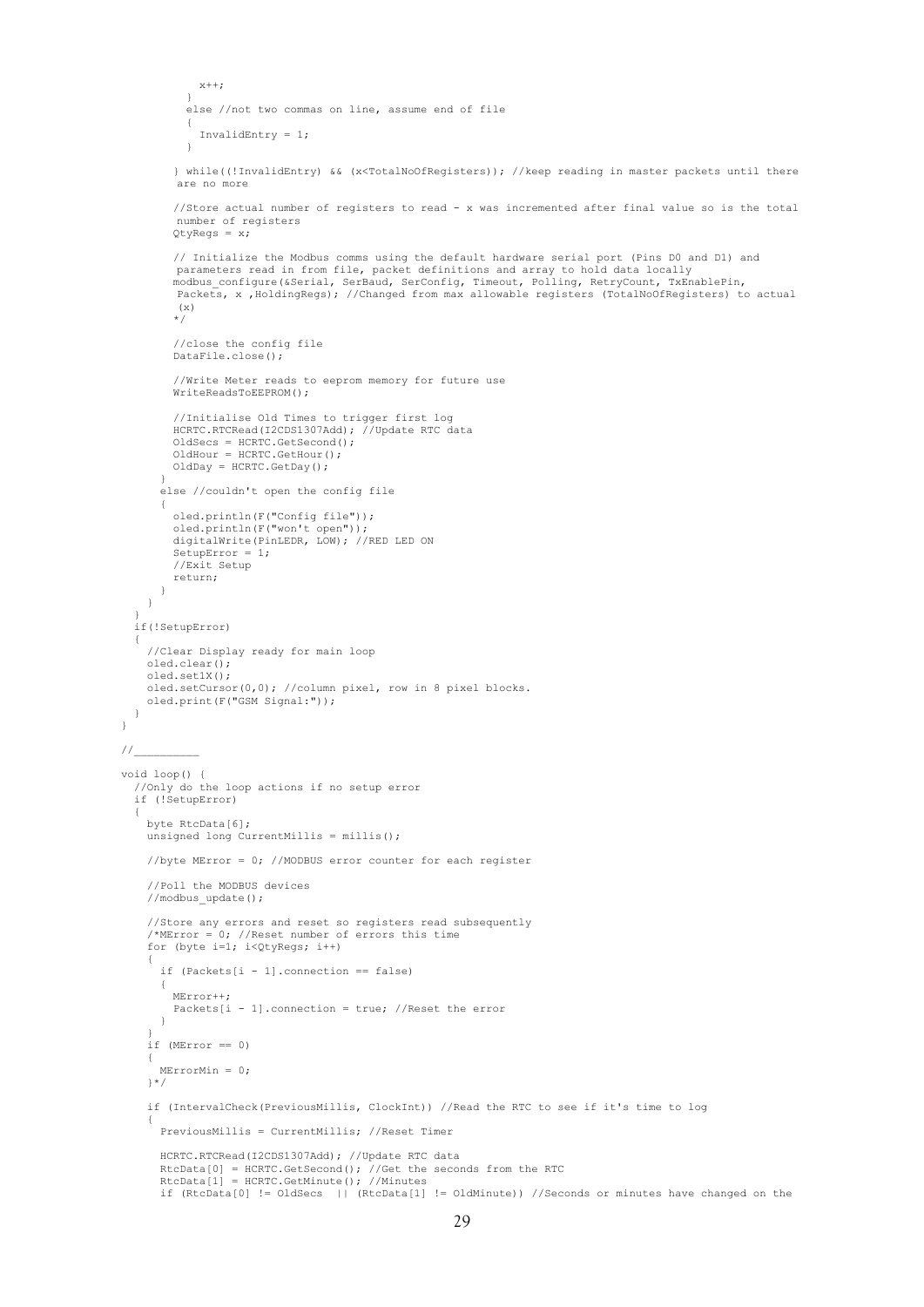```
RTC
       {
          if ((RtcData[0] > OldSecs)) 
          //Seconds greater than old value
\left\{ \begin{array}{cc} 0 & 0 \\ 0 & 0 \end{array} \right\} Secs = Secs + RtcData[0] - OldSecs; //Increment seconds counter
 //Check if we've missed whole minutes
 if (RtcData[1] != OldMinute)
 {
              if(RtcData[1] > OldMinute)
              {
               Secs = Secs + (60 * (Rtclat1) - 01dMinute)); }
              else
\left\{ \begin{array}{ccc} 0 & 0 & 0 \\ 0 & 0 & 0 \\ 0 & 0 & 0 \\ 0 & 0 & 0 \\ 0 & 0 & 0 \\ 0 & 0 & 0 \\ 0 & 0 & 0 \\ 0 & 0 & 0 \\ 0 & 0 & 0 \\ 0 & 0 & 0 \\ 0 & 0 & 0 \\ 0 & 0 & 0 \\ 0 & 0 & 0 \\ 0 & 0 & 0 & 0 \\ 0 & 0 & 0 & 0 \\ 0 & 0 & 0 & 0 \\ 0 & 0 & 0 & 0 & 0 \\ 0 & 0 & 0 & 0 & 0 \\ 0 & 0 & 0 & 0 & 0 \\ 0 & 0 & 0 & 0 //Minute rollover over hour
             Secs = Secs + (60 * ( RtcData[1] + (60 - OldMinute))), }
            }
 }
         if (RtcData[0] \leq OldSecs)) //Minutes must have changed; if seconds havent, then minutes have as evaluated by higher level 
         IF
          {
            //Seconds have returned to zero or are same : add difference in seconds through zero (if 
         seconds the same this will add a minute)
           Secs = Secs + RtcData[0] + (60 - OldSecs); //Increment seconds counter
            //Add change in minutes
            //Minute rollover already accounted for in seconds calculation so subtract 1 from the minute 
increment in the below calculations
 if(RtcData[1] > OldMinute)
\{Secs = Secs + (60 * (Rtclata[1] - OldMinute - 1)); }
            else
\{ //Minute rollover over hour
             Secs = Secs + (60 * ( RtcData[1] + (60 - OldMinute - 1)));
            }
         \lambda OldSecs = RtcData[0]; //Update old value to new value
          OldMinute = RtcData[1];
          //Synch to hour start check
         if(LoggerStatus == 'H') //Awaiting a new hour at the start of logging
\left\{ \begin{array}{cc} 0 & 0 \\ 0 & 0 \end{array} \right\}RtcData[2] = HCRTC.GetHour();
            if(RtcData[2] != OldHour) //Change status to Go if hour has changed on the RTC
\{ LoggerStatus = 'G';
             OldHour = RtcData[2]; //Delay FTPing until first whole hour of logging has occurred...
              OldDay = HCRTC.GetDay(); //...or whole day as appropriate
             Secs = 0; }
         }
       }
     if ((Secs >= LogInterval) && (LoggerStatus != 'H')) //time to log and not waiting for new hour
       Secs = Secs - LogInterval; //Reset seconds counter
       //Assemble filename from date and time
        //Retrieve each part of date and time as a numeric value (byte data type)
 RtcData[0] = HCRTC.GetSecond(); //Seconds
 RtcData[1] = HCRTC.GetMinute(); //Minutes
       RtcData[2] = HCRTC.GetHour(); //Hours
      RtcData[3] = HCRTC.GetDay(); //Date RtcData[4] = HCRTC.GetMonth(); //Month
       RtcData[5] = HCRTC.GetYear(); //Year
       //Store Previous filename as this will be the file to FTP
      memcpy(OldFileName, FileName, sizeof(FileName));
       //Create the filename from the time in the form YYMMDDHH.csv
      byte j=0; //j is character number in the filename (zero based, 0..7 for the date part)
       //loop over parts of the date and time as stored in RtcData
       //Start with year, then month...seconds
      for (byte i = 5; ((i >= 3) || (((i >= 2) && (UploadRate == 1)))); i--) //For each part of date
 {
 //Add the two digits to the filename: all parts of date and time are 1 or 2 digits
 FileName[j] = RtcData[i] / 10 + 0x30; //get first digit by integer division by 10 and convert to 
         ascii code of digit by adding 30
         j++;FileName[j] = RtcData[i] % 10 + 0x30; //get second digit by remainder when divided by 10 and
         convert to ascii code of digit by adding 30
         j++; }
       //add file extension
```
}

 $\left\{\begin{array}{ccc} \end{array}\right\}$ 

```
30
```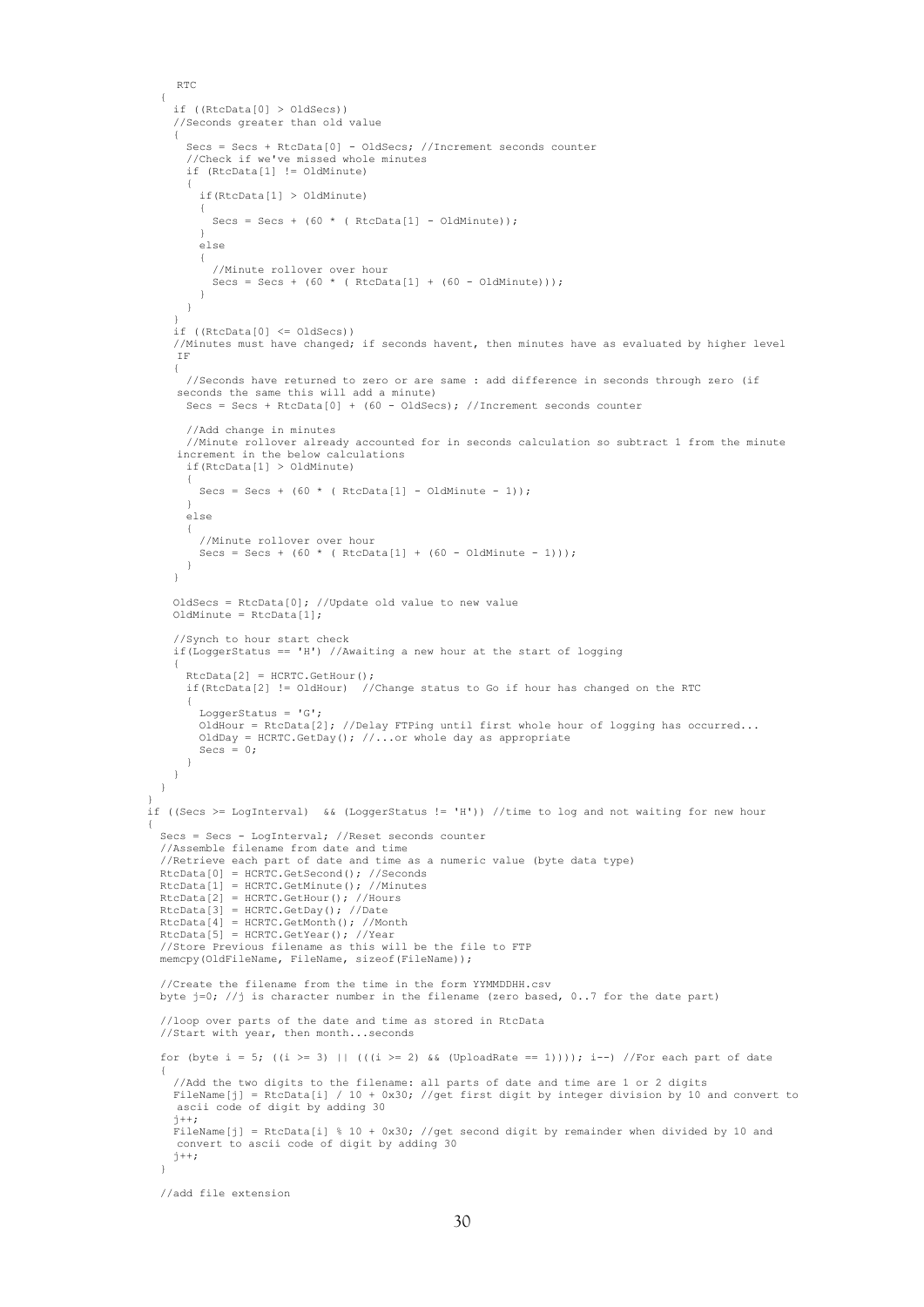```
FileName[j+0] = '.';
FileName[j+1] = 'c';FileName[j+2] = 's';FileName[j+3] = 'v';FileName[j+4] = 0; //end the string
       //Open the log file 
       SdFile::dateTimeCallback(DateTime); //Set datestamp for file
      DataFile = SD.open(FileName, FILE WRITE); //create it if it doesn't exist
       if (DataFile)
 {
         if (MultiCol == 'Y') //Multi column format for Excel
         {
           if(!DataFile.size()) //If file is zero length then add header
           {
             DataFile.print(F("Date Time"));
             for (byte InputNo = 0; InputNo < NPulseInputs; InputNo++)
\{ DataFile.print(F(","));
               DataFile.print(PulseName[InputNo]);
 }
          DataFile.println(); //New line
 }
           //Insert Date and Time into file
           DataFile.print(HCRTC.GetDateString());
 DataFile.print(F(" ")); // space between DATE and TIME
 DataFile.print(HCRTC.GetTimeString());
           for (byte InputNo = 0; InputNo < NPulseInputs; InputNo++)
\{ DataFile.print(F(","));
             DataFile.print(PulseReading[InputNo]);
 }
        DataFile.println(); //New line
 }
         else //Single Column Satchwell format
\left\{ \begin{array}{cc} 0 & 0 \\ 0 & 0 \end{array} \right\} for (byte InputNo = 0; InputNo < NPulseInputs; InputNo++) //Write separate line for each input
           {
             //Input Name
             DataFile.print(PulseName[InputNo]);
            DataFile.print(F(","));
             //Date '-' delimited
             DataFile.print(RtcData[3]);
             DataFile.print(F("-")); 
             DataFile.print(RtcData[4]);
             DataFile.print(F("-")); 
            DataFile.print(RtcData[5]);
            DataFile.print(F(","));
             //Time
             DataFile.print(HCRTC.GetTimeString());
DataFile.print(F(","));<br>//Reading and new line
             DataFile.println(PulseReading[InputNo]);
           }
 }
         DataFile.close(); //close the file
       }
 //If on the hour or day as applicable, send data via FTP
 if (((RtcData[2] != OldHour) && (UploadRate == 1)) || ((RtcData[3] != OldDay) && (UploadRate == 
        2)) || NewSave == 0) //Check for hour or day rollover, or FTP retry
 {
         //If new data file available, flag new save
         if (((RtcData[2] != OldHour) && (UploadRate == 1)) || ((RtcData[3] != OldDay) && (UploadRate == 
        2))
         {
          NewSave = 1;
         }
         //Save latest readings to EEPROM
        //Only do this if first attempt to FTP this batch of data (NewSave == 1)
        if (Newsave == 1) {
           WriteReadsToEEPROM();
         }
         //FTP the file
         byte FTPSuccess = 0; //FTP successful?
        if (NewSave == 1)\left\{ \begin{array}{cc} 0 & 0 \\ 0 & 0 \end{array} \right\} //Update the filename on first attempt, same filename used for retries
         memcpy(FTPFile, OldFileName, sizeof(OldFileName));
 }
 //Prepare the GSM and Test Comms
 byte FTPOK = 0;
        FTPOK = FTPTest();
         if (FTPOK == 1) //Only do the below if comms OK
```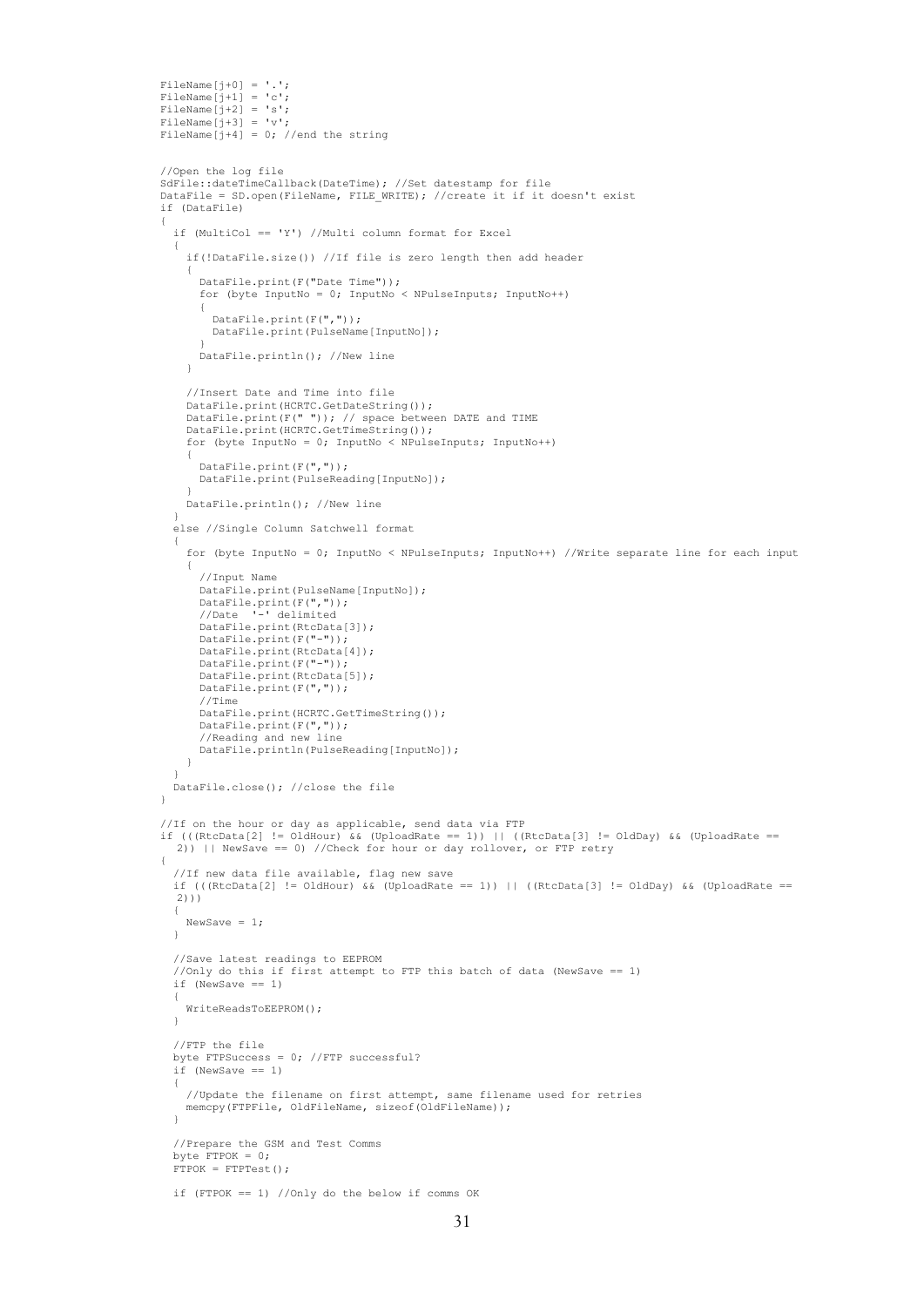```
\left\{ \begin{array}{ccc} 0 & 0 & 0 \\ 0 & 0 & 0 \\ 0 & 0 & 0 \\ 0 & 0 & 0 \\ 0 & 0 & 0 \\ 0 & 0 & 0 \\ 0 & 0 & 0 \\ 0 & 0 & 0 \\ 0 & 0 & 0 \\ 0 & 0 & 0 \\ 0 & 0 & 0 \\ 0 & 0 & 0 \\ 0 & 0 & 0 \\ 0 & 0 & 0 & 0 \\ 0 & 0 & 0 & 0 \\ 0 & 0 & 0 & 0 \\ 0 & 0 & 0 & 0 \\ 0 & 0 & 0 & 0 & 0 \\ 0 & 0 & 0 & 0 & 0 \\ 0 & 0 & 0 & 0 & 0 //Check file exists 
               if (SD.exists(FTPFile))
\{ DataFile = SD.open(FTPFile, FILE_READ); //Open File
                  //Check File opened
                  if (DataFile)
\{ //Check file not empty
                     if(DataFile.size())
\{ //FTP operation
                       FTPSuccess = FTPSend();
 } 
                   .<br>DataFile.close();
                 } 
              }
           \lambda //Reset oldHour and oldDay
           OldHour = RtcData[2];
            OldDay = RtcData[3];
 //Set NewSave to 1 if FTP successful, will next FTP when day/hour increments, or to 0 if FTP 
unsuccessful, to retry FTP of same file on logging interval throughout the period until next new 
            file available
           if(FTPSuccess == 1) //Only if FTP successful, ; if not successful FTP will retry whenever files
            updated
\left\{ \begin{array}{cc} 0 & 0 \\ 0 & 0 \end{array} \right\} NewSave = 1;
 } 
            else
            {
                NewSave = 0;
            }
 }
      } //End of writing results for logging interval
      //Update Signal Strength
      UpdateGSMSigStr();
      //Check input Statuses and increment readings
     ReadPulseInputs();
   }
}
\frac{1}{2}//Callback Function to set timestamp for files
void DateTime(uint16_t* DDate, uint16_t* TTime) 
{
   HCRTC.RTCRead(I2CDS1307Add); //Update RTC data
// return date using FAT_DATE macro to format fields<br>*DDate = FAT DATE((2000 + HCRTC.GetYear()), HCRTC.GetMonth(), HCRTC.GetDay());
// return time using FAT_TIME macro to format fields<br>*TTime = FAT_TIME(HCRTC.GetHour(), HCRTC.GetMinute(), HCRTC.GetSecond());
} 
\hspace{-.07cm}\mathcal{N}//Copy data from EEPROM to file
void EEPROMToFile(unsigned int StartAddress,unsigned int NBytes)
{
  for (unsigned int j = 0; j < NBytes; j++) {
      DataFile.write(EEPROM.read(StartAddress + j)); //Write converts to ASCII characters
   }
}
////Copy data from EEPROM to GSM
void EEPROMToGSM(unsigned int StartAddress,unsigned int NBytes, byte CRLF)
{
   gsm.flush();
   for (unsigned int j = 0; j < NBytes; j++) {
      gsm.print((char)EEPROM.read(StartAddress + j));
\rightarrowif (CRLF == 1)
   {
      gsm.println();//Send CR + LF
   }
}
1///Read an unsigned 16 bit integer from 2 EEPROM addresses
```

```
32
```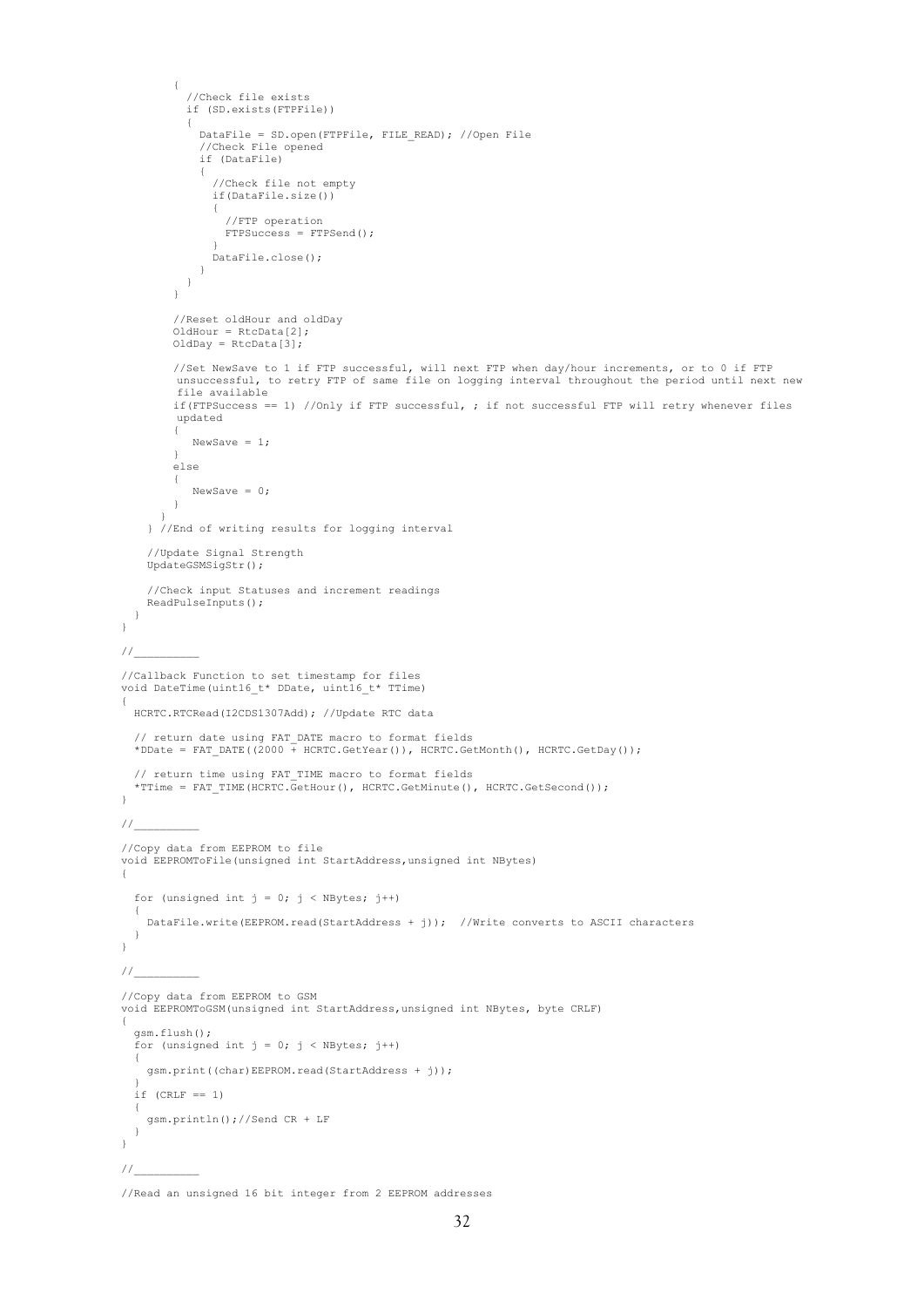```
unsigned int EEPROMReadUint16(unsigned int StartAddress)
{
   byte TempBytes[2]; //Temporary store for the upper and lower byte
  for (byte j = 0; j < 2; j^{++})
\qquad \qquad TempBytes[j] = EEPROM.read(StartAddress + j); //First argument is address, second is value
\qquad \qquadreturn ((int)(TempBytes[0]) << 8) + ((int)(TempBytes[1]));
}
1///Read an unsigned 32 bit integer from 4 EEPROM addresses
unsigned long EEPROMReadUint32(unsigned int StartAddress)
{
   byte TempBytes[4]; //Temporary store for the bytes, unsigned long is four bytes
  for (byte j = 0; j < 4; j++) {
     TempBytes[j] = EEPROM.read(StartAddress + j); //Argument is address
\qquad \qquad //Convert to unsigned long
   return ((long)(TempBytes[0]) << 24) + ((long)(TempBytes[1]) << 16) + ((long)(TempBytes[2]) << 8) + 
         ((long)(TempBytes[3])); 
\lambda1/2//Write an unsigned 8 bit integer to EEPROM address with EEPROM overrun check
void EEPROMWriteUint8(unsigned int StartAddress, byte ValToWrite)
{
   //Check the data will fit in EEPROM, E2END returns maximum address which varies by Arduino model
   if(StartAddress > E2END) 
   {
     oled.println(F("Config file"));
 oled.println(F("too large! "));
 digitalWrite(PinLEDR, LOW); //RED LED ON
    SetupError = 1; return;
  \overline{1} EEPROM.write(StartAddress, ValToWrite); //First argument is address, second is value
}
////Write an unsigned 16 bit integer to 2 EEPROM addresses
void EEPROMWriteUint16(unsigned int StartAddress, unsigned int ValToWrite)
{
   //Check the data will fit in EEPROM, E2END returns maximum address which varies by Arduino model
   if(StartAddress + 1 > E2END) 
\qquad \qquad oled.println(F("Config file"));
 oled.println(F("too large! "));
    digitalWrite(PinLEDR, LOW); //RED LED ON
    SetupError = 1;
    return;
   }
   byte TempBytes[2];
 TempBytes[0] = (byte) ((ValToWrite & 0x0000FF00) >> 8 );
 TempBytes[1] = (byte) ((ValToWrite & 0X000000FF) );
  for (byte j = 0; j < 2; j++) {
     EEPROM.write(StartAddress + j, TempBytes[j]); //First argument is address, second is value
  }
\mathbf{a}\hspace{-.07cm}\mathcal{N}//Write an unsigned 32 bit integer to 4 EEPROM addresses
void EEPROMWriteUint32(unsigned int StartAddress, unsigned long ValToWrite)
{
   //Check the data will fit in EEPROM, E2END returns maximum address which varies by Arduino model
   if(StartAddress + 3 > E2END) 
\qquad \qquad oled.println(F(" EEPROM"));
 oled.println(F(" overflow!"));
    digitalWrite(PinLEDR, LOW); //RED LED ON
     SetupError = 1;
     return;
   }
   byte TempBytes[4]; //Temporary store for the bytes, unsigned long is four bytes
  TempBytes[0] = (byte) ((ValToWrite & 0xFF000000) >> 24 );
  TempBytes[1] = (byte) ((ValToWrite & 0x00FF0000) >> 16);
 TempBytes[2] = (byte) ((ValToWrite & 0x0000FF00) >> 8 );
 TempBytes[3] = (byte) ((ValToWrite & 0X000000FF) );
  for (byte j = 0; j < 4; j++)\overline{\phantom{a}}
```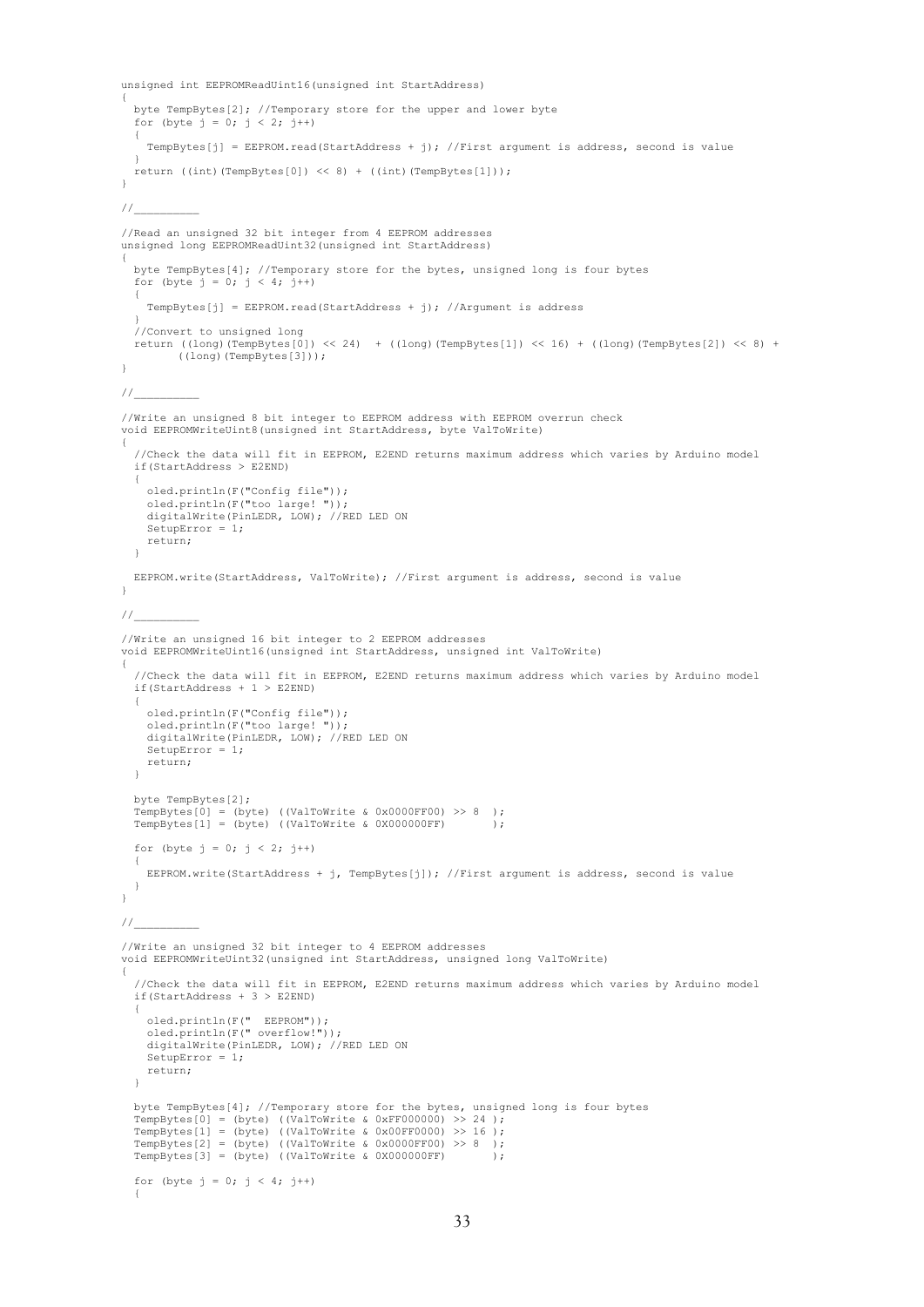```
 EEPROM.write(StartAddress + j, TempBytes[j]); //First argument is address
  }
}
\frac{1}{2}//Copy data from file to EEPROM
void FileToEEPROM(unsigned int StartAddress,unsigned int NBytes)
{
   //Check the data will fit in EEPROM, E2END returns maximum address which varies by Arduino model
   if((StartAddress + NBytes - 1) > E2END)
\qquad \qquad oled.println(F("Config file"));
 oled.println(F("too large! "));
 digitalWrite(PinLEDR, LOW); //RED LED ON
     SetupError = 1;
     return;
  \lambda //Write Data 
  for (unsigned int j = 0; j < NBytes; j++)\overline{\phantom{a}} EEPROM.write(StartAddress + j, DataFile.read());
  \rightarrow}
\frac{1}{2}//Function to find the next instance of a character in the sd card file
unsigned int FindNext(File DF,byte CharToFind)
{
   byte DataRead;
   do
   {
     DataRead = DF.read();
   } while ((DataRead != 255) && (DataRead != CharToFind)); //end of file or character position
   return DF.position();
\mathbf{r}\frac{1}{2}byte FTPSend() //Return 1 if OK and 0 if error
{
   //Send data to ftp server
 char RespChar = 255; //Read individual digits of response
 byte RespValid = 0; //Valid response from modem?
   unsigned int TempAddress = FTPSendStartAddr + 1; //Skip length of command
   gsm.flush(); //Finish write operation
   GSMFlushInput(); //Flush input data
   //Set Destination Filename, AT+FTPPUTNAME="xxx"
   EEPROMToGSM(TempAddress, GSMFileCmdLen,0); //Final parameter 0 - don't send CRLF
 TempAddress += GSMFileCmdLen;
 TempAddress += 1; //Skip response length
   //Send double quotes
   gsm.write(34);
   //Send Filename
  for (byte CharNo = 0; CharNo < 12; CharNo++)
\overline{\phantom{a}} gsm.print(FTPFile[CharNo]);
     if(FTPFile[CharNo + 1] == 0)\left\{\begin{array}{ccc} \end{array}\right\} break; //End at null character
     }
 }
 //Send double quotes and CRLF
   gsm.write(34);
   gsm.println();
   //Read response
  RespValid = ReadGSMResponse(GSMFileRespLen, TempAddress, GSMLongTimeout);
   if(!RespValid)
\overline{\phantom{a}} return 0;
\qquad \qquad TempAddress += GSMFileRespLen;
   TempAddress += 1; //Skip length of next command
   //Start file writing session, AT+FTPPUT=1
   gsm.flush(); //Finish write operation
   GSMFlushInput(); //Flush input data
   EEPROMToGSM(TempAddress, GSMFTPStartCmdLen,1); 
   TempAddress += GSMFTPStartCmdLen;
   TempAddress += 1;
   //Read fixed part of response
  RespValid = ReadGSMResponse(GSMFTPStartRespLen, TempAddress, GSMLongTimeout);
   if(!RespValid)
\qquad \qquad return 0;
\qquad \qquad TempAddress += GSMFTPStartRespLen;
   TempAddress += 1; //Skip length of next command
```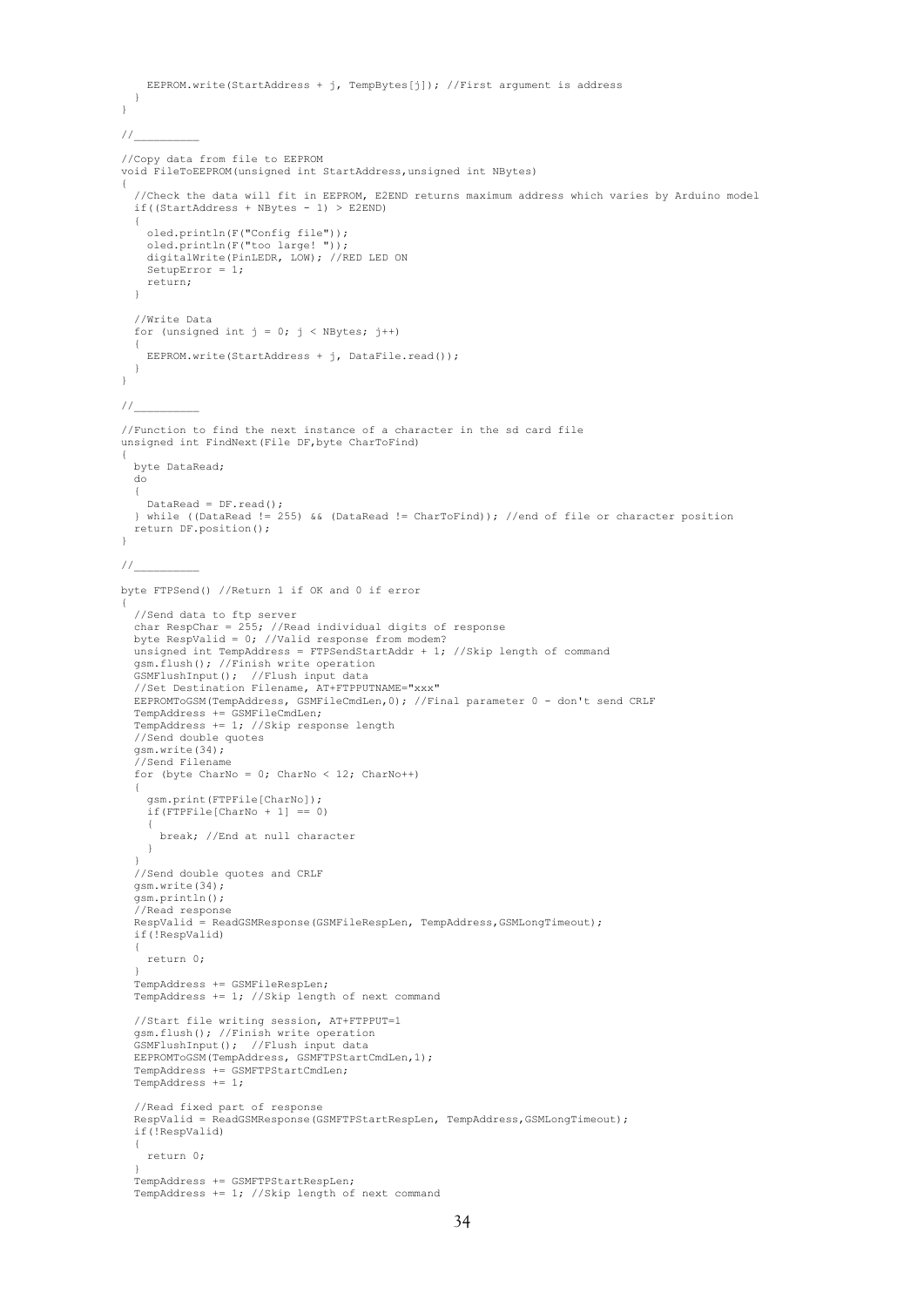```
 //Read maximum number of bytes than can be transmitted
 m unsigned long NCharToTx = 0;
   //Read the response character by character until either buffer empty or 4 digits read, convert to 
        unsigned long
 for (byte CharNo = 0; CharNo < 4; CharNo++)
\overline{\phantom{a}} RespChar = GSMRead(GSMLongTimeout);
    if(RespChar != 0) //0 returned if serial buffer empty, in which case skip adding digits
     {
 NCharToTx *= 10; //Multiply existing digits by 10
 NCharToTx += (RespChar - '0'); //convert ASCII value to int by subtracting ASCII value of 0 (48) 
         from ASCII value of digit, add to value
     }
\rightarrow //Initialise file length and position
  unsigned long FileLen;
  FileLen = DataFile.size();
  unsigned long FilePos = 0; //Position of next character to transmit, zero based
   //if max transmit length >0, Send data in packets until all file sent
  if (NCharToTx > 0)
\qquad \qquad gsm.flush(); //Finish write operation
     do //Repeat until all data sent (NCharToTx > 0)
\left\{\begin{array}{ccc} \end{array}\right\} //Write data in packets reading length of next packet each time 
       //Send Command AT+FTPPUT=2,NCharToTx ...don't forget to increment position in eeprom to read next
       GSMFlushInput(); //Flush input data
       //Adjust number of characters to transmit if characters remaining < transmit limit
       if(NCharToTx > (FileLen - FilePos))
       {
         NCharToTx = (FileLen - FilePos);
 }
       //Send Command
       EEPROMToGSM(TempAddress, GSMFTPReqCmdLen, 0);
       gsm.println(NCharToTx);
       TempAddress += GSMFTPReqCmdLen;
       TempAddress += 1; //Skip length of response
 //Read only fixed part of response
 RespValid = ReadGSMResponse(GSMFTPReqRespLen, TempAddress,GSMLongTimeout);
       if(!RespValid)
 {
         return 0;
 }
       //Discard rest of response (or it will be returned when trying to read response after bytes 
         written)
       GSMFlushInput();
       //Send the characters
       for (unsigned long FileChar = 0; FileChar < NCharToTx; FileChar++)
 {
         DataFile.seek(FilePos);
        gsm.print((char)DataFile.read());
         FilePos++;
       }
       gsm.flush(); //Finish write operation
       //Read response when data teansmission complete: OK<CR><LF><CR><LF>+FTPPUT: 1,1,.....(ignore rest) 
         (use max delay GSMVeryLongTimeout as can take a while)
       TempAddress -= GSMFTPStartRespLen;
       TempAddress -= GSMFTPReqCmdLen;
 TempAddress -= 2; //Skip lengths of commands
 //Read only fixed part of response
      RespValid = ReadGSMResponse(GSMFTPReqRespLen, TempAddress,GSMLongTimeout);
       if(!RespValid)
 {
         return 0;
      \lambda //Increment next command address back to the request send command for next loop iteration
       TempAddress += GSMFTPStartRespLen;
TempAddress += 1; //Skip length of next command<br>} while (FilePos < FileLen); //So will end when no more characters to send
   }
  else
\overline{\phantom{a}} return 0; //Return error if NCharToTx returned by modem is 0
\qquad \qquad //Close the FTP send and session
  //Increment EEPROM location to read over both the FTP send and response commands to the desired FTP 
         close
```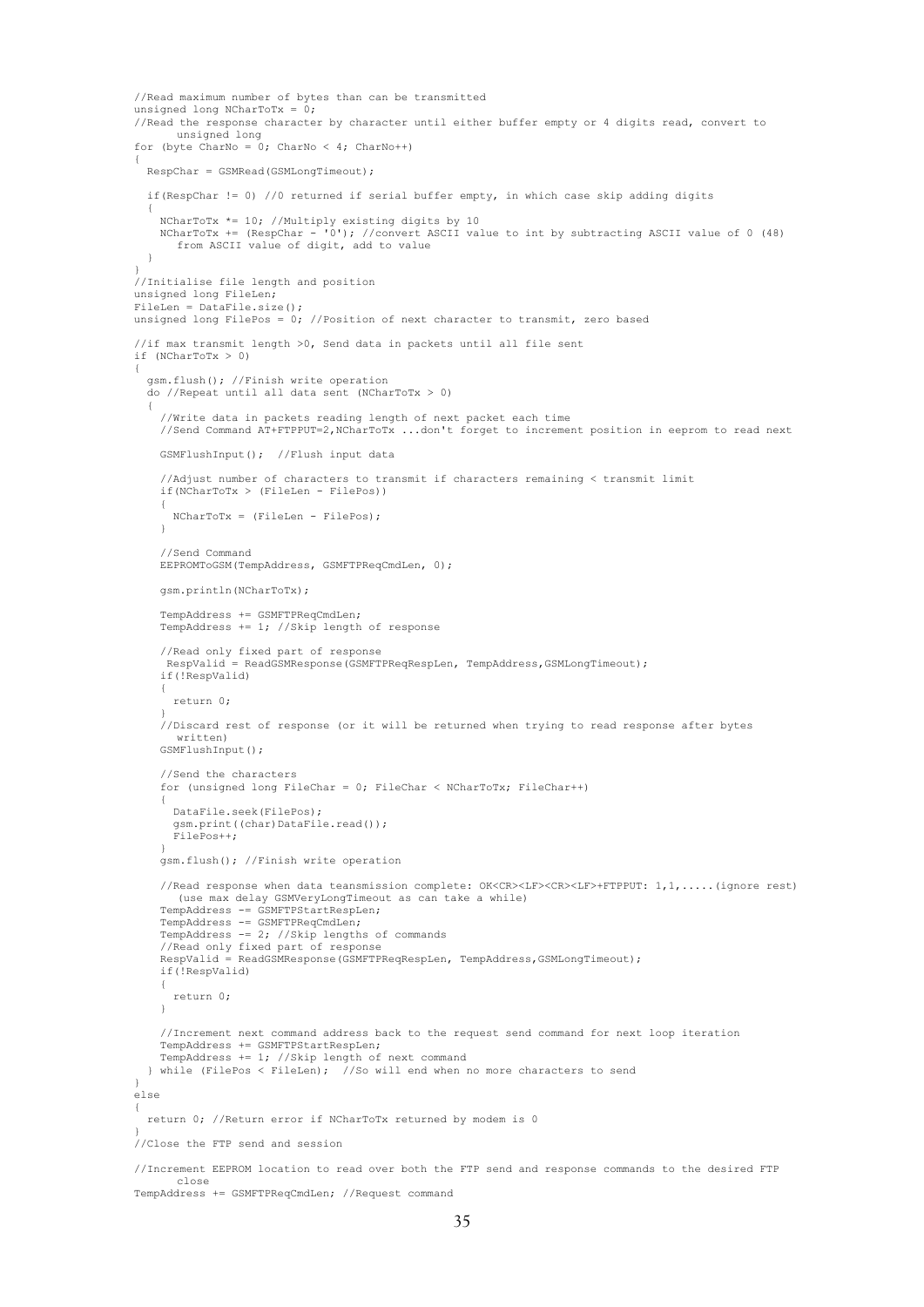```
 TempAddress += 1; //Request command length of response
 TempAddress += GSMFTPReqRespLen; //Request command valid response
 TempAddress += 1; //Skip length of End command 
    //Send AT+FTPPUT=2,0
   gsm.flush();
   GSMFlushInput(); //Flush input data
    //Send Command
   EEPROMToGSM(TempAddress, GSMFTPEndCmdLen, 1);
   TempAddress += GSMFTPEndCmdLen;
   TempAddress += 1; //Skip length of response
   //Await response OK<CR><LF><CR><LF>+FTPPUT: 1,.....(ignore rest) (use max delay GSMVeryLongTimeout) 
   RespValid = ReadGSMResponse(GSMFTPEndRespLen, TempAddress, GSMVeryLongTimeout);
   if(!RespValid)
\qquad \qquad return 0;
  \lambda gsm.flush();
 GSMFlushInput(); //Flush input data
 //Increment next command address
  TempAddress += GSMFTPEndRespLen;
   TempAddress += 1; //Skip length of next command
   //AT+SAPBR=0,1 to end FTP session 
    //Send Command
   EEPROMToGSM(TempAddress, GSMFTPEndSessLen, 1);
   TempAddress += GSMFTPEndSessLen;
   TempAddress += 1; //Skip length of response
   //Await response OK 
   RespValid = ReadGSMResponse(GSMFTPEndSessRespLen, TempAddress,GSMLongTimeout);
   if(!RespValid)
   {
     return 0;
   }
}
\frac{1}{2}//Test GSM is ready for FTP operation, reset and reconfigure as necessary
byte FTPTest() //Return 1 if OK and 0 if error
    //Update Signal Strength
   UpdateGSMSigStr();
    //If no signal then try rebooting modem
  if (GsmSig == 0)\overline{\phantom{a}} ResetGSM();
     UpdateGSMSigStr();
\rightarrowif (GsmSig \ge 10) {
 //Comms Tests - if first call to this sub don't test, all parameters will be reset anyway
 unsigned int TempAddress = TestCmdStartAddr + 2; //+1 for number of commands, +1 for length of first 
           command
      byte RespValid = 0; //Valid response from modem?
     if(FirstModelMCall == 0)\left\{\begin{array}{ccc} \end{array}\right\} for(byte TestCmdNo = 0; TestCmdNo < NGSMTestCmds; TestCmdNo++)
 {
           gsm.flush(); //Finish write operation
           GSMFlushInput(); //Flush input data
           //Send Command
           EEPROMToGSM(TempAddress, GSMTestCmdLen[TestCmdNo], 1);
 TempAddress += GSMTestCmdLen[TestCmdNo];
 TempAddress += 1; //Skip length of response
           //Receive Response
           RespValid = ReadGSMResponse(GSMTestRespLen[TestCmdNo], TempAddress,GSMLongTimeout);
           if(!RespValid)
\left\{ \begin{array}{ccc} 0 & 0 & 0 \\ 0 & 0 & 0 \\ 0 & 0 & 0 \\ 0 & 0 & 0 \\ 0 & 0 & 0 \\ 0 & 0 & 0 \\ 0 & 0 & 0 \\ 0 & 0 & 0 \\ 0 & 0 & 0 \\ 0 & 0 & 0 \\ 0 & 0 & 0 \\ 0 & 0 & 0 \\ 0 & 0 & 0 \\ 0 & 0 & 0 & 0 \\ 0 & 0 & 0 & 0 \\ 0 & 0 & 0 & 0 \\ 0 & 0 & 0 & 0 \\ 0 & 0 & 0 & 0 & 0 \\ 0 & 0 & 0 & 0 & 0 \\ 0 & 0 & 0 & 0 & 0FirstModemCall = 1;
             break; //Skip further tests
 }
 TempAddress += GSMTestRespLen[TestCmdNo];
 TempAddress += 1; //Skip length of next command
        }
 }
      //If any of the tests failed, issue a hardware reset and Send all the config commands
      if(FirstModemCall == 1)
\left\{\begin{array}{ccc} \end{array}\right\} ResetGSM();
        gsm.println(("ATE0")); //Turn off command echo, will return <CR> <LF> OK but response not checked
         //GSM Initialisation Commands
         TempAddress = GSMInitStartAddr + 2; //+1 for number of commands, +1 for length of first command
        for(byte InitCmdNo = 0; InitCmdNo < NGSMInitCmds; InitCmdNo++)
 {
           gsm.flush(); //Finish write operation
           GSMFlushInput(); //Flush input data
           //Send Command
           EEPROMToGSM(TempAddress, GSMInitCmdLen[InitCmdNo], 1);
```
{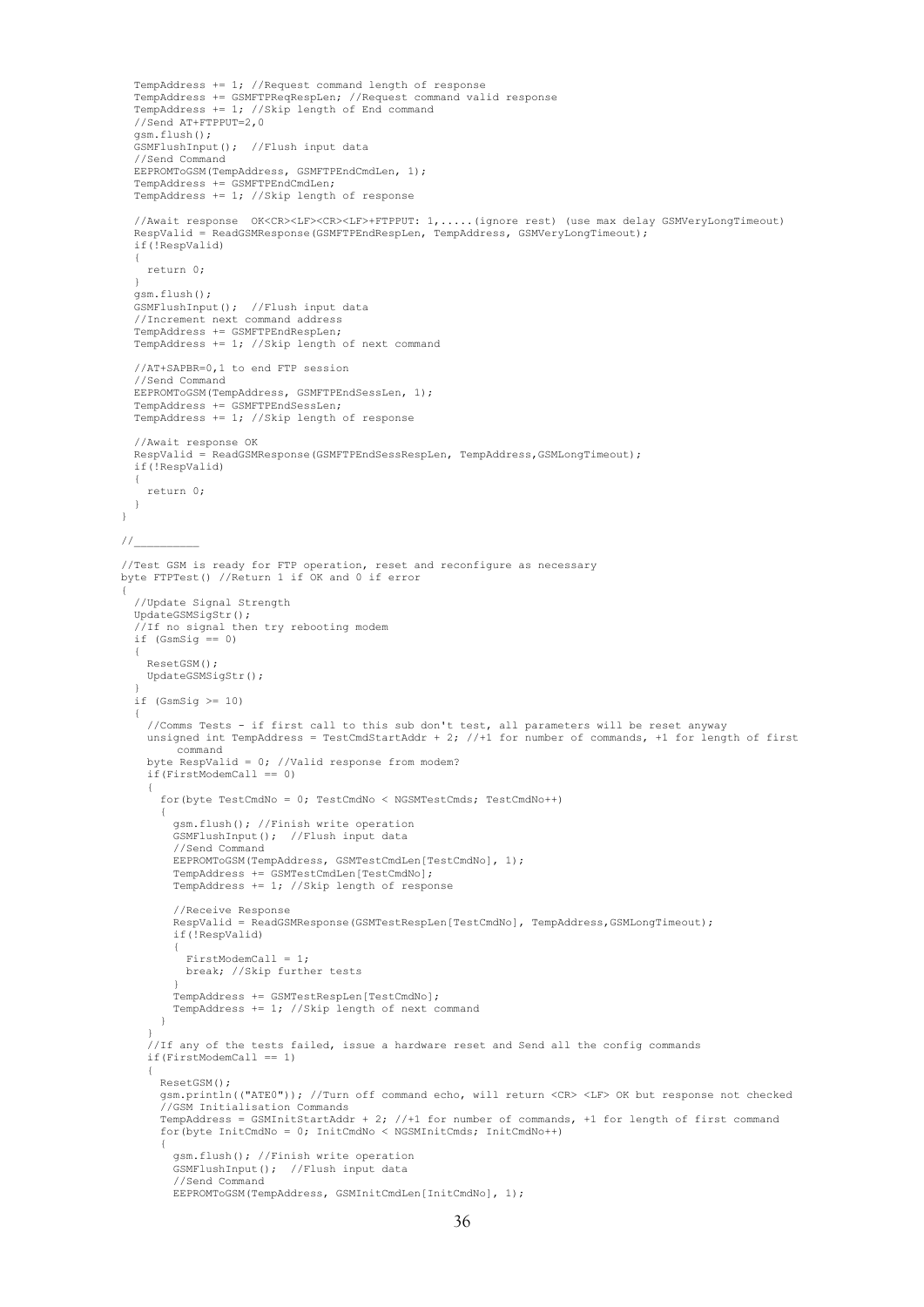```
 TempAddress += GSMInitCmdLen[InitCmdNo];
          TempAddress += 1; //Skip length of response
          //Receive Response
          RespValid = ReadGSMResponse(GSMInitRespLen[InitCmdNo], TempAddress,GSMLongTimeout);
          if(!RespValid)
          {
            return 0;
          }
          TempAddress += GSMInitRespLen[InitCmdNo];
         TempAddress += 1; //Skip length of next command
        }
 }
     FirstModemCall == 0; //Initialisation not required in future unless tests indicate a reset is 
         required
     //FTP Initialisation Commands
 TempAddress = FTPInitStartAddr + 2; //+1 for number of commands, +1 for length of first command
 for(byte InitCmdNo = 0; InitCmdNo < NFTPInitCmds; InitCmdNo++)
\left\{\begin{array}{ccc} \end{array}\right\} gsm.flush(); //Finish write operation
        GSMFlushInput(); //Flush input data
        //Send Command
 EEPROMToGSM(TempAddress, FTPInitCmdLen[InitCmdNo], 1);
 TempAddress += FTPInitCmdLen[InitCmdNo];
       TempAddress += 1; //Skip length of response
        //Receive Response
       RespValid = ReadGSMResponse(FTPInitRespLen[InitCmdNo], TempAddress,GSMLongTimeout);
        if(!RespValid)
        {
          return 0;
 }
 TempAddress += FTPInitRespLen[InitCmdNo];
 TempAddress += 1; //Skip length of next command
 }
     return 1;
   }
   else
\qquad \qquad return 0; //Signal strength < 10%
   }
\frac{1}{2}void GSMFlushInput() //Flush input buffer of GSM by reading all available data
   char RespChar2 = 255;
   do
  \{ RespChar2 = GSMRead(GSMTimeout);
   } while (RespChar2 != 0);
11//Read GSM response with timeout
char GSMRead(unsigned int TimeOutLen)
   //Set timeout datum
   unsigned long GSMTimeoutDatum = millis();
   do
   {
     ReadPulseInputs();
   while ((!gsm.available()) && (!IntervalCheck(GSMTimeoutDatum, TimeOutLen)));
   if(gsm.available())
   {
     return gsm.read();
   }
   else
\qquad \qquad return 0; //Return null character
  \overline{ }\frac{1}{2}byte IntervalCheck(unsigned long Datum, unsigned long Interval) //return 1 if interval has elapsed
 unsigned long CurrentTime = millis();
 if ((CurrentTime < Datum) && (((LongIntMax - Datum) + (CurrentTime)) > Interval))
 {
   return 1;
 }
else if ((CurrentTime < Datum) && (((LongIntMax - Datum) + (CurrentTime)) <= Interval))
 {
   return 0;
 }
```
}

{

}

{

}

{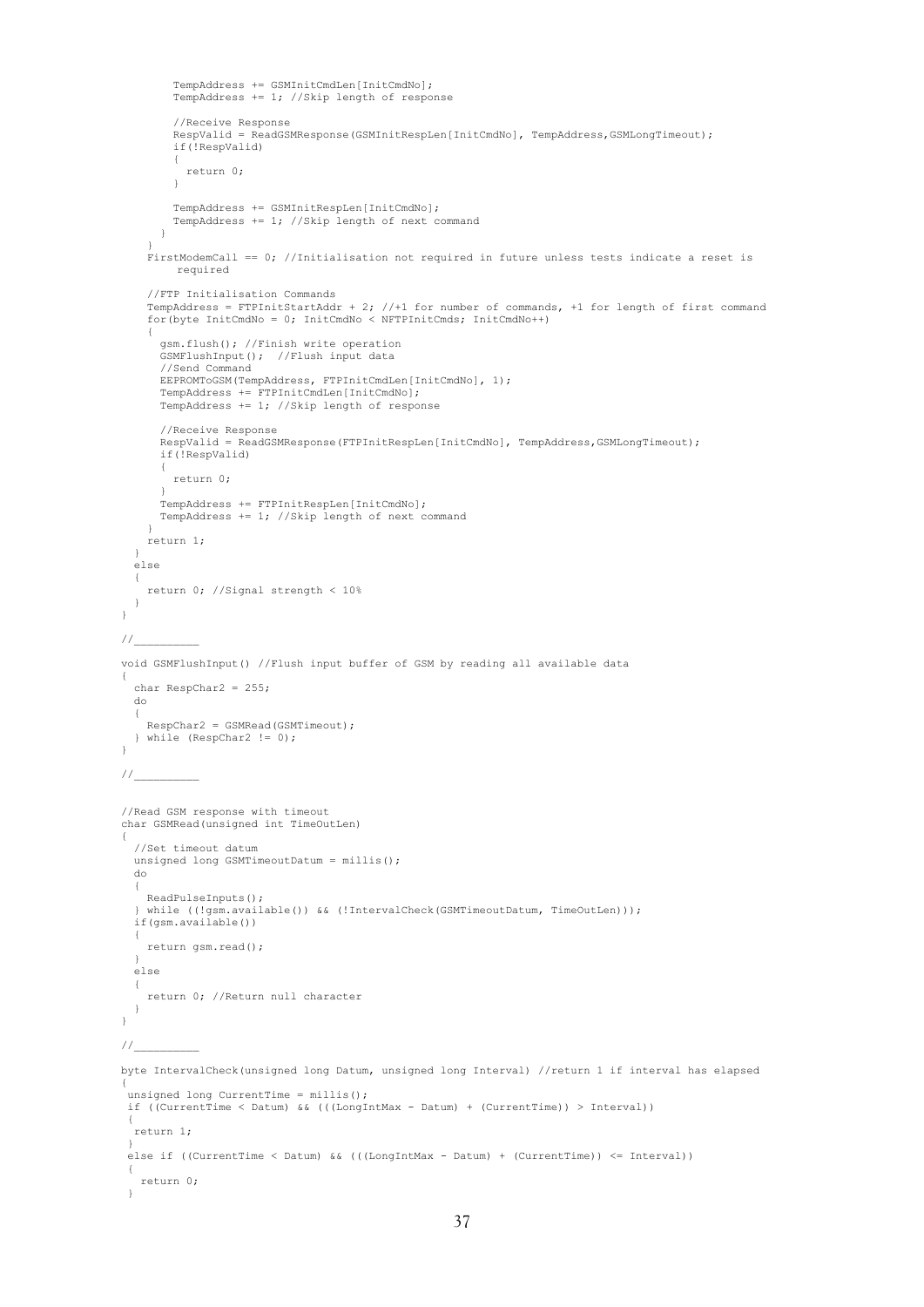```
else if ((CurrentTime - Datum) > Interval)
 {
    return 1;
 }
else
 {
    return 0;
 }
}
//__________
//Function to read value of button input, return 1 if button pressed (allowing for debounce)
byte ReadButton()
{
   if(IntervalCheck(OldButTime, ButInt))
   { //Minimum interval between keypresses to avoid multiple triggers
     // read the button value 
     if (!digitalRead(PinButton)) //Button is LOW when pressed
\left\{\begin{array}{ccc} \end{array}\right\} OldButTime = millis(); //Store time of this button press for debounce
        //Force LCD refresh ASAP - using oldBLTime as just set to millis, saves creating another variable
        if(OldButTime > LcdUdInt)
        { //Setting previous update time to zero will trigger 
        PrevLcd\bar{u} = 0:
 }
       else
       {
         PrevLcdUd = LongIntMax - LcdUdInt;
 }
       return 1; //button pressed
     }
     else
\left\{\begin{array}{ccc} \end{array}\right\} return 0; //button not pressed
     }
\rightarrow else //Insufficient time since previous button action: ignore button state
\left\{ \begin{array}{c} \end{array} \right. return 0;
  \rightarrow}
\frac{1}{2}//Function to read character from file to temporary string
void ReadCharFromFile()
{
   byte DataRead; //Raw data from file
  DataFile.seek(FindNext(DataFile,':') + 1);
   DataRead = DataFile.read();
   memset(TempStr10, 0, sizeof(TempStr10)); //Clear the temporary string
  TempStr10[0] = DataRead;}
\frac{1}{2}byte ReadGSMResponse(byte RespLen, unsigned int StartAddr, unsigned int TimeoutLen1) //Read response
         from GSM, if not expected return 0 else return 1. Parameters are response length, response 
         start address
{
   char RespChar3 = 255;
   unsigned long GSMTimeoutDatum = millis();
   //Wait for response
  for (byte CharNo = 0; CharNo < RespLen + 2; CharNo++) //Read input including CR + LF before data
\qquad \qquad RespChar3 = GSMRead(TimeoutLen1); //Read input
     if(CharNo > 1) //First characters returned are CR LF, skip these
\{ if(RespChar3 != (char)EEPROM.read(StartAddr + CharNo - 2)) //Does response match expected 
         response?
        {
          return 0; //Return error
       } 
     }
   }
   return 1; //Response matches
\overline{1}//void ReadNumberFromFile(byte MaxDigits)
{
   byte DataRead; //Raw data from file
  DataFile.seek(FindNext(DataFile,':') + 1);
   byte CharNo = 1;
  memset(TempStr10, 0, sizeof(TempStr10)); //Clear the temporary string
   do
   {
    DataRead = DataFile.read();
```

```
38
```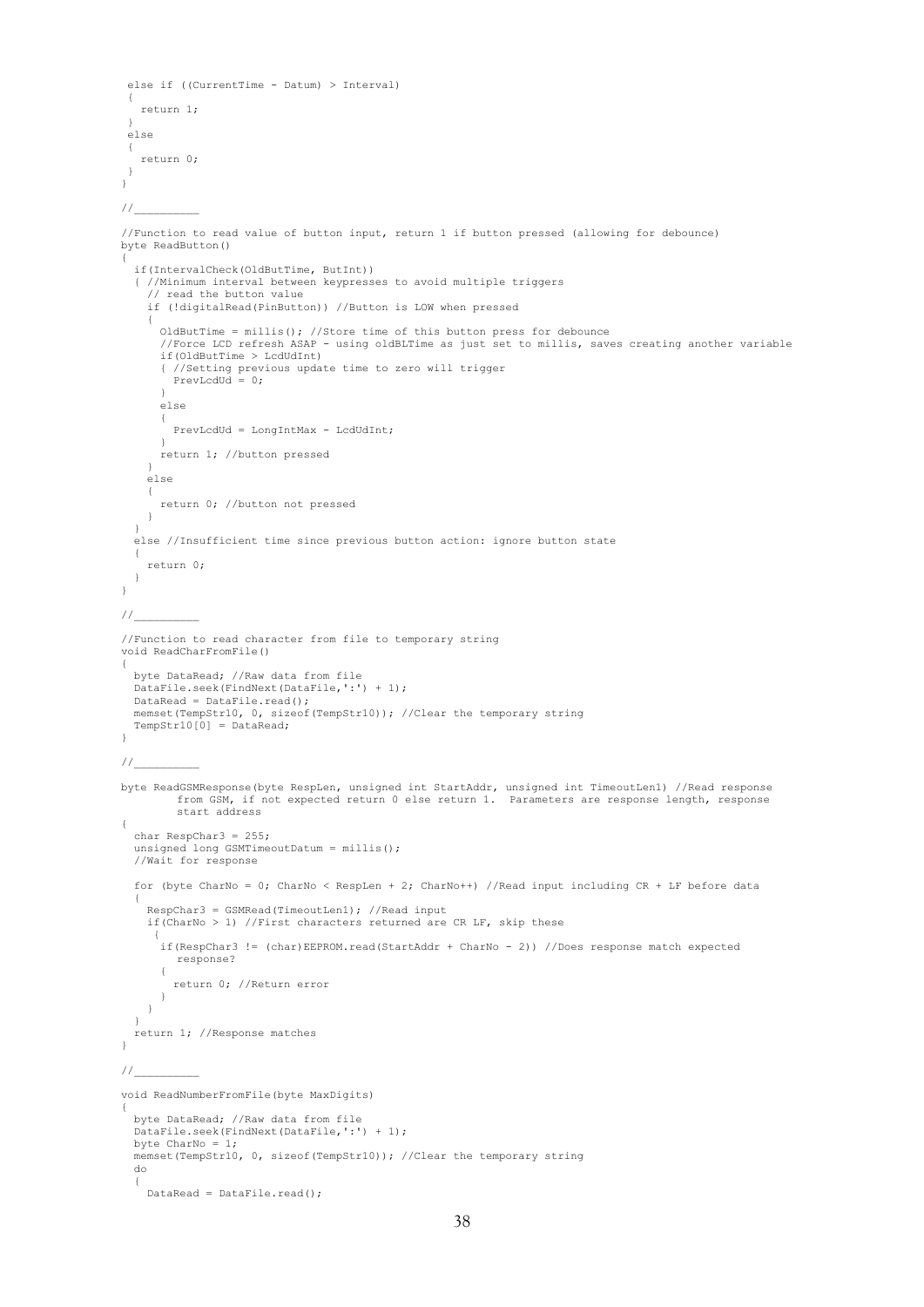```
 TempStr10[CharNo - 1] = DataRead;
     CharNo++;
   } while ((DataRead != 13) && (CharNo < MaxDigits + 1));
}
//__________
//Function to read pulse inputs, check button and update display
void ReadPulseInputs()
{
   for (byte InputNo = 0; InputNo < NPulseInputs; InputNo++)
\qquad \qquad //Store current input state
 byte InValue = digitalRead(PinIn[InputNo]); //Set 1 if high (closed) and 0 if low (open)
 if (InValue != OldInputState[InputNo])
     {
        //State has changed, log the time and store to oldvalue
 PrevPulseTime[InputNo] = millis();
 OldInputState[InputNo] = InValue;
 NewPulse[InputNo] = true;
     }
     else
     {
        //State has not changed 
        if((IntervalCheck(PrevPulseTime[InputNo],PulseDebounce)) && (NewPulse[InputNo] == true) && 
          (\text{Invalue} == 1)) {
          //Debounce period exceeded, pulse not yet counted and contact is closed
          //Increment the reading
          PulseReading[InputNo] += PulseWeight[InputNo];
 //Record that the puse has been logged for this contact closure
 NewPulse[InputNo] = false;
          //Flash the Green LED if the input = that on the display
          if(InputNo == DispReg)
          {
            digitalWrite(PinLEDG, LOW);
         }
 }
        //(do nothing if state not changed and debounce not reached, pulse already logged or contact has 
         opened)
     }
\rightarrow //Turn LED off after interval
   if(!digitalRead(PinLEDG)); //LED is on (low)
   {
     if((IntervalCheck(PrevPulseTime[DispReg],LEDPulseTime)))
     {
       digitalWrite(PinLEDG, HIGH);
     }
   }
   // read the button and take action if pressed (ReadButton Function returns 1)
   if (ReadButton())
   //Action on keypress
   { 
     //Increase register displayed on LCD
    if(DispReg == (NPulseInputStream) )\left\{\begin{array}{ccc} \end{array}\right\} DispReg = 0;
 }
     else
\left\{\begin{array}{ccc} \end{array}\right\} DispReg++;
 }
     //Clear pulse indicator LED (as the time datum used to turn it off will now be for the wrong input
    digitalWrite(PinLEDG, HIGH);
   }
   //Update the LCD periodically
   if(IntervalCheck(PrevLcdUd, LcdUdInt)) 
   {
      //Read the clock 
     HCRTC.RTCRead(I2CDS1307Add);
     //Display Signal Strength
     oled.set1X();
 oled.setCursor(75,0); //column pixel, row in 8 pixel blocks.
 oled.print(F(" ")); //Erase signal strength
     oled.setCursor(75,0);
     oled.print(GsmSig);
    oled.print(F("%"));
     //Display day of month
 oled.setCursor(0,2);
 oled.print(F(" "));
    oled.setCursor(0,2);
     oled.print(HCRTC.GetDateString()); //Date
     //Display HH:MM:SS
     oled.setCursor(0,4);
```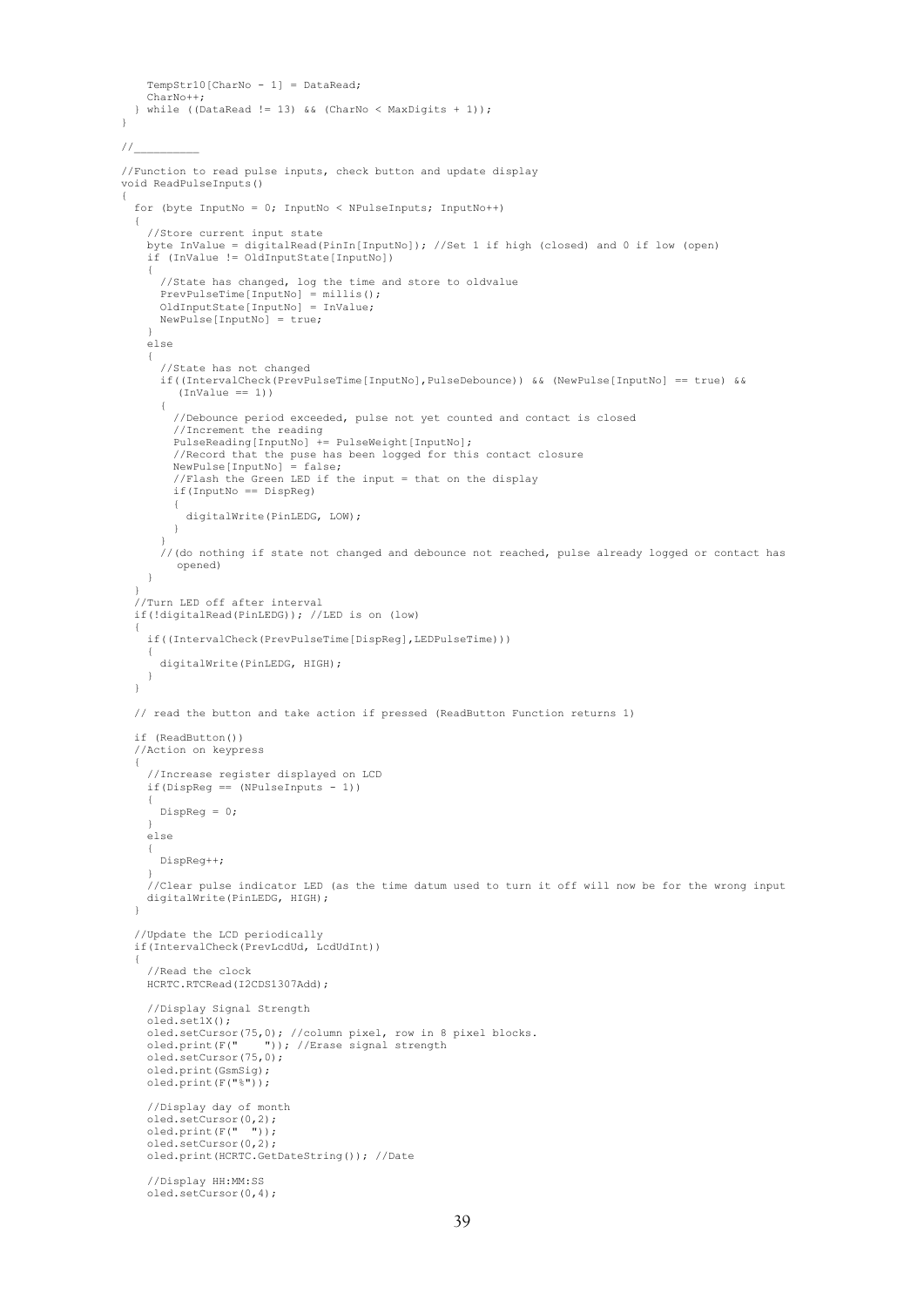```
 oled.print(HCRTC.GetTimeString()); //Time
      //Display register subscript (1-based)
     oled.set2X();
      oled.setCursor(0,6);
     oled.print(DispReg + 1); 
      //Display register value (unsigned int - so 5 digits)
oled.setCursor(25,6);<br>oled.print(F(""));
      oled.setCursor(25,6);
     oled.print(PulseReading[DispReg]);
      //Reset LCD refresh timer
    PrevLcdUd=millis();
   }
\overline{1}\frac{1}{2}//Function to Hardware Reset the GSM
void ResetGSM() 
{
   //Hardware reset
   digitalWrite(GsmRST, LOW); //Reset, the GSM lights go out
  unsigned long TimeDatum = millis();
   do
   {
     ReadPulseInputs();
   } while (!IntervalCheck(TimeDatum, 1000)); //1 second reset
 digitalWrite(GsmRST, HIGH); //Return to normal operation, Network LED flashes fast while searching for 
a network then slow when a network is found.
   TimeDatum = millis();
   do
   {
     ReadPulseInputs();
   } while (!IntervalCheck(TimeDatum, 30000)); //30s to reconnect to network
} 
\frac{1}{2}//Update Signal Strength
void UpdateGSMSigStr()
{
   char SigStrDelim = (char)EEPROM.read(SigStrStartAddr + 1 + SigStrCmdLen); //Retrieve response 
          delimiter from EEPROM
   unsigned long GSMTimeoutDatum = millis();
 gsm.flush(); //No need to flush input as read and discarded up to : delimiter
 memset(TempStr10, 0, sizeof(TempStr10)); //Clear the temporary string
   EEPROMToGSM(SigStrStartAddr + 1, SigStrCmdLen, 1); //Send the signal strength request
   do
\overline{\phantom{a}} ReadPulseInputs();
   } while ((!gsm.available()) && (!IntervalCheck(GSMTimeoutDatum, GSMTimeout)));
   if(gsm.available())
\overline{\phantom{a}} do 
\left\{\begin{array}{ccc} \end{array}\right\} TempStr10[0] = GSMRead(GSMTimeout);
 }
      while (TempStr10[0] != SigStrDelim); //Read response up to the delimiter
     //Read the bytes that are the signal strength
      for (byte CharNo = 0; CharNo < SigStrRespLen; CharNo++)
\left\{\begin{array}{ccc} \end{array}\right\} TempStr10[CharNo] = GSMRead(GSMTimeout);
      }
    GsmSig = atoi(TempStr10) * 3; //Convert to number, multiply by 3 to give a rough percentage, before
          multiplying 0-9 is marginal quality, 10-19 is good quality and 20-31 is excellent quality. 99 = 
          not detectable/unknown
    if (GsmSig == 297) //99 unscaled = not known
\left\{\begin{array}{ccc} \end{array}\right\}GsmSig = 0; }
\rightarrow else
   {
     GsmSig = 0;
   }
}
1/
```
<sup>//</sup>Function to write latest meter reads to EEPROM //Write Meter reads to eeprom memory for future use void WriteReadsToEEPROM()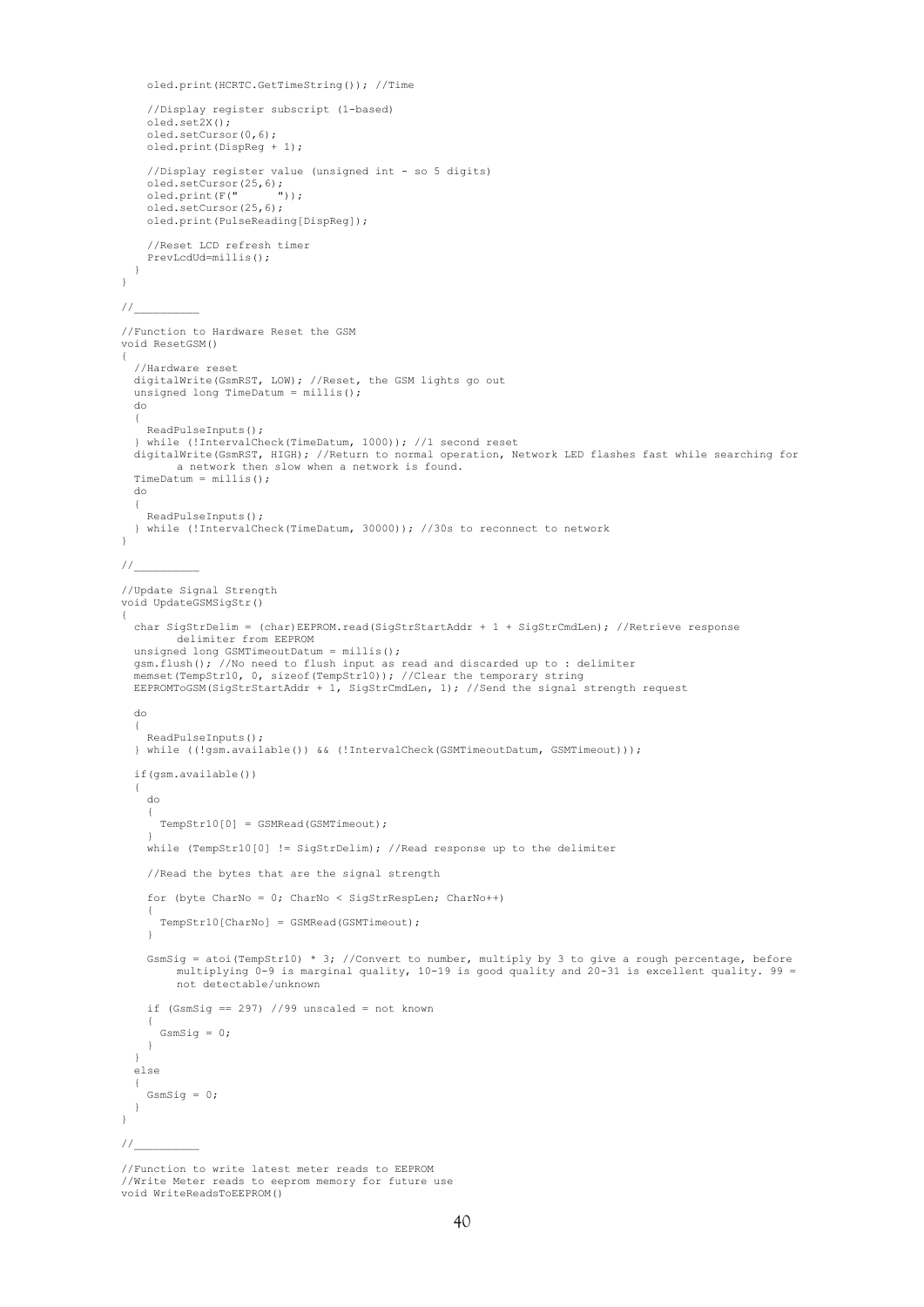```
{
   for (byte InputNo = 0; InputNo < NPulseInputs; InputNo++)
\qquad \qquadEEPROMWriteUint32((4 * InputNo), PulseReading[InputNo]);
  }
\overline{1}
```
## <span id="page-40-0"></span>**APPENDIX 4 EEPROM\_WRITE CODE**

This code is used in place of the normal code in Appendix 3, to write the example gsmlog.cfg file to EEPROM by copying the file from the SD card. The first available EEPROM address for modem command data is shown on the OLED display.

```
//EEPROM_Write_V1
//Reads a file from the SD card and writes it to EEPROM starting at the start address
//Used to write the example config file (excluding FTP commands) to the EEPROM
//Similar code will be used in the main datalogging program to write the GSM settings from the config 
file to EEPROM
#include <EEPROM.h> //EEPROM I/O
#include <SPI.h> //SPI Bus for SD Card
#include <SD.h> //Simple SD card library
#include <Wire.h> //I2C Comms for RTC on A4 and A5
#include <SSD1306Ascii.h> //OLED Display minimalist text library
#include <SSD1306AsciiWire.h> //OLED Display minimalist text library - extensions to support i2c
//DEFINITIONS to insert into code at compile time (so end up in flash memory not RAM)
#define I2COLedAdd 0x3C //I2C address for OLED display
#define SdCS 10 //Set ChipSelect Pin - use 10 as SD.h reserves this pin anyhow
#define EEPROMStartAdd 16 //First address to write to on EEPROM 0-15 are the 4 x 4 byte meter readings
//Indicator LED Pins
#define PinLEDG 16 //Green LED cathode on pin 15 (= A1) - Flash on pulse on input channel 1
#define PinLEDR 15 //Red LED cathode on pin 17 (= A2) - Initalisation Error LED (ON), Set Clock (Flash)
#define PinLEDAnode 14 //Anode pin, could just use permanent +5V
File DataFile; //Reference to file
SSD1306AsciiWire oled; //Initialise OLED display
void setup() 
{
   //Initialise SD card pin
   pinMode(SdCS, OUTPUT);
   digitalWrite(SdCS, HIGH);
   //Initialise LED Pins
   pinMode(PinLEDAnode, OUTPUT);
   pinMode(PinLEDG, OUTPUT);
   pinMode(PinLEDR, OUTPUT);
   digitalWrite(PinLEDAnode, HIGH); //+5V supply
  digitalWrite(PinLEDG, HIGH); //Cathode high = off
   digitalWrite(PinLEDR, HIGH); //Cathode high = off
   //Initialise OLED
Wire.begin(); //This would not be needed if the RTC was being used and initialised first<br>oled.begin(&Adafruit128x64, I2COLedAdd); // set up the OLED's number of columns and rows<br>oled.setFont(System5x7); //Standard font leg
   oled.clear();
   oled.set2X(); //Illegible at 1x
   oled.setCursor(0,4); //column pixel, row in 8 pixel blocks. 4th row is first Functioning row on the
          faulty display
   //Initialise serial for debug output
   Serial.begin(9600);
   //Open the SD Card
   if (!SD.begin(SdCS)) //If fail to initialise SD comms trigger error condition and message
\overline{\phantom{a}} oled.println(F("SD Card"));
     oled.println(F("Error"));
     digitalWrite(PinLEDR, LOW); //RED LED ON
     //Exit setup
     return;
 }
   else //card is present
\qquad \qquad //Does the config file exist?
     if (SD.exists("gsmlog.cfg")) //If config file missing create an example and trigger error condition
          and message
\left\{\begin{array}{ccc} \end{array}\right\} DataFile = SD.open("gsmlog.cfg", FILE_READ); //open file, leave datestamp as is
        if (DataFile)
 {
          unsigned int FileLength; //Length of file to write in bytes
          byte TempBytes[2]; //Temporary store for the upper and lower byte of file size
```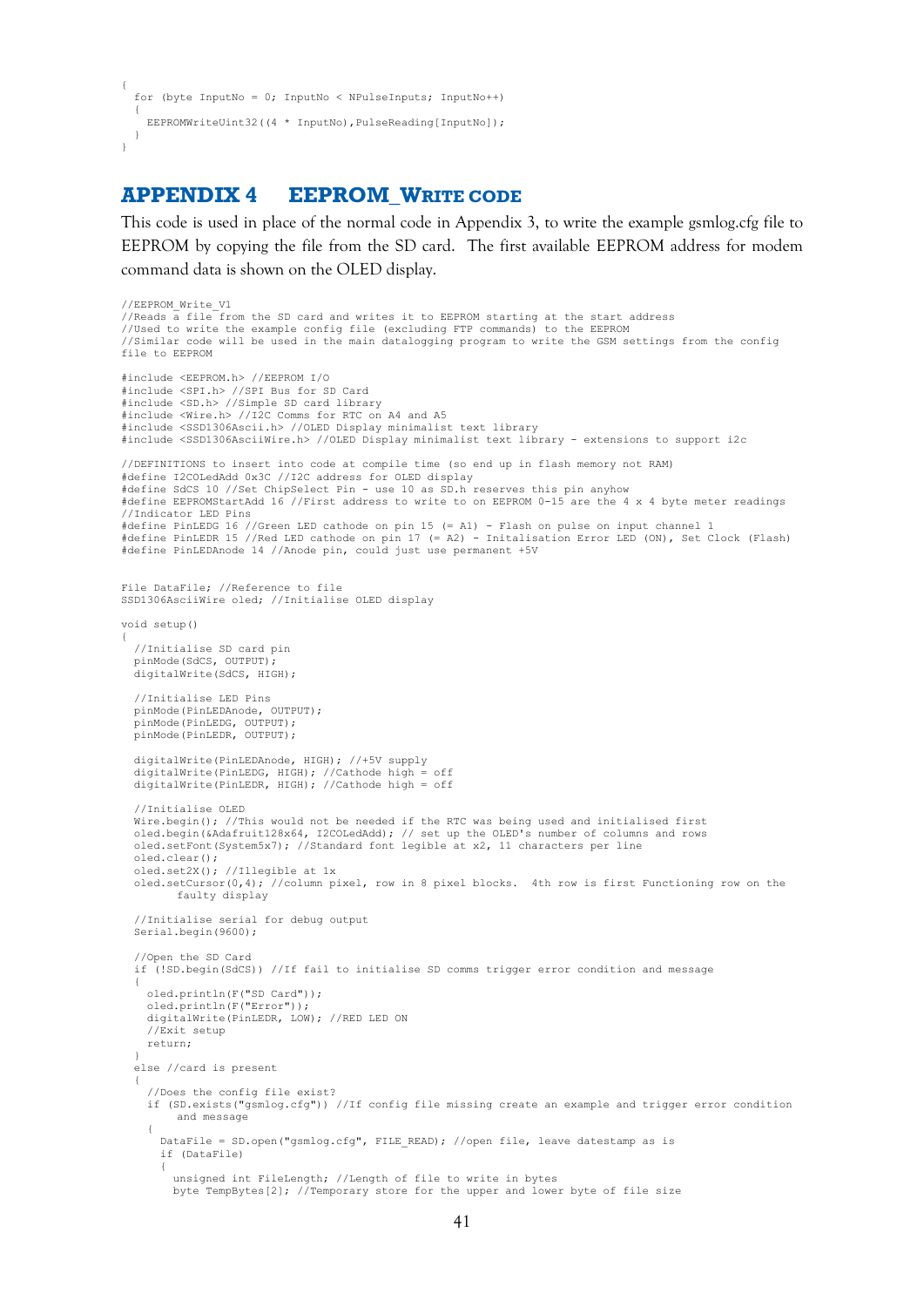```
 //Write file length to first two bytes
FileLength = DataFile.size();
TempBytes[0] = (byte) ((FileLength & 0x0000FF00) >> 8 );
           TempBytes[1] = (byte) ((FileLength & 0X000000FF) );
           for (byte j = 0; j < 2; j++)\left\{ \begin{array}{ccc} 0 & 0 & 0 \\ 0 & 0 & 0 \\ 0 & 0 & 0 \\ 0 & 0 & 0 \\ 0 & 0 & 0 \\ 0 & 0 & 0 \\ 0 & 0 & 0 \\ 0 & 0 & 0 \\ 0 & 0 & 0 \\ 0 & 0 & 0 \\ 0 & 0 & 0 \\ 0 & 0 & 0 \\ 0 & 0 & 0 \\ 0 & 0 & 0 & 0 \\ 0 & 0 & 0 & 0 \\ 0 & 0 & 0 & 0 \\ 0 & 0 & 0 & 0 \\ 0 & 0 & 0 & 0 & 0 \\ 0 & 0 & 0 & 0 & 0 \\ 0 & 0 & 0 & 0 & 0 EEPROM.write(EEPROMStartAdd + j, TempBytes[j]); //First argument is address, second is value
            }
            //Write file to subsequent addresses
           for (unsigned int i = 0; i < FileLength ; i++)
\left\{ \begin{array}{ccc} 0 & 0 & 0 \\ 0 & 0 & 0 \\ 0 & 0 & 0 \\ 0 & 0 & 0 \\ 0 & 0 & 0 \\ 0 & 0 & 0 \\ 0 & 0 & 0 \\ 0 & 0 & 0 \\ 0 & 0 & 0 \\ 0 & 0 & 0 \\ 0 & 0 & 0 \\ 0 & 0 & 0 \\ 0 & 0 & 0 \\ 0 & 0 & 0 & 0 \\ 0 & 0 & 0 & 0 \\ 0 & 0 & 0 & 0 \\ 0 & 0 & 0 & 0 \\ 0 & 0 & 0 & 0 & 0 \\ 0 & 0 & 0 & 0 & 0 \\ 0 & 0 & 0 & 0 & 0 EEPROM.write(EEPROMStartAdd + 2 + i,DataFile.read()); //Address, Data. Address is start 
            address plus 2 bytes for length value
            }
        \overline{1} else
         {
            //couldn't open the config file
            oled.println(F("Config file"));
            oled.println(F("won't open"));
            digitalWrite(PinLEDR, LOW); //RED LED ON
            //Exit Setup
            return;
 }
         digitalWrite(PinLEDG, LOW); //GREEN LED ON
         digitalWrite(PinLEDR, LOW); //Red LED ON
         //Read data from EEPROM and write to Serial for debugging
         //Data length
         unsigned int DataLength; //Lentgth of data in bytes
         byte TempBytesRead[2]; //Temporary store for the upper and lower byte of file size
        for (byte j = 0; j < 2; j++) {
          TempBytesRead[j] = EEPROM.read(EEPROMStartAdd + j); //First argument is address, second is value
 }
         DataLength = ((int)(TempBytesRead[0]) << 8) + ((int)(TempBytesRead[1]));
         Serial.print("Bytes of Data: ");
         Serial.print(DataLength);
         Serial.println("");
         //Data
        for (unsigned int i = 0; i < DataLength ; i++)
 {
 Serial.print((char)EEPROM.read(EEPROMStartAdd + 2 + i)); //Address
 //Serial.print(" ");
 }
         Serial.println("");
         oled.println(F("Next Addr.: "));
 oled.println(EEPROMStartAdd + 2 + DataLength);
 digitalWrite(PinLEDR, HIGH); //Red LED OFF
 }
      else
\left\{\begin{array}{ccc} \end{array}\right\} oled.println(F("No Config"));
         oled.println(F("File on Card"));
         digitalWrite(PinLEDR, LOW); //RED LED ON
         //Exit setup
         return;
      }
void loop() 
   //Main loop not used
```
## **APPENDIX 5 GSM CODE**

 } }

{

<span id="page-41-0"></span>}

This code is used in place of the normal code in Appendix 3 for modem testing and to send text messages to keep the GSM account active.

```
//Uses serial monitor as terminal to talk to GSM modem
#include <SoftwareSerial.h>
SoftwareSerial gsm(2,3); //rx pin, tx pin
void setup() 
{
Serial.begin(9600);
gsm.begin(4800);
\overline{1}void loop() 
{
if(gsm.available())
```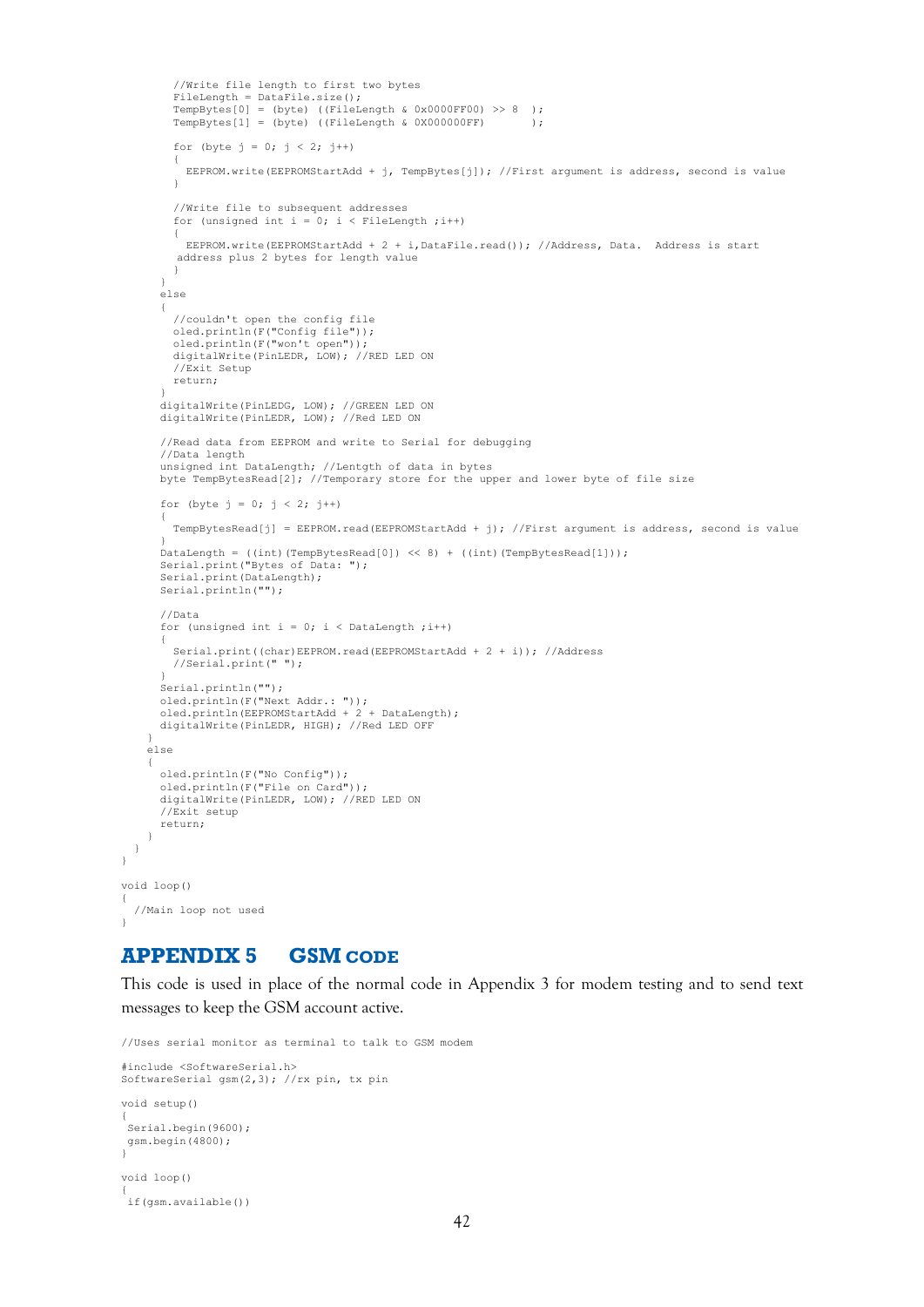```
{
 Serial.println(gsm.readString());
 }
if(Serial.available())
{
 i<br>gsm.println(Serial.readString());
}
}
```
## <span id="page-42-0"></span>**APPENDIX 6 CODE VERSION HISTORY**

| Table A5.1 Version history: main code. |  |  |  |  |
|----------------------------------------|--|--|--|--|
|----------------------------------------|--|--|--|--|

| Version | <b>Notes</b>                                                                                                                          |
|---------|---------------------------------------------------------------------------------------------------------------------------------------|
| 009     | First tested version                                                                                                                  |
| 010     | Display layout improved                                                                                                               |
| 011     | Pulse inputs changed from using internal pullup resistors to floating, and pulse detection changed to<br>detect change to high state. |

*Table A5.2 Version history: EEPROM\_Write code.*

| <b>Version</b> | <b>Notes</b>         |
|----------------|----------------------|
| 001            | First tested version |

<span id="page-42-1"></span>**APPENDIX 7**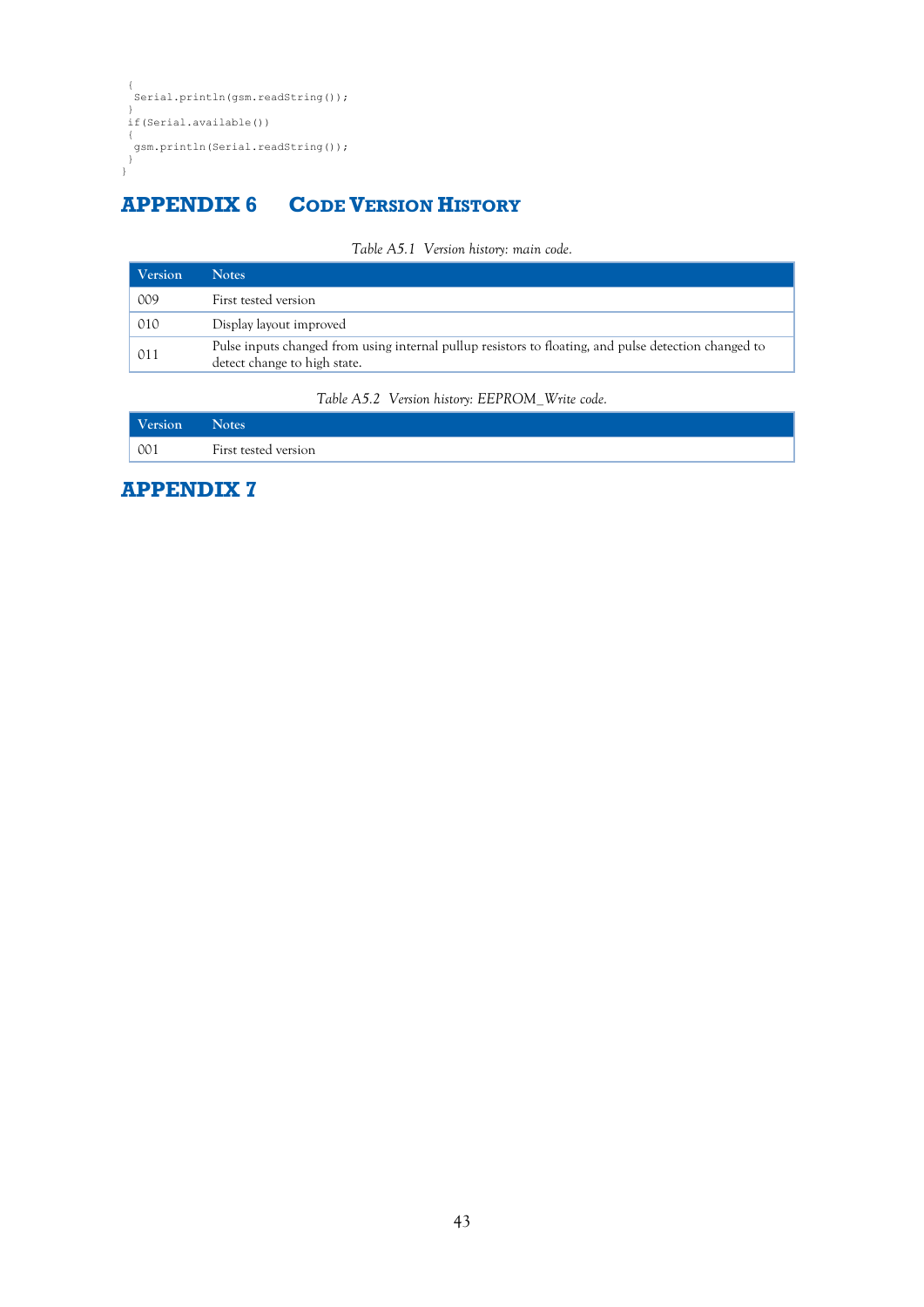## **APPENDIX 8 EEPROM MAP**

Usage of the EEPROM memory is as listed below. Note: parameters are repeated according to the stated number of commands of each type.

| <b>Start</b>   | Number         | <b>Bytes Per</b> | Data             |                                                            |                                              |
|----------------|----------------|------------------|------------------|------------------------------------------------------------|----------------------------------------------|
| <b>Address</b> | of Bytes       | Value            | Type             | Description                                                | <b>Example Value</b>                         |
| 0              | 16             | $\overline{4}$   | Unsigned<br>Long | Saved meter readings                                       | 0 to 999999                                  |
| 16             | $\overline{c}$ | $\mathfrak{2}$   | Unsigned<br>Int  | Length of example gsmlog.cfg file in bytes                 | 409                                          |
|                | varies         | $\mathbf{1}$     | Char             | Data for example gsmlog.cfg file                           | (text)                                       |
|                | 1              | $\mathbf{1}$     | byte             | Lenth of GSM signal strength command                       | 6                                            |
|                | varies         | $\mathbf{1}$     | char             | GSM signal strength command                                | AT+CSQ                                       |
|                | -1             | $\mathbf{1}$     | char             | Signal Strength Response Character before data             | :                                            |
|                | $\mathbf{1}$   | $\mathbf{1}$     | byte             | Signal Strength Response value: number of characters       | 3                                            |
|                | 1              | $\mathbf{1}$     | byte             | Number of Comms Test Commands                              | 3                                            |
|                | $\mathbf{1}$   | $\mathbf{1}$     | byte             | Length of first test command                               | 8                                            |
|                | varies         | $\mathbf{1}$     | char             | First test command                                         | AT+CREG?                                     |
|                | 1              | $\mathbf{1}$     | byte             | Length of first test command valid response                | 9                                            |
|                | varies         | $\mathbf{1}$     | char             | First test valid response                                  | $+CREG:0,1$                                  |
|                | -1             | $\mathbf{1}$     | byte             | Length of second test command                              | 12                                           |
|                | varies         | $\mathbf{1}$     | char             | Second test command                                        | AT+SAPBR=1,1                                 |
|                | $\mathbf{1}$   | $\mathbf{1}$     | byte             | Length of second test command valid response               | $\overline{c}$                               |
|                | varies         | $\mathbf{1}$     | char             | Second test valid response                                 | OK                                           |
|                | $\mathbf{1}$   | $\mathbf{1}$     | byte             | Length of third test command                               | 11                                           |
|                | varies         | $\mathbf{1}$     | char             | Third test command                                         | AT+FTPSTATE                                  |
|                | $\mathbf{1}$   | $\mathbf{1}$     | byte             | Length of third test command valid response                | 11                                           |
|                | varies         | $\mathbf{1}$     | char             | Third test valid response                                  | +FTPSTATE: 0                                 |
|                | 1              | $\mathbf{1}$     | byte             | Number of GSM Initialisation commands                      | 6                                            |
|                | $\mathbf{1}$   | $\mathbf{1}$     | byte             | Length of first GSM initialisation command                 | $\overline{9}$                               |
|                | varies         | $\mathbf{1}$     | char             | First GSM initialisation command                           | AT+CFUN=1                                    |
|                | $\mathbf{1}$   | $\mathbf{1}$     | byte             | Length of first GSM initialisation command valid response  | 2                                            |
|                | varies         | $\mathbf{1}$     | char             | First GSM initialisation command valid response            | OK                                           |
|                | 1              | $\mathbf{1}$     | byte             | Length of second GSM initialisation command                | 10                                           |
|                | varies         | $\mathbf{1}$     | char             | Second GSM initialisation command                          | AT+CGATT=1                                   |
|                | $\mathbf{1}$   | $\mathbf{1}$     | byte             | Length of second GSM initialisation command valid response | 2                                            |
|                | varies         | 1                | char             | Second GSM initialisation command valid response           | OK                                           |
|                | $\mathbf{1}$   | $\mathbf{1}$     | byte             | Length of third GSM initialisation command                 | 29                                           |
|                | varies         | 1                | char             | Third GSM initialisation command                           | $AT+SAPBR=3,1,$<br>"CONTYPE", "GP<br>$RS$ "  |
|                | $\mathbf{1}$   | $\mathbf{1}$     | byte             | Length of third GSM initialisation command valid response  | $\overline{c}$                               |
|                | varies         | $\mathbf{1}$     | char             | Third GSM initialisation command valid response            | ОK                                           |
|                | 1              | $\mathbf{1}$     | byte             | Length of fourth GSM initialisation command                | 33                                           |
|                | varies         | 1                | char             | Fourth GSM initialisation command                          | $AT+SAPBR=3,1,$<br>"APN", "giffga<br>ff.com" |
|                | $\mathbf{1}$   | $\mathbf{1}$     | byte             | Length of fourth GSM initialisation command valid response | 2                                            |
|                | varies         | $\mathbf{1}$     | char             | Fourth GSM initialisation command valid response           | ОK                                           |
|                | 1              | $\mathbf{1}$     | byte             | Length of fifth GSM initialisation command                 | 30                                           |
|                | varies         | $\mathbf{1}$     | char             | Fifth GSM initialisation command                           | $AT+SAPBR=3,1,$<br>"USER", "giffg<br>aff"    |
|                | $\mathbf{1}$   | $\mathbf{1}$     | byte             | Length of fifth GSM initialisation command valid response  | 2                                            |
|                | varies         | $\mathbf{1}$     | char             | Fifth GSM initialisation command valid response            | OК                                           |
|                | 1              | $\mathbf{1}$     | byte             | Length of sixth GSM initialisation command                 | 12                                           |
|                | varies         | 1                | char             | Sixth GSM initialisation command                           | AT+SAPBR=1,1                                 |
|                | $\mathbf{1}$   | $\mathbf{1}$     | byte             | Length of sixth GSM initialisation command valid response  | $\overline{c}$                               |
|                | varies         | $\mathbf{1}$     | char             | Sixth GSM initialisation command valid response            | OK                                           |

## *Table A6.1 EEPROM memory map.*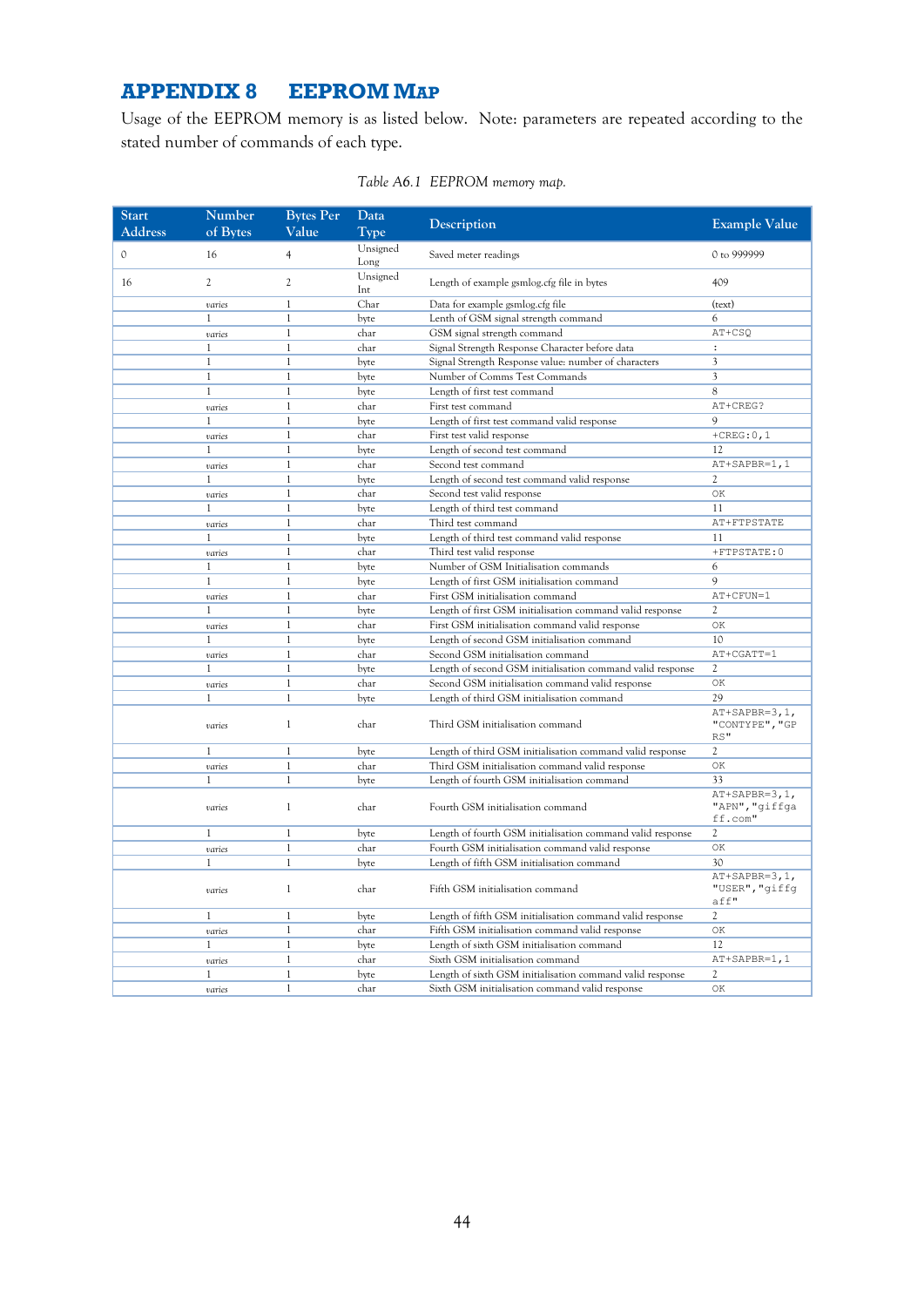|              |              | byte | Number of FTP Initialisation commands                                                 | 5                      |
|--------------|--------------|------|---------------------------------------------------------------------------------------|------------------------|
| 1            | 1            | byte | Length of First FTP initialisation command                                            | 11                     |
| varies       | $\mathbf{1}$ | char | First FTP initialisation command                                                      | AT+FTPCID=1            |
| 1            | $\mathbf{1}$ | byte | Length of First FTP initialisation command valid response                             | 2                      |
| varies       | $\mathbf{1}$ | char | First FTP initialisation command valid response                                       | ОK                     |
| 1            | $\mathbf{1}$ | byte | Length of Second FTP initialisation command                                           | 29                     |
|              |              |      |                                                                                       | AT+FTPSERV="w          |
| varies       | 1            | char | Second FTP initialisation command                                                     | $eb-$<br>ftp.ex.ac.uk" |
| $\mathbf{1}$ | $\mathbf{1}$ | byte | Length of Second FTP initialisation command valid response                            | 2                      |
| varies       | 1            | char | Second FTP initialisation command valid response                                      | OK                     |
| $\mathbf{1}$ | $\mathbf{1}$ | byte | Length of Third FTP initialisation command                                            | 17                     |
| varies       | $\mathbf{1}$ | char | Third FTP initialisation command                                                      | AT+FTPUN="web<br>684"  |
| $\mathbf{1}$ | $\mathbf{1}$ | byte | Length of Third FTP initialisation command valid response                             | 2                      |
| varies       | $\mathbf{1}$ | char | Third FTP initialisation command valid response                                       | OК                     |
| 1            | $\mathbf{1}$ | byte | Length of Fourth FTP initialisation command                                           | 19                     |
|              |              |      |                                                                                       | AT+FTPPW="Uti          |
| varies       | $\mathbf{1}$ | char | Fourth FTP initialisation command                                                     | $1 - 4EX$ "            |
| 1            | 1            | byte | Length of Fourth FTP initialisation command valid response                            | 2                      |
| varies       | $\mathbf{1}$ | char | Fourth FTP initialisation command valid response                                      | OK                     |
| 1            | $\mathbf{1}$ | byte | Length of Fifth FTP initialisation command                                            | 54                     |
|              |              |      |                                                                                       | AT+FTPPUTPATH          |
|              |              |      |                                                                                       | ="/services.e          |
| varies       | $\mathbf{1}$ | char | Fifth FTP initialisation command                                                      | xeter.ac.uk/u          |
|              |              |      |                                                                                       | tilities/test<br>$/$ " |
| 1            | 1            |      | Length of Fifth FTP initialisation command valid response                             | 2                      |
|              | $\mathbf{1}$ | byte |                                                                                       | OK                     |
| varies<br>1  | $\mathbf{1}$ | char | Fifth FTP initialisation command valid response<br>Length of GSM Set Filename command | 14                     |
|              |              | byte | GSM Set filename command (excluding filename and double                               | AT+FTPPUTNAME          |
| varies       | 1            | char | quotation marks)                                                                      | $=$                    |
| $\mathbf{1}$ | $\mathbf{1}$ | byte | Length of GSM Set Filename command valid response                                     | $\mathfrak{2}$         |
| varies       | 1            | char | GSM Set Filename command valid response                                               | OK                     |
| 1            | $\mathbf{1}$ | byte | Length of GSM Start FTP command                                                       | 11                     |
| varies       | $\mathbf{1}$ | char | GSM Start FTP command                                                                 | AT+FTPPUT=1            |
|              |              |      | Length of GSM Start FTP valid response (exc. Final argument                           |                        |
| 1            | $\mathbf{1}$ | byte | returned)                                                                             | 18                     |
|              | 1            | char |                                                                                       | ОK                     |
| varies       |              |      | GSM Start FTP valid response (exc. Final argument returned)                           | $+$ FTPPUT:1,1,        |
| $\mathbf{1}$ | $\mathbf{1}$ | byte | Length of GSM Request FTP Data send command                                           | 12                     |
| varies       | $\mathbf{1}$ | char | GSM Request FTP Data send command (exc. Data length)                                  | $AT+FTPPUT=2$ ,        |
| $\mathbf{1}$ | $\mathbf{1}$ | byte | Length of GSM Request FTP Data send command valid                                     | 11                     |
|              |              |      | response (exc data length confirmed)                                                  |                        |
| varies       | 1            | char | GSM Request FTP Data send command valid response (exc.<br>data length confirmed)      | +FTPPUT: 2,            |
| 1            | $\mathbf{1}$ | byte | Length of GSM End FTP Data send command                                               | 13                     |
| varies       | $\mathbf{1}$ | char | GSM End FTP Data send command                                                         | AT+FTPPUT=2,0          |
| 1            | $\mathbf{1}$ | byte | Length of GSM End FTP Data send command valid response                                | 17                     |
| varies       | $\mathbf{1}$ | char | GSM End FTP Data send command valid response                                          | OК<br>$+$ FTPPUT:1,    |
| $\mathbf{1}$ | $\mathbf{1}$ | byte | Length of GSM End FTP Session command                                                 | 12                     |
| varies       | $\mathbf{1}$ | char | GSM End FTP Session command                                                           | AT+SAPBR=0,1           |
| 1            | $\mathbf{1}$ | byte | Length of GSM End FTP Session command valid response                                  | 2                      |
| varies       | $\mathbf{1}$ | char | GSM End FTP Session command valid response                                            | ОK                     |
|              |              |      | Remainder of memory unallocated                                                       |                        |
| 1024         |              |      | End of memory (Arduino Nano)                                                          |                        |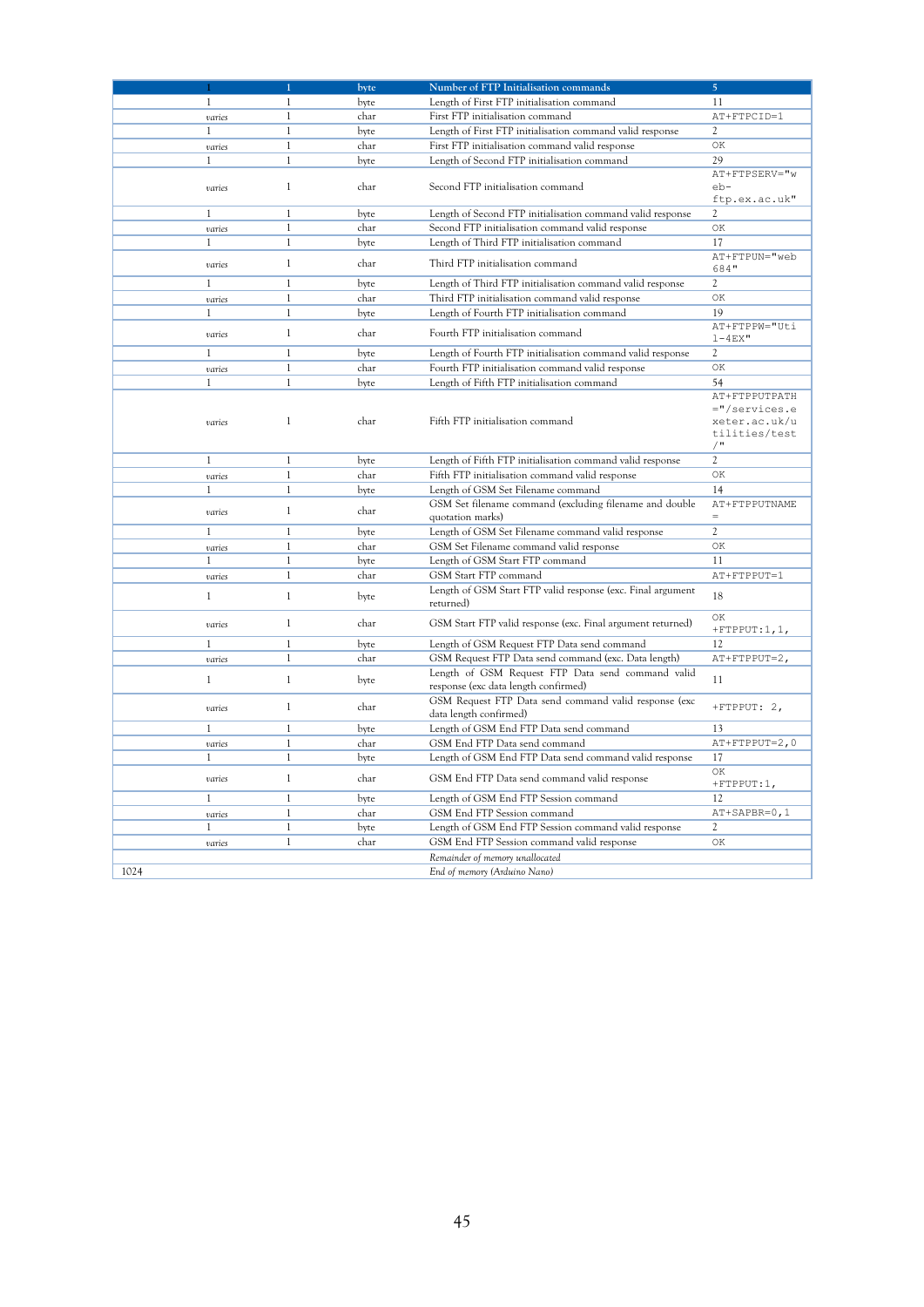## <span id="page-45-0"></span>**APPENDIX 9 TYPICAL AT COMMANDS**

AT commands are used to communicate with the GSM modem. These are ASCII text commands, each starting with AT and ending with the carriage return (ASCII 13) plus linefeed (ASCII 10) sequence. The modem typically responds with carriage return (ASCII 13) plus linefeed (ASCII 10) followed by data. The modem will typically echo the command before sending the response. This needs to be disabled by sending the command ATE0. Commands are manufacturer-specific and the commands below pertain tot the SIMCom SIM800L modem.

| <b>AT Command</b>                                                                                            | Expected<br>Response <sup>10</sup> | Description                                                                                                                                                                 |  |  |  |  |
|--------------------------------------------------------------------------------------------------------------|------------------------------------|-----------------------------------------------------------------------------------------------------------------------------------------------------------------------------|--|--|--|--|
| <b>GSM Modem Initialisation Commands</b>                                                                     |                                    |                                                                                                                                                                             |  |  |  |  |
| ATE0                                                                                                         | ОK                                 | Turn command echo off (hard coded, not read from gsmlog.cfg)                                                                                                                |  |  |  |  |
| AT+CFUN=1                                                                                                    | OK                                 | Set full functionality                                                                                                                                                      |  |  |  |  |
| AT+CGATT=1                                                                                                   | OK                                 | Start GPRS service                                                                                                                                                          |  |  |  |  |
| AT+SAPBR=3, 1, "CONTYPE", "GPRS                                                                              | ОK                                 | Set GPRS as service type                                                                                                                                                    |  |  |  |  |
| AT+SAPBR=3,1, "APN", "giffgaff<br>$.$ $com$                                                                  | ОK                                 | Set APN for GiffGaff                                                                                                                                                        |  |  |  |  |
| AT+SAPBR=3,1, "USER", "giffgaf<br>f''                                                                        | OK                                 | Set username for GiffGaff (note: password parameter "PWD" value<br>is blank for GiffGaff so is not set)                                                                     |  |  |  |  |
| AT+SAPBR=1,1                                                                                                 | ОK                                 | Start session (first argument) using profile number 1 (second<br>argument)                                                                                                  |  |  |  |  |
| Communications Test Commands (if any fail, modem is rebooted and the initialisation commands above are sent) |                                    |                                                                                                                                                                             |  |  |  |  |
| AT+CREG?                                                                                                     | $+$ CREG: $0, 1$                   | Network registration status.<br>Second returned parameter is 1 if<br>registered to home network.                                                                            |  |  |  |  |
| $AT+SAPBR=1,1$                                                                                               | OK                                 | Start session (first argument) using profile number 1 (second<br>argument)                                                                                                  |  |  |  |  |
| AT+FTPSTATE                                                                                                  | +FTPSTATE: 0                       | Is an FTP transfer session ongoing?                                                                                                                                         |  |  |  |  |
| FTP Initialisation Commands                                                                                  |                                    |                                                                                                                                                                             |  |  |  |  |
| AT+FTPCID=1                                                                                                  | OK                                 | Set profile number for FTP session                                                                                                                                          |  |  |  |  |
| AT+FTPSERV="web-<br>ftp.ex.ac.uk"                                                                            | OK                                 | Set FTP server name                                                                                                                                                         |  |  |  |  |
| AT+FTPUN="web684"                                                                                            | OK                                 | Set FTP server username                                                                                                                                                     |  |  |  |  |
| AT+FTPPW="Util-4EX"                                                                                          | OK                                 | Set FTP server password                                                                                                                                                     |  |  |  |  |
| AT+FTPPUTPATH="/services.exe<br>ter.ac.uk/utilities/test/"                                                   | OK                                 | Set destination path                                                                                                                                                        |  |  |  |  |
| FTP Data Transmission Commands                                                                               |                                    |                                                                                                                                                                             |  |  |  |  |
| AT+FTPPUTNAME="test.txt"                                                                                     | OK                                 | Set destination filename                                                                                                                                                    |  |  |  |  |
| AT+FTPPUT=1                                                                                                  | ΟK<br>$+$ FTPPUT:1,1, $v$          | Create and open destination file for writing. y is the maximum<br>number of bytes that can be written in a batch. If second parameter<br>is not 1, this indicates an error. |  |  |  |  |
| $AT+FTPPUT=2, z$                                                                                             | +FTPPUT: $2, z$<br>ОK              | Request to start writing $z$ bytes of data.<br>Having received the response, the data should be sent to the                                                                 |  |  |  |  |
|                                                                                                              | $+$ FTPPUT:1,1,y                   | modem.<br>Once $z$ bytes have been transmitted, the second response is received.                                                                                            |  |  |  |  |
| AT+FTPPUT=2,0                                                                                                | OК                                 | Request to close the file                                                                                                                                                   |  |  |  |  |
| $AT+SAPBR=0,1$                                                                                               | OK                                 | End session using profile number 1                                                                                                                                          |  |  |  |  |
| Signal Strength check                                                                                        |                                    |                                                                                                                                                                             |  |  |  |  |
| AT+CSO                                                                                                       | $+CSQ:a,b$                         | Signal strength check. $a$ is signal quality (0-31, other values indicate<br>error).                                                                                        |  |  |  |  |

|  | Table A7.1 Common AT commands for GSM modem. |  |  |  |
|--|----------------------------------------------|--|--|--|
|--|----------------------------------------------|--|--|--|

<u>.</u>

<sup>&</sup>lt;sup>10</sup> Excluding carriage return (ASCII 13) plus linefeed (ASCII 10) sequences.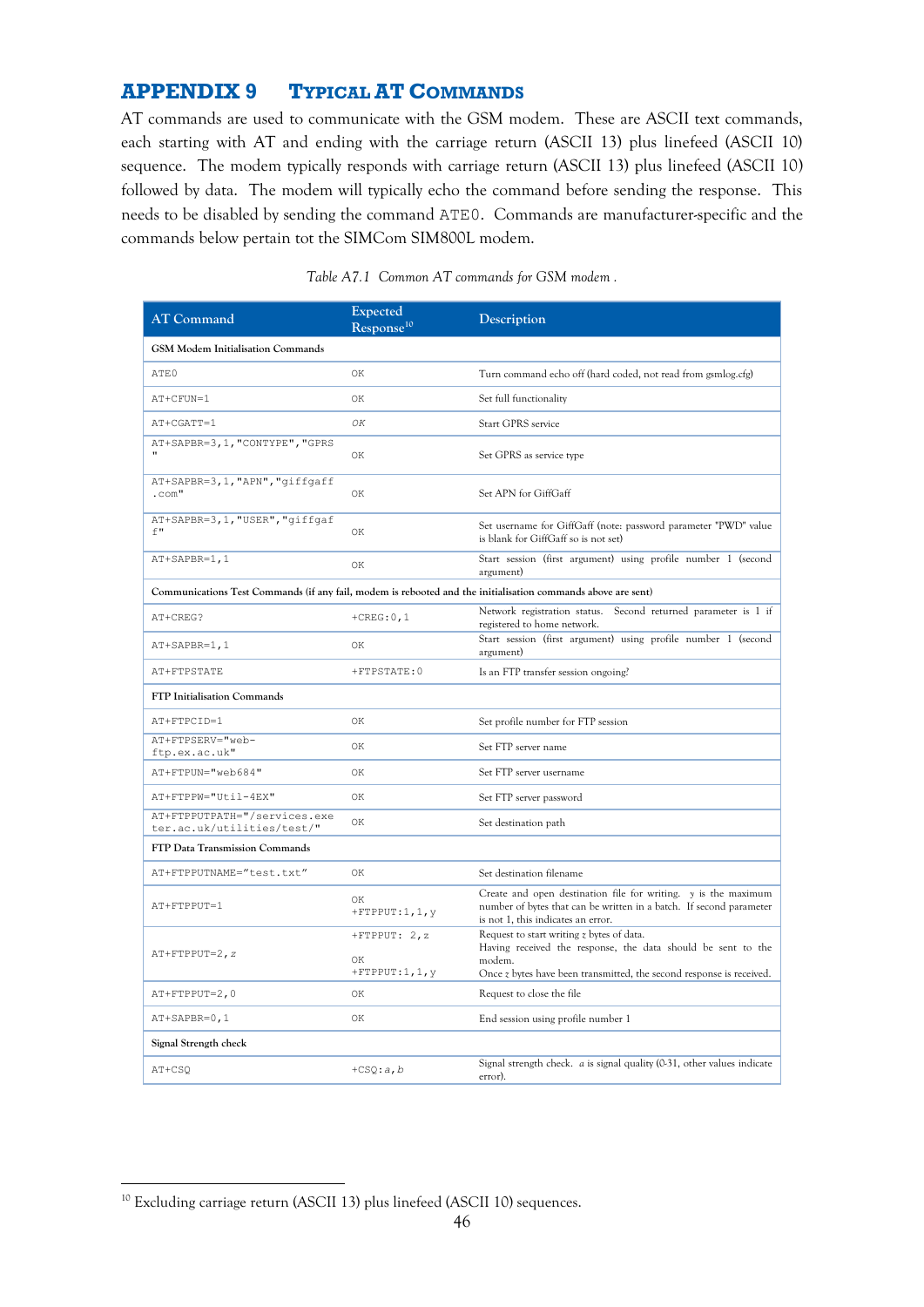## <span id="page-46-0"></span>**APPENDIX 10 GSM ACCOUNT DETAILS**

The system has been tested with a GiffGaff SIM card

Username (for online account management): CEEArduino1

Password (for online account management): Ardu1n0NANO

Telephone number: 07713 100761

The account must be used once every six months to keep it active, either by transmitting data or a text message.

To transmit a text message, load the code listed in Appendix 5 to the Arduino. With the Arduino connected to the PC via USB open Serial Monitor Deluxe<sup>[6]</sup> (or another terminal program that allows transmission of non-printable ASCII characters) and enter the following commands:

AT+CMGF=1

AT+CMGS="01234 56789" *(replacing the number with a valid phone number)*

*Type text of message*

Enter ASCII character 26 to end (enter \26\ in Serial Monitor Deluxe)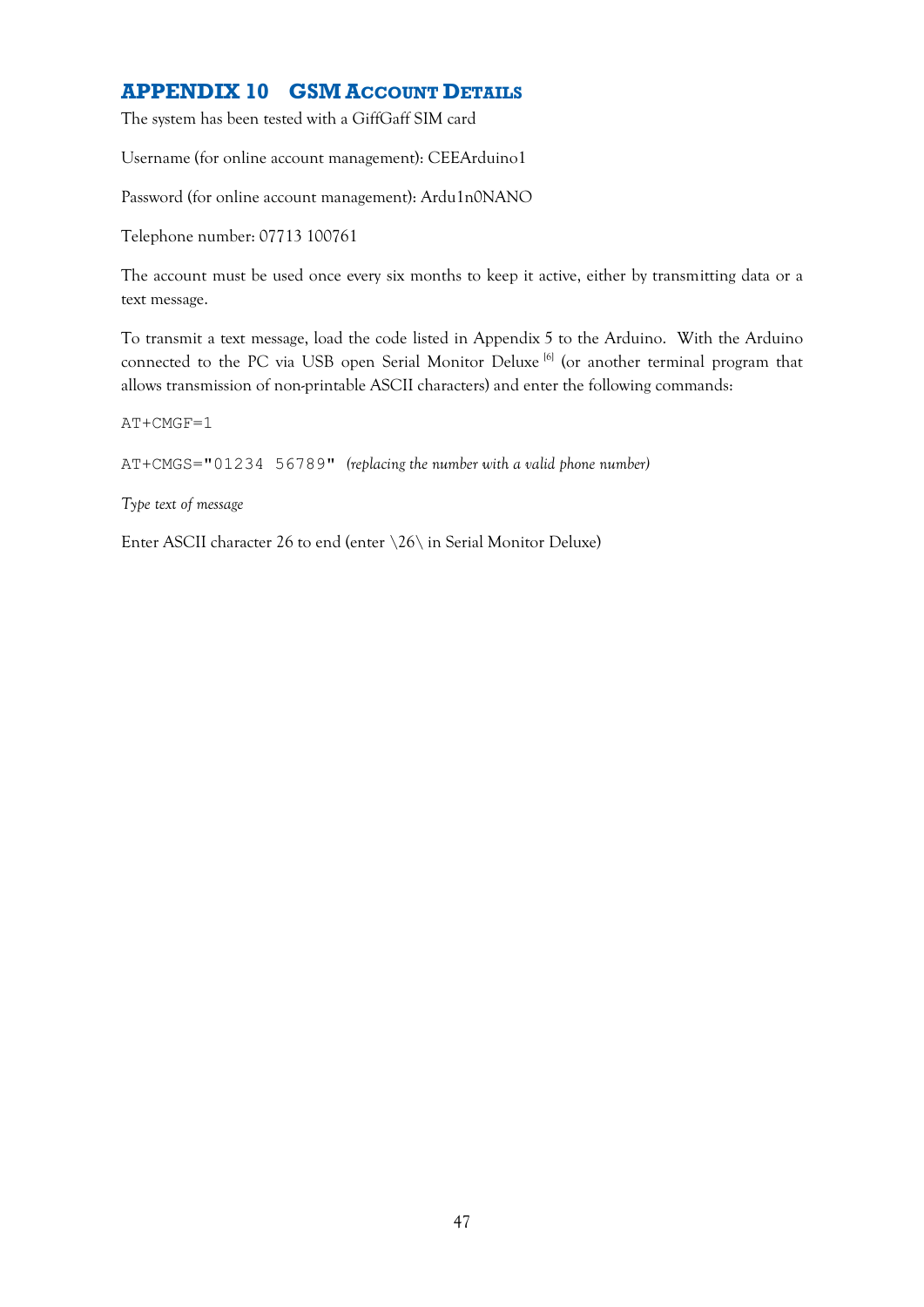### <span id="page-47-0"></span>**APPENDIX 11 EXAMPLE CONFIGURATION FILE**

Update Time (N/Y): N New Time (YYMMDDHHMMSS): 181211125800 Wait for keypress to start (N/Y): N Max Pulse Input No (1/2/3/4): 2 Pulse Weight 1 (1-65535 units per pulse): 1 Pulse Weight 2 (1-65535 units per pulse): 1 Pulse Input 1 Name (1 to 8 characters): Input 1 Pulse Input 2 Name (1 to 8 characters): Input 2 Pulse Debounce (1-255ms): 50 Log Rate  $(1-65535 S)$ : 300 Upload Rate (H/D): H Multi Column Format (N/Y): Y Specify Starting Readings (N/Y): N Meter Reading Input 1 (0-999999): 5678 Meter Reading Input 2 (0-999999): 89745 Length of signal strength command: 6 Signal Strength Command: AT+CSQ Signal Strength Response Data Delimiter: : Signal Strength Response Length: 3 Number of Communication Test Commands: 3 Length of First Communication Test Command: 8 First Communication Test Command: AT+CREG? Length of First Communication Test Command Valid Response: 9 First Communication Test Command Valid Response: +CREG:0,1 Length of Second Communication Test Command: 12 Second Communication Test Command: AT+SAPBR=1,1 Length of Second Communication Test Command Valid Response: 2 Second Communication Test Command Valid Response: OK Length of Third Communication Test Command: Third Communication Test Command: AT+FTPSTATE Length of Third Communication Test Command Valid Response: 11 Third Communication Test Command Valid Response: +FTPSTATE:0 Number of GSM Initialisation Commands: 6 Length of First GSM Initialisation Command: 9 First GSM Initialisation Command: AT+CFUN=1 Length of First GSM Initialisation Command Valid Response: 2 First GSM Initialisation Command Valid Response: OK Length of Second GSM Initialisation Command: 10 Second GSM Initialisation Command: AT+CGATT=1 Length of Second GSM Initialisation Command Valid Response: 2 Second GSM Initialisation Command Valid Response: OK Length of Third GSM Initialisation Command: 29 Third GSM Initialisation Command: AT+SAPBR=3,1,"CONTYPE","GPRS" Length of Third GSM Initialisation Command Valid Response: 2 Third GSM Initialisation Command Valid Response: OK Length of Fourth GSM Initialisation Command: 33 Fourth GSM Initialisation Command: AT+SAPBR=3,1,"APN","giffgaff.com" Length of Fourth GSM Initialisation Command Valid Response: 2 Fourth GSM Initialisation Command Valid Response: OK Length of Fifth GSM Initialisation Command: 30 Fifth GSM Initialisation Command: AT+SAPBR=3,1,"USER","giffgaff" Length of Fifth GSM Initialisation Command Valid Response: 2 Fifth GSM Initialisation Command Valid Response: OK Length of Sixth GSM Initialisation Command: 12 Sixth GSM Initialisation Command: AT+SAPBR=1,1 Length of Sixth GSM Initialisation Command Valid Response: 2 Sixth GSM Initialisation Command Valid Response: OK Number of FTP Initialisation Commands: 5 Length of First FTP Initialisation Command: 11 First FTP Initialisation Command: AT+FTPCID=1 Length of First FTP Initialisation Command Valid Response: 2 First FTP Initialisation Command Valid Response: OK Length of Second FTP Initialisation Command: 29 Second FTP Initialisation Command: AT+FTPSERV="web-ftp.ex.ac.uk" Length of Second FTP Initialisation Command Valid Response: 2 Second FTP Initialisation Command Valid Response: OK Length of Third FTP Initialisation Command: 17 Third FTP Initialisation Command: AT+FTPUN="web684" Length of Third FTP Initialisation Command Valid Response: 2 Third FTP Initialisation Command Valid Response: OK Length of Fourth FTP Initialisation Command: 19 Fourth FTP Initialisation Command: AT+FTPPW="Util-4EX" Length of Fourth FTP Initialisation Command Valid Response: 2 Fourth FTP Initialisation Command Valid Response: OK Length of Fifth FTP Initialisation Command: 54 Fifth FTP Initialisation Command: AT+FTPPUTPATH="/services.exeter.ac.uk/utilities/test/" Length of fifth FTP Initialisation Command Valid Response: 2 Fifth FTP Initialisation Command Valid Response: OK Length of GSM Set Filename command (to start of filename): 14 GSM Set filename command (to start of filename): AT+FTPPUTNAME= Length of GSM Set filename command Valid Response: 2 GSM Set filename command Valid Response: OK Length of GSM Start FTP command: 11 GSM Start FTP command: AT+FTPPUT=1 Length of GSM Start FTP command Valid Response (excluding data buffer length returned): 19 GSM Start FTP command Valid Response (excluding data buffer length returned): OK  $+$ FTPPUT: 1,1, Length of GSM Request FTP Data send command: 12